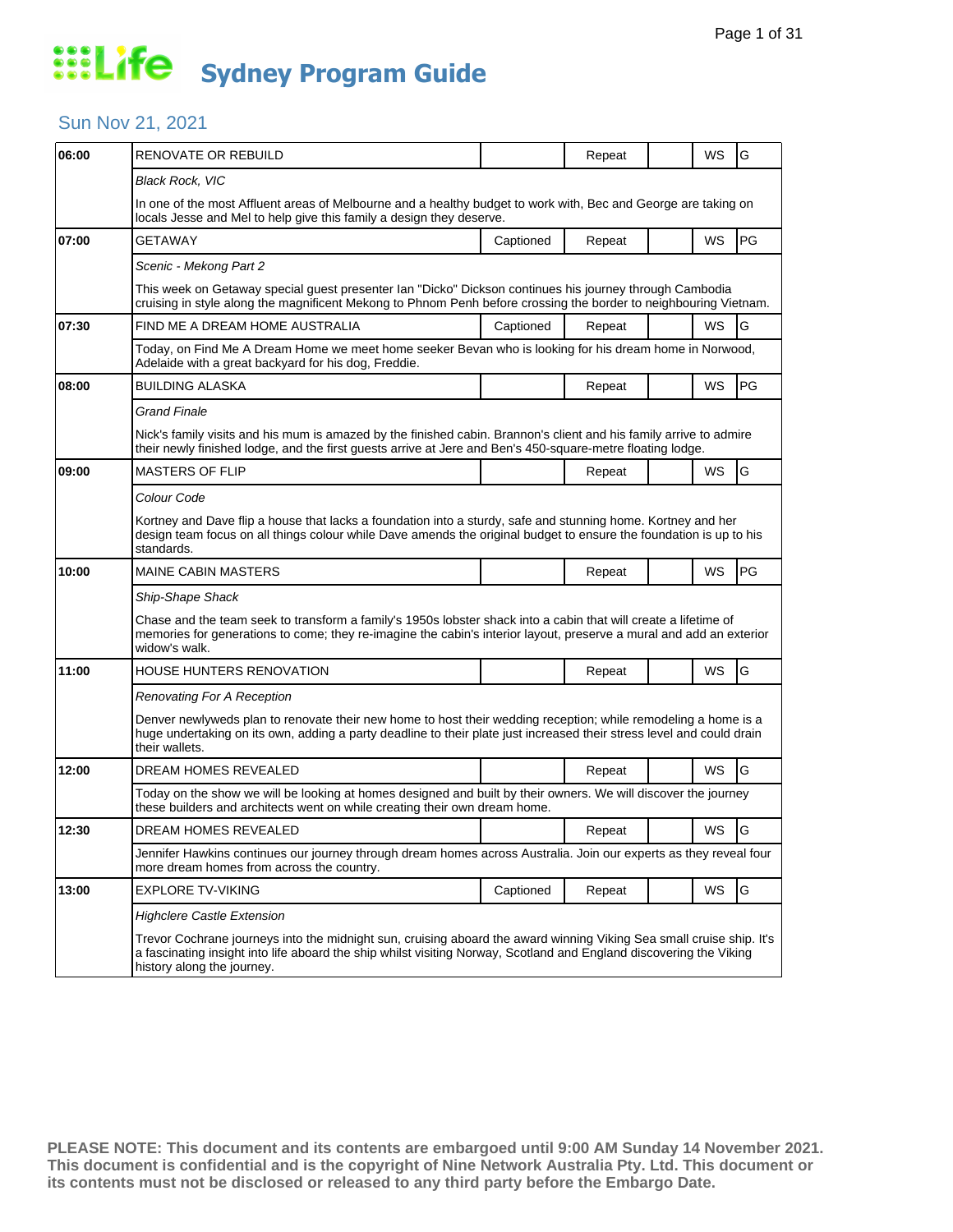### Sun Nov 21, 2021

| 13:30 | FIND ME A DREAM HOME AUSTRALIA                                                                                                                                                                                                                                    | Captioned | Repeat |  | WS        | G  |  |  |  |
|-------|-------------------------------------------------------------------------------------------------------------------------------------------------------------------------------------------------------------------------------------------------------------------|-----------|--------|--|-----------|----|--|--|--|
|       | Today, on Find Me A Dream Home we meet home seeker Bevan who is looking for his dream home in Norwood,<br>Adelaide with a great backyard for his dog, Freddie.                                                                                                    |           |        |  |           |    |  |  |  |
| 14:00 | <b>GOOD FOOD KITCHEN</b>                                                                                                                                                                                                                                          | Captioned | Repeat |  | WS        | G  |  |  |  |
|       | Danielle shows us how to elevate the humble broccoli with her broccoli and cheddar tart. Good Food photographer<br>Will Meppem, and Good Food stylist Hannah Meppem share their top tips for making food look spectacular both on<br>the plate and on the screen. |           |        |  |           |    |  |  |  |
| 14:30 | <b>RENOVATE OR REBUILD</b>                                                                                                                                                                                                                                        |           | Repeat |  | WS        | G  |  |  |  |
|       | <b>Black Rock, VIC</b>                                                                                                                                                                                                                                            |           |        |  |           |    |  |  |  |
|       | In one of the most Affluent areas of Melbourne and a healthy budget to work with, Bec and George are taking on<br>locals Jesse and Mel to help give this family a design they deserve.                                                                            |           |        |  |           |    |  |  |  |
| 15:30 | <b>LOG CABIN LIVING</b>                                                                                                                                                                                                                                           |           | Repeat |  | <b>WS</b> | G  |  |  |  |
|       | Northern Virginia Cabin Hunt                                                                                                                                                                                                                                      |           |        |  |           |    |  |  |  |
|       | Devin is a well travelled bachelor who has been renting a home in Fredericksburg Virginia and is ready to settle<br>down and buy his first home in a more rural area.                                                                                             |           |        |  |           |    |  |  |  |
| 16:00 | LOG CABIN LIVING                                                                                                                                                                                                                                                  |           | Repeat |  | WS        | G  |  |  |  |
|       | Minnesota Lakeside Retreat                                                                                                                                                                                                                                        |           |        |  |           |    |  |  |  |
|       | After spending several years vacationing in Northern Minnesota Dale and Suzanne are looking for their own log<br>cabin retreat in the Brainerd Lakes area.                                                                                                        |           |        |  |           |    |  |  |  |
| 16:30 | <b>FIXER UPPER</b>                                                                                                                                                                                                                                                |           | Repeat |  | WS        | PG |  |  |  |
|       | <b>Fixer Upper Best Moments</b>                                                                                                                                                                                                                                   |           |        |  |           |    |  |  |  |
|       | Relive some of the best moments from Series 3 of Fixer Upper.                                                                                                                                                                                                     |           |        |  |           |    |  |  |  |
| 17:30 | <b>HOUSE HUNTERS</b>                                                                                                                                                                                                                                              |           | Repeat |  | WS        | G  |  |  |  |
|       | A Meager Million in San Francisco                                                                                                                                                                                                                                 |           |        |  |           |    |  |  |  |
|       | A couple looks to buy their first home together in super-expensive San Francisco. One prefers historic charm and no<br>noise, and he's willing to leave the city to get it, but the other wants a modern loft in the center of downtown.                          |           |        |  |           |    |  |  |  |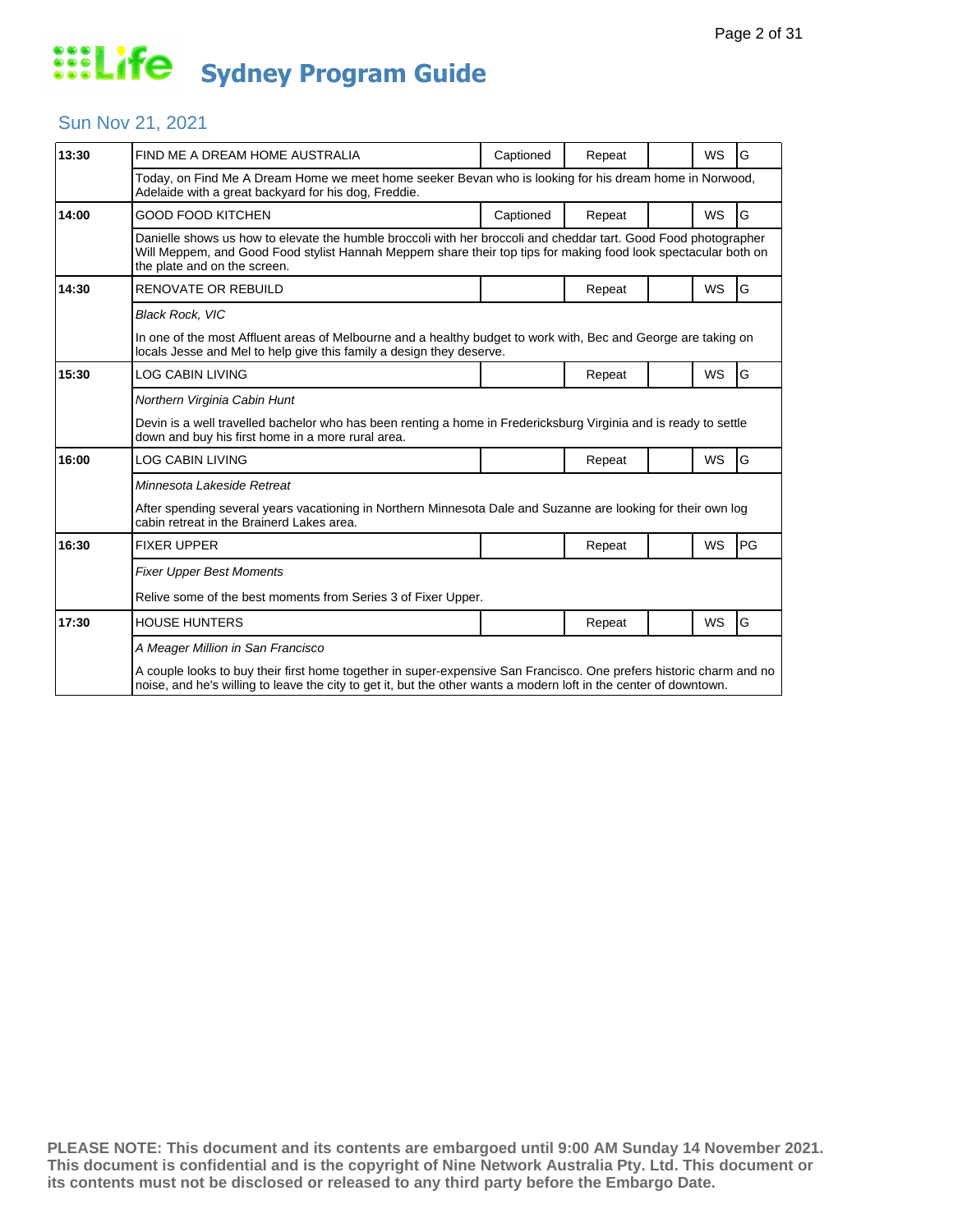### Sun Nov 21, 2021

| 18:00 | <b>HOUSE HUNTERS</b>                                                                                                                                                                                                                                                                                                                                                                                                                                                                                                                                                                            |  | Repeat |  | WS        | G  |  |  |  |
|-------|-------------------------------------------------------------------------------------------------------------------------------------------------------------------------------------------------------------------------------------------------------------------------------------------------------------------------------------------------------------------------------------------------------------------------------------------------------------------------------------------------------------------------------------------------------------------------------------------------|--|--------|--|-----------|----|--|--|--|
|       | Fixer-upper vs. New Build                                                                                                                                                                                                                                                                                                                                                                                                                                                                                                                                                                       |  |        |  |           |    |  |  |  |
|       | After surviving a health scare, buyers in the Washington, DC, area want a bigger home to grow their family. She<br>wants to spend more to get a move-in ready new build while he'd rather pinch pennies and buy a fixer.                                                                                                                                                                                                                                                                                                                                                                        |  |        |  |           |    |  |  |  |
| 18:30 | HOUSE HUNTERS INTERNATIONAL                                                                                                                                                                                                                                                                                                                                                                                                                                                                                                                                                                     |  | Repeat |  | WS        | G  |  |  |  |
|       | The Dueling Cabos                                                                                                                                                                                                                                                                                                                                                                                                                                                                                                                                                                               |  |        |  |           |    |  |  |  |
|       | A couple that's grown weary of Wisconsin winters looks for a second home in Los Cabos, Mexico. He wants to be in<br>the action of Cabo San Lucas while she's convinced sleepy San Jose del Cabo is a better fit, and one of them must<br>compromise.                                                                                                                                                                                                                                                                                                                                            |  |        |  |           |    |  |  |  |
| 19:00 | <b>HOUSE HUNTERS INTERNATIONAL</b>                                                                                                                                                                                                                                                                                                                                                                                                                                                                                                                                                              |  | Repeat |  | <b>WS</b> | G  |  |  |  |
|       | Love, Long Distance in Vienna                                                                                                                                                                                                                                                                                                                                                                                                                                                                                                                                                                   |  |        |  |           |    |  |  |  |
|       | After years of temporary jobs in Portugal, a young woman finds work in Vienna that puts her on track for a dream<br>career. However, she must leave her boyfriend behind until he finishes school and find an affordable place that will<br>work for them both.                                                                                                                                                                                                                                                                                                                                 |  |        |  |           |    |  |  |  |
| 19:30 | GOOD BONES                                                                                                                                                                                                                                                                                                                                                                                                                                                                                                                                                                                      |  | Repeat |  | WS        | PG |  |  |  |
|       | Eyesore Overhaul                                                                                                                                                                                                                                                                                                                                                                                                                                                                                                                                                                                |  |        |  |           |    |  |  |  |
|       | Mina and Karen are back in the BatesHendricks neighbourhood with a brand new project. The home is in a fantastic<br>location is close to everything and has a ton of square footage.                                                                                                                                                                                                                                                                                                                                                                                                            |  |        |  |           |    |  |  |  |
| 20:30 | <b>FLIP OR FLOP</b>                                                                                                                                                                                                                                                                                                                                                                                                                                                                                                                                                                             |  |        |  | <b>WS</b> | G  |  |  |  |
|       | Enamored by the View                                                                                                                                                                                                                                                                                                                                                                                                                                                                                                                                                                            |  |        |  |           |    |  |  |  |
|       | When Tarek and Christina get a chance to flip a house with panoramic views of the ocean, they go all in. The cost to<br>fix the foundation catches them by surprise, and the duo realise they may have been too distracted by the scenery<br>to see all the problems.                                                                                                                                                                                                                                                                                                                           |  |        |  |           |    |  |  |  |
| 21:30 | MY LOTTERY DREAM HOME                                                                                                                                                                                                                                                                                                                                                                                                                                                                                                                                                                           |  |        |  | WS        | PG |  |  |  |
|       | <b>First-Time Forever Home</b>                                                                                                                                                                                                                                                                                                                                                                                                                                                                                                                                                                  |  |        |  |           |    |  |  |  |
|       | David Bromstad heads back to Dallas, Texas to meet his newest winner Denise, and the love of her life, Arndt. They<br>fell in love and then Denise won the lottery! Now it's time for them to jump off that cliff and buy their first Forever<br>Dream Home – together! David has to be on his A-Game because Arndt works in construction, and Denise is a<br>home inspector, so they really know what to look for in a home. The biggest question is if they want a fixer-upper, or<br>a brand new home with no 'projects', so they can sit back and just enjoy their First Time Forever Home. |  |        |  |           |    |  |  |  |
| 22:30 | <b>FIXER TO FABULOUS</b>                                                                                                                                                                                                                                                                                                                                                                                                                                                                                                                                                                        |  | Repeat |  | WS        | G  |  |  |  |
|       | She Said "Yes!"                                                                                                                                                                                                                                                                                                                                                                                                                                                                                                                                                                                 |  |        |  |           |    |  |  |  |
|       | A newly engaged couple recently purchased their first property, but the outdated and closed-off interior doesn't fit<br>their needs. Dave and Jenny expand the floor plan, overhaul the kitchen and transform the backyard to create an<br>entertaining hot spot.                                                                                                                                                                                                                                                                                                                               |  |        |  |           |    |  |  |  |
| 23:30 | <b>HOUSE HUNTERS</b>                                                                                                                                                                                                                                                                                                                                                                                                                                                                                                                                                                            |  | Repeat |  | <b>WS</b> | G  |  |  |  |
|       | Fixer-upper vs. New Build                                                                                                                                                                                                                                                                                                                                                                                                                                                                                                                                                                       |  |        |  |           |    |  |  |  |
|       | After surviving a health scare, buyers in the Washington, DC, area want a bigger home to grow their family. She<br>wants to spend more to get a move-in ready new build while he'd rather pinch pennies and buy a fixer.                                                                                                                                                                                                                                                                                                                                                                        |  |        |  |           |    |  |  |  |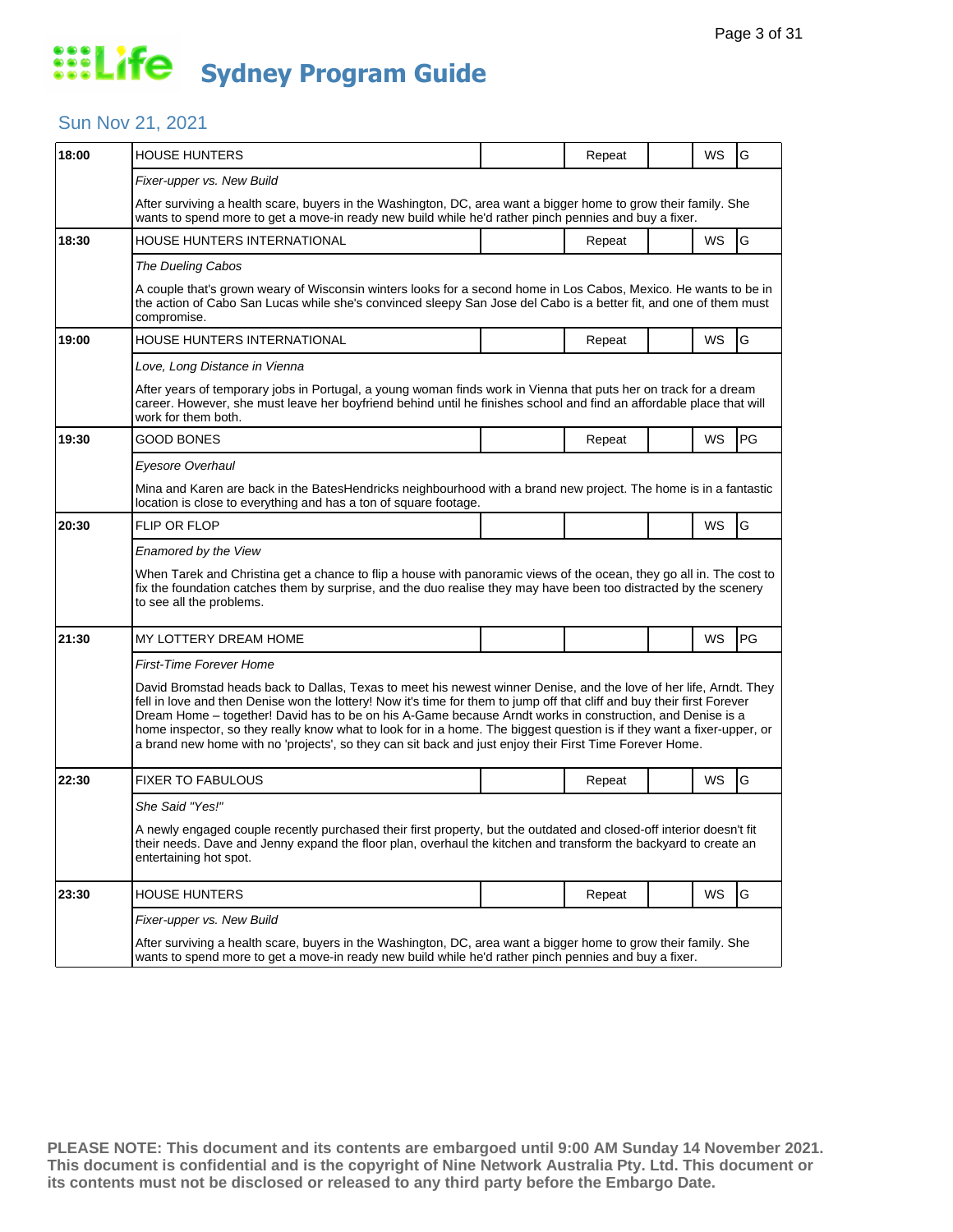### Sun Nov 21, 2021

| 00:00 | THE REAL HOUSEWIVES OF<br>JOHANNESBURG                                                                                                                                                                                                                                                                                                                     |  |        |  | WS        | M  |  |  |
|-------|------------------------------------------------------------------------------------------------------------------------------------------------------------------------------------------------------------------------------------------------------------------------------------------------------------------------------------------------------------|--|--------|--|-----------|----|--|--|
|       | Welcome to the Good Life                                                                                                                                                                                                                                                                                                                                   |  |        |  |           |    |  |  |
|       | We are introduced to the 6 lovely ladies whom we will follow closely this season as we take a look into their<br>glamorous lives.                                                                                                                                                                                                                          |  |        |  |           |    |  |  |
|       | Cons. Advice: Some Coarse Language, Sexual References                                                                                                                                                                                                                                                                                                      |  |        |  |           |    |  |  |
| 01:00 | THE REAL HOUSEWIVES OF<br><b>JOHANNESBURG</b>                                                                                                                                                                                                                                                                                                              |  |        |  | <b>WS</b> | M  |  |  |
|       | The Real Private Jet                                                                                                                                                                                                                                                                                                                                       |  |        |  |           |    |  |  |
|       | A trip to Botswana is approaching and Christall is under pressure to deliver on her surprise.                                                                                                                                                                                                                                                              |  |        |  |           |    |  |  |
|       | Cons. Advice: Some Coarse Language, Sexual References                                                                                                                                                                                                                                                                                                      |  |        |  |           |    |  |  |
| 02:00 | MILLION DOLLAR LISTING LOS ANGELES                                                                                                                                                                                                                                                                                                                         |  | Repeat |  | <b>WS</b> | M  |  |  |
|       | Who's Your Daddy?                                                                                                                                                                                                                                                                                                                                          |  |        |  |           |    |  |  |
|       | Josh Flagg struggles to find the balance between planning his over-the-top wedding and juggling over-the-top<br>clients who give a whole new meaning to the word 'picky.' Tracy's got a new listing with a first-time developer who<br>has high expectations and a whole lot of attitude! The Altmans race to the hospital as their baby daughter is born! |  |        |  |           |    |  |  |
|       | Cons. Advice: Some Coarse Language                                                                                                                                                                                                                                                                                                                         |  |        |  |           |    |  |  |
| 03:00 | <b>BUILDING ALASKA</b>                                                                                                                                                                                                                                                                                                                                     |  | Repeat |  | <b>WS</b> | PG |  |  |
|       | <b>Grand Finale</b>                                                                                                                                                                                                                                                                                                                                        |  |        |  |           |    |  |  |
|       | Nick's family visits and his mum is amazed by the finished cabin. Brannon's client and his family arrive to admire<br>their newly finished lodge, and the first guests arrive at Jere and Ben's 450-square-metre floating lodge.                                                                                                                           |  |        |  |           |    |  |  |
| 04:00 | <b>FIXER TO FABULOUS</b>                                                                                                                                                                                                                                                                                                                                   |  | Repeat |  | <b>WS</b> | G  |  |  |
|       | She Said "Yes!"                                                                                                                                                                                                                                                                                                                                            |  |        |  |           |    |  |  |
|       | A newly engaged couple recently purchased their first property, but the outdated and closed-off interior doesn't fit<br>their needs. Dave and Jenny expand the floor plan, overhaul the kitchen and transform the backyard to create an<br>entertaining hot spot.                                                                                          |  |        |  |           |    |  |  |
| 05:00 | <b>MAINE CABIN MASTERS</b>                                                                                                                                                                                                                                                                                                                                 |  | Repeat |  | <b>WS</b> | PG |  |  |
|       | Ship-Shape Shack                                                                                                                                                                                                                                                                                                                                           |  |        |  |           |    |  |  |
|       | Chase and the team seek to transform a family's 1950s lobster shack into a cabin that will create a lifetime of<br>memories for generations to come; they re-imagine the cabin's interior layout, preserve a mural and add an exterior<br>widow's walk.                                                                                                    |  |        |  |           |    |  |  |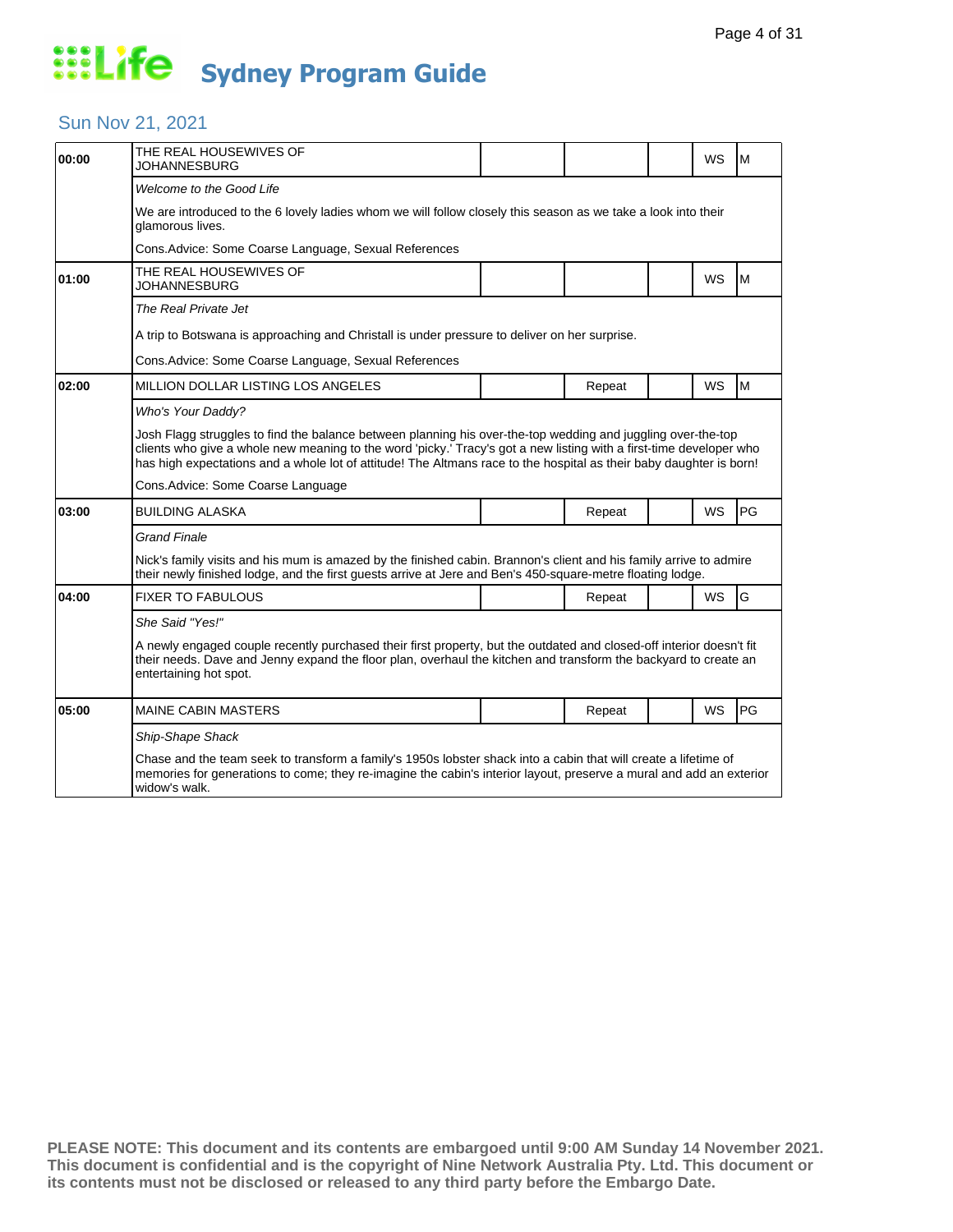#### Mon Nov 22, 2021

| MY LOTTERY DREAM HOME                                                                                                                                                                                                                                                                                                                                                                                                                                                                                                                                                                           |  | Repeat                                                                     |  | WS        | <b>PG</b>                                                                                                                                                                                                                                                                                                                                                 |  |  |  |
|-------------------------------------------------------------------------------------------------------------------------------------------------------------------------------------------------------------------------------------------------------------------------------------------------------------------------------------------------------------------------------------------------------------------------------------------------------------------------------------------------------------------------------------------------------------------------------------------------|--|----------------------------------------------------------------------------|--|-----------|-----------------------------------------------------------------------------------------------------------------------------------------------------------------------------------------------------------------------------------------------------------------------------------------------------------------------------------------------------------|--|--|--|
| First-Time Forever Home                                                                                                                                                                                                                                                                                                                                                                                                                                                                                                                                                                         |  |                                                                            |  |           |                                                                                                                                                                                                                                                                                                                                                           |  |  |  |
| David Bromstad heads back to Dallas, Texas to meet his newest winner Denise, and the love of her life, Arndt. They<br>fell in love and then Denise won the lottery! Now it's time for them to jump off that cliff and buy their first Forever<br>Dream Home - together! David has to be on his A-Game because Arndt works in construction, and Denise is a<br>home inspector, so they really know what to look for in a home. The biggest question is if they want a fixer-upper, or<br>a brand new home with no 'projects', so they can sit back and just enjoy their First Time Forever Home. |  |                                                                            |  |           |                                                                                                                                                                                                                                                                                                                                                           |  |  |  |
| MY LOTTERY DREAM HOME                                                                                                                                                                                                                                                                                                                                                                                                                                                                                                                                                                           |  | Repeat                                                                     |  | <b>WS</b> | PG                                                                                                                                                                                                                                                                                                                                                        |  |  |  |
| A Spacious Win                                                                                                                                                                                                                                                                                                                                                                                                                                                                                                                                                                                  |  |                                                                            |  |           |                                                                                                                                                                                                                                                                                                                                                           |  |  |  |
| All single mum, Antranette wants is a little space. For years she's been sharing a tiny apartment with her three<br>growing girls, but now she's won \$3 million on the Florida Lottery that is all about to change. Despite her big win,<br>Antranette's wish list is humble - a bedroom for each of the girls, three bathrooms and enough room to really spread<br>out. But she's not the only one to consider. With three young ladies to please, David Bromstad will have his hands<br>full. Can he find a home that everyone is going to love?                                             |  |                                                                            |  |           |                                                                                                                                                                                                                                                                                                                                                           |  |  |  |
| <b>FIXER TO FABULOUS</b>                                                                                                                                                                                                                                                                                                                                                                                                                                                                                                                                                                        |  | Repeat                                                                     |  | WS        | G                                                                                                                                                                                                                                                                                                                                                         |  |  |  |
| She Said "Yes!"                                                                                                                                                                                                                                                                                                                                                                                                                                                                                                                                                                                 |  |                                                                            |  |           |                                                                                                                                                                                                                                                                                                                                                           |  |  |  |
| entertaining hot spot.                                                                                                                                                                                                                                                                                                                                                                                                                                                                                                                                                                          |  |                                                                            |  |           |                                                                                                                                                                                                                                                                                                                                                           |  |  |  |
| <b>GOOD BONES</b>                                                                                                                                                                                                                                                                                                                                                                                                                                                                                                                                                                               |  | Repeat                                                                     |  | WS        | <b>PG</b>                                                                                                                                                                                                                                                                                                                                                 |  |  |  |
| Eyesore Overhaul                                                                                                                                                                                                                                                                                                                                                                                                                                                                                                                                                                                |  |                                                                            |  |           |                                                                                                                                                                                                                                                                                                                                                           |  |  |  |
| Mina and Karen are back in the BatesHendricks neighbourhood with a brand new project. The home is in a fantastic<br>location is close to everything and has a ton of square footage.                                                                                                                                                                                                                                                                                                                                                                                                            |  |                                                                            |  |           |                                                                                                                                                                                                                                                                                                                                                           |  |  |  |
| <b>FLIP OR FLOP</b>                                                                                                                                                                                                                                                                                                                                                                                                                                                                                                                                                                             |  | Repeat                                                                     |  | WS        | G                                                                                                                                                                                                                                                                                                                                                         |  |  |  |
| Enamored by the View                                                                                                                                                                                                                                                                                                                                                                                                                                                                                                                                                                            |  |                                                                            |  |           |                                                                                                                                                                                                                                                                                                                                                           |  |  |  |
| When Tarek and Christina get a chance to flip a house with panoramic views of the ocean, they go all in. The cost to<br>fix the foundation catches them by surprise, and the duo realise they may have been too distracted by the scenery<br>to see all the problems.                                                                                                                                                                                                                                                                                                                           |  |                                                                            |  |           |                                                                                                                                                                                                                                                                                                                                                           |  |  |  |
| <b>FLIP OR FLOP</b>                                                                                                                                                                                                                                                                                                                                                                                                                                                                                                                                                                             |  | Repeat                                                                     |  | WS        | G                                                                                                                                                                                                                                                                                                                                                         |  |  |  |
| Busy Flip                                                                                                                                                                                                                                                                                                                                                                                                                                                                                                                                                                                       |  |                                                                            |  |           |                                                                                                                                                                                                                                                                                                                                                           |  |  |  |
| Between busy schedules, Tarek and Christina find time to check out a home in La Mirada, California, when a good<br>deal pops up. What looks to be a quick flip turns out to be more difficult when problems arise as they try to<br>modernise the layout.                                                                                                                                                                                                                                                                                                                                       |  |                                                                            |  |           |                                                                                                                                                                                                                                                                                                                                                           |  |  |  |
| DREAM HOMES REVEALED                                                                                                                                                                                                                                                                                                                                                                                                                                                                                                                                                                            |  | Repeat                                                                     |  | WS        | G                                                                                                                                                                                                                                                                                                                                                         |  |  |  |
|                                                                                                                                                                                                                                                                                                                                                                                                                                                                                                                                                                                                 |  |                                                                            |  |           |                                                                                                                                                                                                                                                                                                                                                           |  |  |  |
| <b>DREAM HOMES REVEALED</b>                                                                                                                                                                                                                                                                                                                                                                                                                                                                                                                                                                     |  | Repeat                                                                     |  | WS        | G                                                                                                                                                                                                                                                                                                                                                         |  |  |  |
| Jennifer Hawkins continues our journey through dream homes across Australia. Join our experts as they reveal four<br>more dream homes from across the country.                                                                                                                                                                                                                                                                                                                                                                                                                                  |  |                                                                            |  |           |                                                                                                                                                                                                                                                                                                                                                           |  |  |  |
|                                                                                                                                                                                                                                                                                                                                                                                                                                                                                                                                                                                                 |  | these builders and architects went on while creating their own dream home. |  |           | A newly engaged couple recently purchased their first property, but the outdated and closed-off interior doesn't fit<br>their needs. Dave and Jenny expand the floor plan, overhaul the kitchen and transform the backyard to create an<br>Today on the show we will be looking at homes designed and built by their owners. We will discover the journey |  |  |  |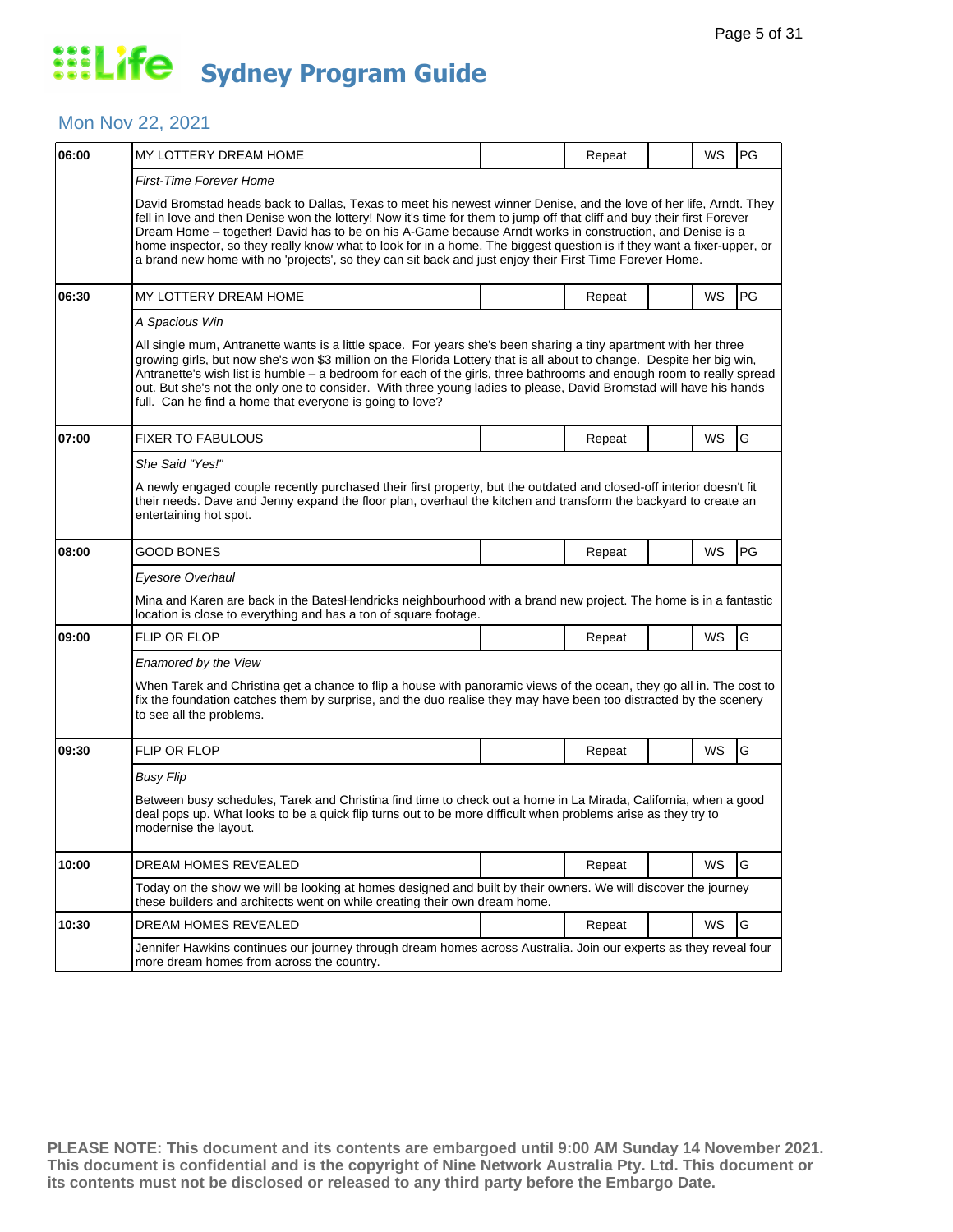#### Mon Nov 22, 2021

| 11:00 | <b>POSTCARDS</b>                                                                                                                                                                                                                                                                                                                                                                                                                                                                                                                                                                                | Captioned |        |  | WS | PG |  |  |
|-------|-------------------------------------------------------------------------------------------------------------------------------------------------------------------------------------------------------------------------------------------------------------------------------------------------------------------------------------------------------------------------------------------------------------------------------------------------------------------------------------------------------------------------------------------------------------------------------------------------|-----------|--------|--|----|----|--|--|
|       | Lauren immerses herself in art at 'The Lume Melbourne', Shane Delia dines at Melbourne's best gastropubs, Sam<br>takes a trip back through our aviation history in Moorabbin, and Shane Crawford catches a flick on a city rooftop.                                                                                                                                                                                                                                                                                                                                                             |           |        |  |    |    |  |  |
| 11:30 | FIND ME A DREAM HOME AUSTRALIA                                                                                                                                                                                                                                                                                                                                                                                                                                                                                                                                                                  | Captioned | Repeat |  | WS | G  |  |  |
|       | Today, on Find Me A Dream Home we meet home seeker Bevan who is looking for his dream home in Norwood,<br>Adelaide with a great backyard for his dog, Freddie.                                                                                                                                                                                                                                                                                                                                                                                                                                  |           |        |  |    |    |  |  |
| 12:00 | <b>BUILDING ALASKA</b>                                                                                                                                                                                                                                                                                                                                                                                                                                                                                                                                                                          |           | Repeat |  | WS | PG |  |  |
|       | <b>Grand Finale</b>                                                                                                                                                                                                                                                                                                                                                                                                                                                                                                                                                                             |           |        |  |    |    |  |  |
|       | Nick's family visits and his mum is amazed by the finished cabin. Brannon's client and his family arrive to admire<br>their newly finished lodge, and the first guests arrive at Jere and Ben's 450-square-metre floating lodge.                                                                                                                                                                                                                                                                                                                                                                |           |        |  |    |    |  |  |
| 13:00 | <b>FLIP OR FLOP</b>                                                                                                                                                                                                                                                                                                                                                                                                                                                                                                                                                                             |           | Repeat |  | WS | G  |  |  |
|       | Enamored by the View                                                                                                                                                                                                                                                                                                                                                                                                                                                                                                                                                                            |           |        |  |    |    |  |  |
|       | When Tarek and Christina get a chance to flip a house with panoramic views of the ocean, they go all in. The cost to<br>fix the foundation catches them by surprise, and the duo realise they may have been too distracted by the scenery<br>to see all the problems.                                                                                                                                                                                                                                                                                                                           |           |        |  |    |    |  |  |
| 13:30 | <b>FLIP OR FLOP</b>                                                                                                                                                                                                                                                                                                                                                                                                                                                                                                                                                                             |           | Repeat |  | WS | G  |  |  |
|       | Busy Flip                                                                                                                                                                                                                                                                                                                                                                                                                                                                                                                                                                                       |           |        |  |    |    |  |  |
|       | Between busy schedules, Tarek and Christina find time to check out a home in La Mirada, California, when a good<br>deal pops up. What looks to be a quick flip turns out to be more difficult when problems arise as they try to<br>modernise the layout.                                                                                                                                                                                                                                                                                                                                       |           |        |  |    |    |  |  |
| 14:00 | MY LOTTERY DREAM HOME                                                                                                                                                                                                                                                                                                                                                                                                                                                                                                                                                                           |           | Repeat |  | WS | PG |  |  |
|       | <b>First-Time Forever Home</b>                                                                                                                                                                                                                                                                                                                                                                                                                                                                                                                                                                  |           |        |  |    |    |  |  |
|       | David Bromstad heads back to Dallas, Texas to meet his newest winner Denise, and the love of her life, Arndt. They<br>fell in love and then Denise won the lottery! Now it's time for them to jump off that cliff and buy their first Forever<br>Dream Home – together! David has to be on his A-Game because Arndt works in construction, and Denise is a<br>home inspector, so they really know what to look for in a home. The biggest question is if they want a fixer-upper, or<br>a brand new home with no 'projects', so they can sit back and just enjoy their First Time Forever Home. |           |        |  |    |    |  |  |
| 14:30 | MY LOTTERY DREAM HOME                                                                                                                                                                                                                                                                                                                                                                                                                                                                                                                                                                           |           | Repeat |  | WS | PG |  |  |
|       | A Spacious Win                                                                                                                                                                                                                                                                                                                                                                                                                                                                                                                                                                                  |           |        |  |    |    |  |  |
|       | All single mum, Antranette wants is a little space. For years she's been sharing a tiny apartment with her three<br>growing girls, but now she's won \$3 million on the Florida Lottery that is all about to change. Despite her big win,<br>Antranette's wish list is humble - a bedroom for each of the girls, three bathrooms and enough room to really spread<br>out. But she's not the only one to consider. With three young ladies to please, David Bromstad will have his hands<br>full. Can he find a home that everyone is going to love?                                             |           |        |  |    |    |  |  |
| 15:00 | THE BLOCK: FANS V FAVES                                                                                                                                                                                                                                                                                                                                                                                                                                                                                                                                                                         | Captioned | Repeat |  | WS | PG |  |  |
|       | The Pressures On                                                                                                                                                                                                                                                                                                                                                                                                                                                                                                                                                                                |           |        |  |    |    |  |  |
|       | This 2 house challenge doesn't let up for our teams. With only a few days left to completely transform 2 whole<br>houses, the pressure gets too much for one team as they turn against each other.                                                                                                                                                                                                                                                                                                                                                                                              |           |        |  |    |    |  |  |
| 16:00 | <b>TINY PARADISE</b>                                                                                                                                                                                                                                                                                                                                                                                                                                                                                                                                                                            |           | Repeat |  | WS | G  |  |  |
|       | Mountain View Hobbit Home                                                                                                                                                                                                                                                                                                                                                                                                                                                                                                                                                                       |           |        |  |    |    |  |  |
|       | A family plans to build a hobbit house that capitalises on breathtaking views in the mountains of North Carolina; the<br>partially underground tiny house will have a rock fire pit and cedar hot tub outside, with a modern Euro-feel inside.                                                                                                                                                                                                                                                                                                                                                  |           |        |  |    |    |  |  |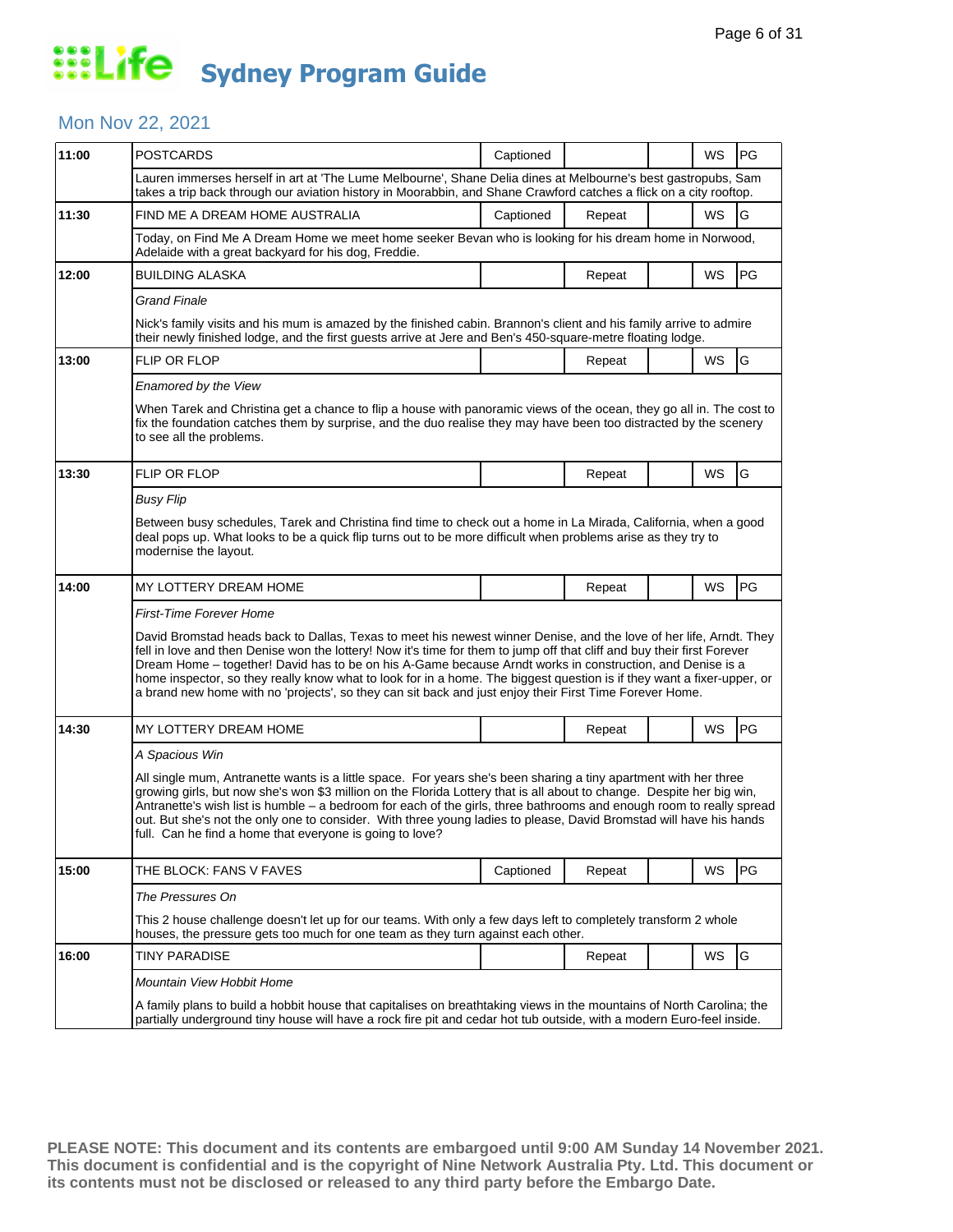#### Mon Nov 22, 2021

| 16:30 | IDESERT FLIPPERS                                                                                                                                                                                                            |  | Repeat |  | WS |      |  |  |  |
|-------|-----------------------------------------------------------------------------------------------------------------------------------------------------------------------------------------------------------------------------|--|--------|--|----|------|--|--|--|
|       | <b>Flight Path Flip</b>                                                                                                                                                                                                     |  |        |  |    |      |  |  |  |
|       | With low inventory in the desert, Lindsey and Eric take a risk and purchase a home that sits at the end of an airport<br>runway; the key to the flip is blowing away buyers with a new open concept and entertaining areas. |  |        |  |    |      |  |  |  |
| 17:00 | <b>GOOD BONES</b>                                                                                                                                                                                                           |  | Repeat |  | WS | l PG |  |  |  |
|       | Eyesore Overhaul                                                                                                                                                                                                            |  |        |  |    |      |  |  |  |
|       | Mina and Karen are back in the BatesHendricks neighbourhood with a brand new project. The home is in a fantastic<br>location is close to everything and has a ton of square footage.                                        |  |        |  |    |      |  |  |  |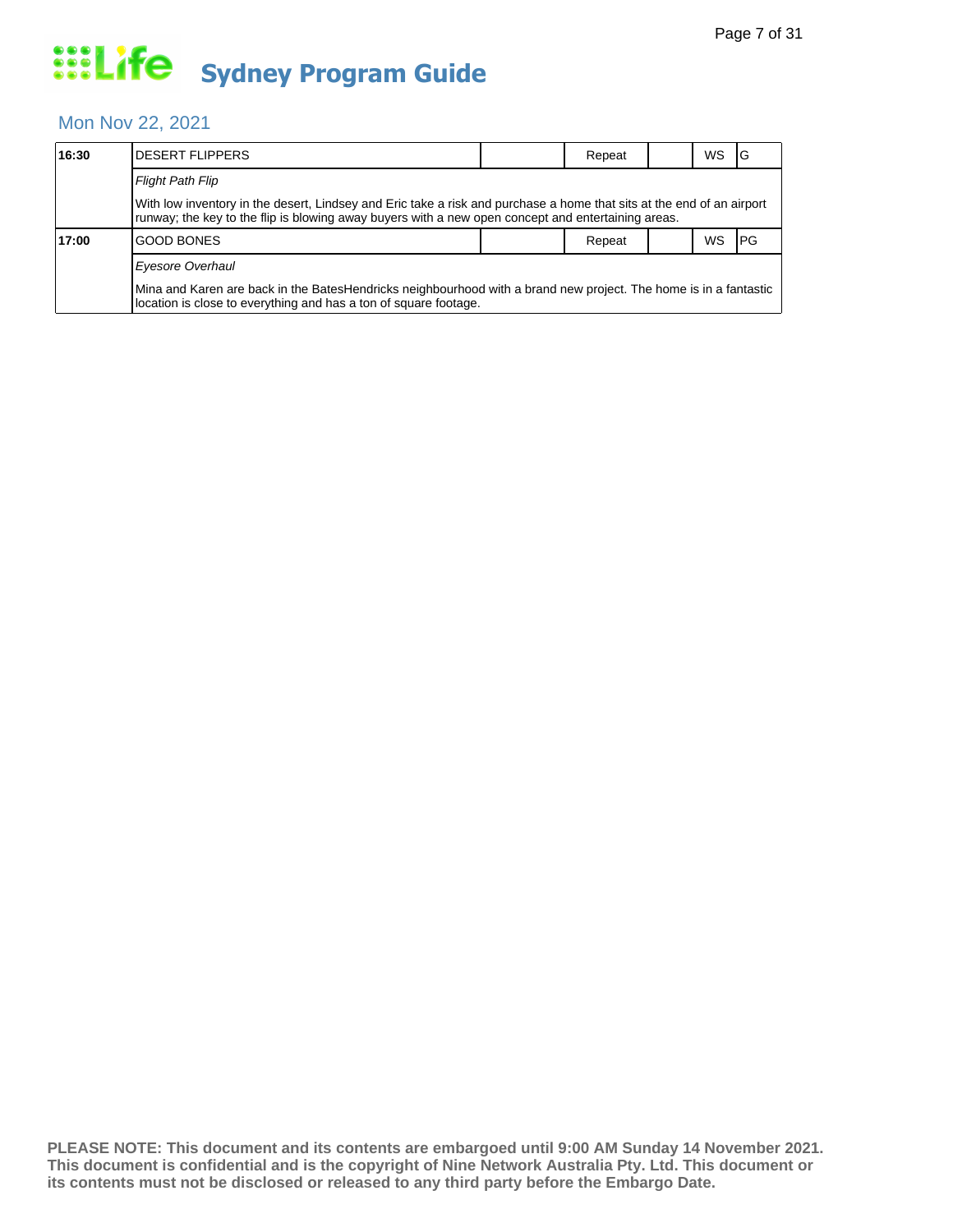#### Mon Nov 22, 2021

| 18:00 | HOUSE HUNTERS INTERNATIONAL                                                                                                                                                                                                                                        |                                                                                                                                                                                                                                | Repeat |  | WS        | G  |  |  |
|-------|--------------------------------------------------------------------------------------------------------------------------------------------------------------------------------------------------------------------------------------------------------------------|--------------------------------------------------------------------------------------------------------------------------------------------------------------------------------------------------------------------------------|--------|--|-----------|----|--|--|
|       | Trading RV Life for a House in Ecuador                                                                                                                                                                                                                             |                                                                                                                                                                                                                                |        |  |           |    |  |  |
|       | For the past five years, Dave and Debbie have been exploring South America by RV in search of the perfect place<br>to live; the fishing village of San Jacinto, Ecuador, seems to have it all, including a beach, mountains and proximity<br>to the rainforest.    |                                                                                                                                                                                                                                |        |  |           |    |  |  |
| 18:30 | HOUSE HUNTERS INTERNATIONAL                                                                                                                                                                                                                                        |                                                                                                                                                                                                                                | Repeat |  | WS        | G  |  |  |
|       | Medellin                                                                                                                                                                                                                                                           |                                                                                                                                                                                                                                |        |  |           |    |  |  |
|       | A couple affectionately referred to as the Bickersons because of the duo's back-and-forth quips searches for a home<br>in Medellin, Colombia; with different tastes and desires, the duo has a battle on their hands.                                              |                                                                                                                                                                                                                                |        |  |           |    |  |  |
| 19:00 | <b>HOUSE HUNTERS</b>                                                                                                                                                                                                                                               |                                                                                                                                                                                                                                | Repeat |  | WS        | G  |  |  |
|       | First Home for Pup in Chicago                                                                                                                                                                                                                                      |                                                                                                                                                                                                                                |        |  |           |    |  |  |
|       | A young couple looks for their first house in the Chicago suburbs; she wants a two story house with a luxurious<br>kitchen, but he's interested in a one story ranch with a finished basement.                                                                     |                                                                                                                                                                                                                                |        |  |           |    |  |  |
| 19:30 | <b>HOUSE HUNTERS</b>                                                                                                                                                                                                                                               |                                                                                                                                                                                                                                |        |  | WS        | G  |  |  |
|       | Downtown or Out of Town in Michigan                                                                                                                                                                                                                                |                                                                                                                                                                                                                                |        |  |           |    |  |  |
|       | A Michigan couple looks to move their family back to her lakeside hometown; She wants to live downtown near the<br>beach, while he wants to be out in the country for a lower price.                                                                               |                                                                                                                                                                                                                                |        |  |           |    |  |  |
| 20:30 | RENOVATE OR REBUILD                                                                                                                                                                                                                                                |                                                                                                                                                                                                                                |        |  | <b>WS</b> | PG |  |  |
|       | Deep Dive/Giveaway                                                                                                                                                                                                                                                 |                                                                                                                                                                                                                                |        |  |           |    |  |  |
|       | In a special episode James and the winning state meet a family who saw the worst of the 2019 bushfires. We take a<br>deep dive into what creates an incredible and efficient design. We will also see how and who gets punished with<br>hilarious results.         |                                                                                                                                                                                                                                |        |  |           |    |  |  |
|       | Cons. Advice: Mild Coarse Language, Dangerous Behaviour                                                                                                                                                                                                            |                                                                                                                                                                                                                                |        |  |           |    |  |  |
| 21:30 | 100 DAY DREAM HOME                                                                                                                                                                                                                                                 |                                                                                                                                                                                                                                |        |  | WS        | G  |  |  |
|       | Big Move From the Big Apple                                                                                                                                                                                                                                        |                                                                                                                                                                                                                                |        |  |           |    |  |  |
|       | A fun-loving couple is tired of squeezing into their Brooklyn apartment, so they're making a big move closer to family<br>in Florida. She wants something edgy while he prefers to play it safe, and Brian and Mika must help them decide on<br>a design remotely! |                                                                                                                                                                                                                                |        |  |           |    |  |  |
| 22:30 | MY BIG FAMILY RENOVATION                                                                                                                                                                                                                                           |                                                                                                                                                                                                                                |        |  | WS        | G  |  |  |
|       | Playground Bedroom/Entry Bath                                                                                                                                                                                                                                      |                                                                                                                                                                                                                                |        |  |           |    |  |  |
|       | Jen and Brandon convert two awkward spaces in the front of their house into an entry bathroom and bedroom for<br>their youngest daughter, Remy.                                                                                                                    |                                                                                                                                                                                                                                |        |  |           |    |  |  |
| 23:30 | HOUSE HUNTERS INTERNATIONAL                                                                                                                                                                                                                                        |                                                                                                                                                                                                                                | Repeat |  | WS        | G  |  |  |
|       | Trading RV Life for a House in Ecuador                                                                                                                                                                                                                             |                                                                                                                                                                                                                                |        |  |           |    |  |  |
|       | For the past five years, Dave and Debbie have been exploring South America by RV in search of the perfect place<br>to live; the fishing village of San Jacinto, Ecuador, seems to have it all, including a beach, mountains and proximity<br>to the rainforest.    |                                                                                                                                                                                                                                |        |  |           |    |  |  |
| 00:00 | <b>SUMMER HOUSE</b>                                                                                                                                                                                                                                                |                                                                                                                                                                                                                                |        |  | WS        | MA |  |  |
|       | <b>Rumours Gone Wild</b>                                                                                                                                                                                                                                           |                                                                                                                                                                                                                                |        |  |           |    |  |  |
|       |                                                                                                                                                                                                                                                                    | While Kyle is at his family reunion, Amanda plays single with Paige and Hannah. Danielle confronts Jordan about<br>their tension and possibly uncovers a secret. Lindsay confides in Danielle about another scandalous rumour. |        |  |           |    |  |  |
|       | Cons. Advice: Adult Themes, Frequent Coarse Language, Sexual References                                                                                                                                                                                            |                                                                                                                                                                                                                                |        |  |           |    |  |  |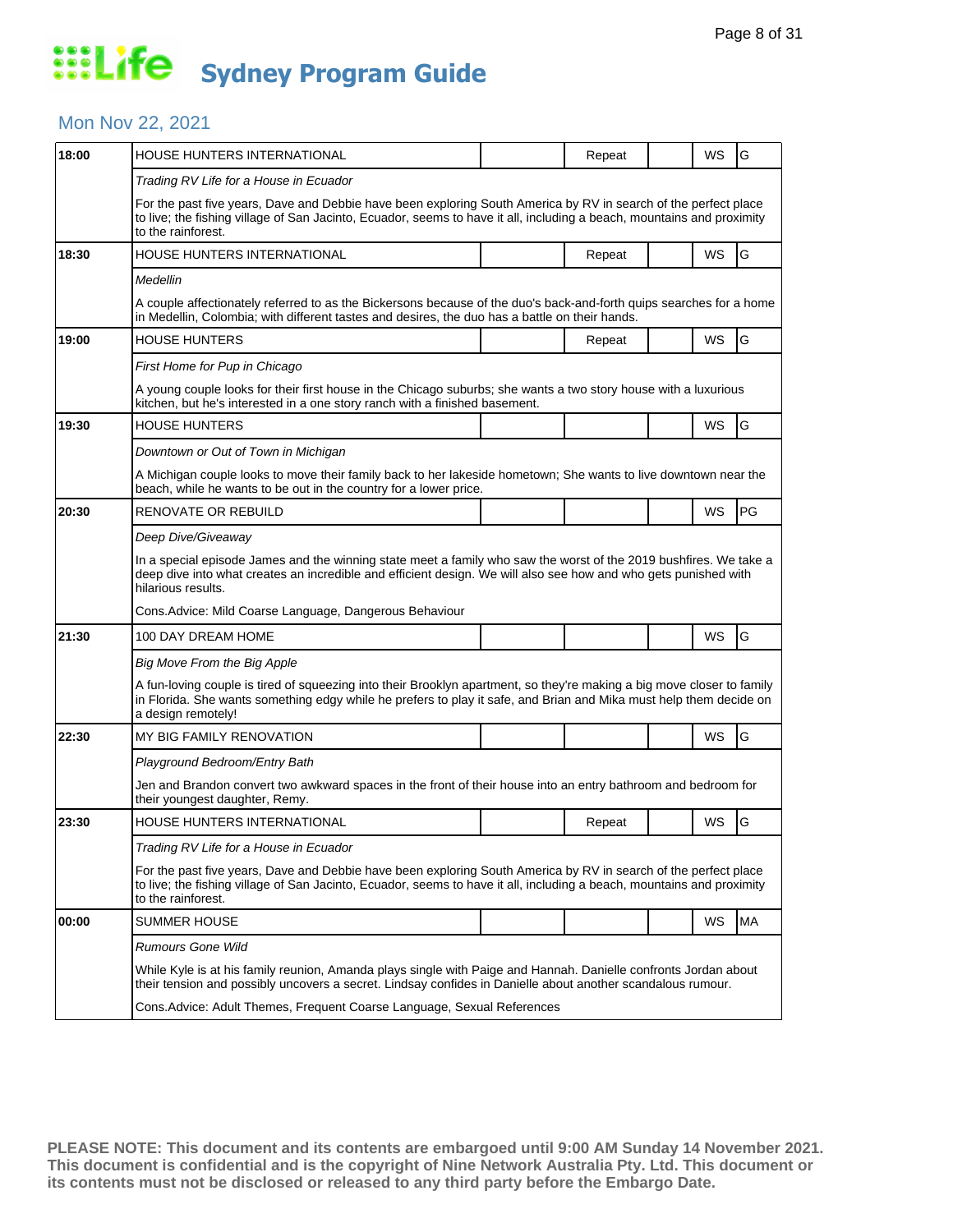#### Mon Nov 22, 2021

| 01:00 | <b>HOUSE HUNTERS</b>                                                                                                                                                                                                                                               |  | Repeat |  | WS        | G |  |  |
|-------|--------------------------------------------------------------------------------------------------------------------------------------------------------------------------------------------------------------------------------------------------------------------|--|--------|--|-----------|---|--|--|
|       | Downtown or Out of Town in Michigan                                                                                                                                                                                                                                |  |        |  |           |   |  |  |
|       | A Michigan couple looks to move their family back to her lakeside hometown; She wants to live downtown near the<br>beach, while he wants to be out in the country for a lower price.                                                                               |  |        |  |           |   |  |  |
| 01:30 | HOUSE HUNTERS                                                                                                                                                                                                                                                      |  | Repeat |  | WS        | G |  |  |
|       | Left Brain vs. Right Brain in Tampa                                                                                                                                                                                                                                |  |        |  |           |   |  |  |
|       | A creative-type and a left-brained scientist couple search for a home in Tampa, Florida; One wants a turnkey<br>Mediterranean while the other pushes for a midcentury modern fixer-upper.                                                                          |  |        |  |           |   |  |  |
| 02:00 | THE REAL HOUSEWIVES OF<br>JOHANNESBURG                                                                                                                                                                                                                             |  | Repeat |  | <b>WS</b> | M |  |  |
|       | Welcome to the Good Life                                                                                                                                                                                                                                           |  |        |  |           |   |  |  |
|       | We are introduced to the 6 lovely ladies whom we will follow closely this season as we take a look into their<br>glamorous lives.                                                                                                                                  |  |        |  |           |   |  |  |
|       | Cons. Advice: Some Coarse Language, Sexual References                                                                                                                                                                                                              |  |        |  |           |   |  |  |
| 03:00 | THE REAL HOUSEWIVES OF<br>JOHANNESBURG                                                                                                                                                                                                                             |  | Repeat |  | WS        | M |  |  |
|       | The Real Private Jet                                                                                                                                                                                                                                               |  |        |  |           |   |  |  |
|       | A trip to Botswana is approaching and Christall is under pressure to deliver on her surprise.                                                                                                                                                                      |  |        |  |           |   |  |  |
|       | Cons. Advice: Some Coarse Language, Sexual References                                                                                                                                                                                                              |  |        |  |           |   |  |  |
| 04:00 | 100 DAY DREAM HOME                                                                                                                                                                                                                                                 |  | Repeat |  | WS        | G |  |  |
|       | Big Move From the Big Apple                                                                                                                                                                                                                                        |  |        |  |           |   |  |  |
|       | A fun-loving couple is tired of squeezing into their Brooklyn apartment, so they're making a big move closer to family<br>in Florida. She wants something edgy while he prefers to play it safe, and Brian and Mika must help them decide on<br>a design remotely! |  |        |  |           |   |  |  |
| 05:00 | TINY PARADISE                                                                                                                                                                                                                                                      |  | Repeat |  | WS        | G |  |  |
|       | Mountain View Hobbit Home                                                                                                                                                                                                                                          |  |        |  |           |   |  |  |
|       | A family plans to build a hobbit house that capitalises on breathtaking views in the mountains of North Carolina; the<br>partially underground tiny house will have a rock fire pit and cedar hot tub outside, with a modern Euro-feel inside.                     |  |        |  |           |   |  |  |
| 05:30 | <b>DESERT FLIPPERS</b>                                                                                                                                                                                                                                             |  | Repeat |  | WS        | G |  |  |
|       | <b>Flight Path Flip</b>                                                                                                                                                                                                                                            |  |        |  |           |   |  |  |
|       | With low inventory in the desert, Lindsey and Eric take a risk and purchase a home that sits at the end of an airport<br>runway; the key to the flip is blowing away buyers with a new open concept and entertaining areas.                                        |  |        |  |           |   |  |  |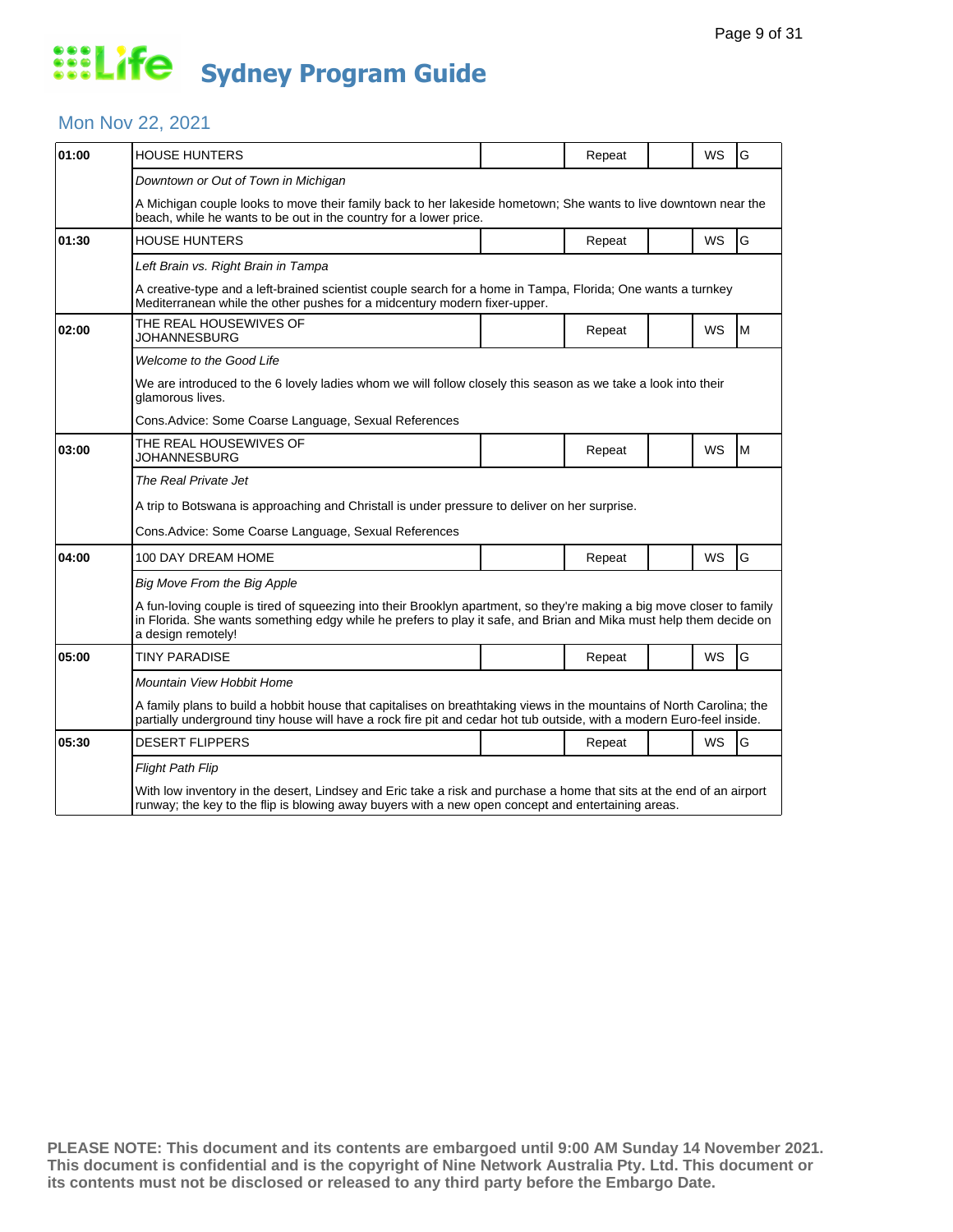### Tue Nov 23, 2021

| HOUSE HUNTERS INTERNATIONAL                                                                                                                                                                                                                                               |           | Repeat |                                                                                                | WS        | G                                                                                                                                                                                                                                            |  |  |  |
|---------------------------------------------------------------------------------------------------------------------------------------------------------------------------------------------------------------------------------------------------------------------------|-----------|--------|------------------------------------------------------------------------------------------------|-----------|----------------------------------------------------------------------------------------------------------------------------------------------------------------------------------------------------------------------------------------------|--|--|--|
| Medellin                                                                                                                                                                                                                                                                  |           |        |                                                                                                |           |                                                                                                                                                                                                                                              |  |  |  |
| A couple affectionately referred to as the Bickersons because of the duo's back-and-forth quips searches for a home<br>in Medellin, Colombia; with different tastes and desires, the duo has a battle on their hands.                                                     |           |        |                                                                                                |           |                                                                                                                                                                                                                                              |  |  |  |
| <b>HOUSE HUNTERS</b>                                                                                                                                                                                                                                                      |           | Repeat |                                                                                                | WS        | G                                                                                                                                                                                                                                            |  |  |  |
| First Home for Pup in Chicago                                                                                                                                                                                                                                             |           |        |                                                                                                |           |                                                                                                                                                                                                                                              |  |  |  |
| A young couple looks for their first house in the Chicago suburbs; she wants a two story house with a luxurious<br>kitchen, but he's interested in a one story ranch with a finished basement.                                                                            |           |        |                                                                                                |           |                                                                                                                                                                                                                                              |  |  |  |
| <b>MY BIG FAMILY RENOVATION</b>                                                                                                                                                                                                                                           |           | Repeat |                                                                                                | WS        | G                                                                                                                                                                                                                                            |  |  |  |
| Playground Bedroom/Entry Bath                                                                                                                                                                                                                                             |           |        |                                                                                                |           |                                                                                                                                                                                                                                              |  |  |  |
| Jen and Brandon convert two awkward spaces in the front of their house into an entry bathroom and bedroom for<br>their youngest daughter, Remy.                                                                                                                           |           |        |                                                                                                |           |                                                                                                                                                                                                                                              |  |  |  |
| MY BIG FAMILY RENOVATION                                                                                                                                                                                                                                                  |           | Repeat |                                                                                                | WS        | G                                                                                                                                                                                                                                            |  |  |  |
| <b>Heart of the Home</b>                                                                                                                                                                                                                                                  |           |        |                                                                                                |           |                                                                                                                                                                                                                                              |  |  |  |
| stuff that comes with five kids.                                                                                                                                                                                                                                          |           |        |                                                                                                |           |                                                                                                                                                                                                                                              |  |  |  |
| <b>EXPLORE TV-VIKING</b>                                                                                                                                                                                                                                                  | Captioned | Repeat |                                                                                                | WS        | G                                                                                                                                                                                                                                            |  |  |  |
| <b>Highclere Castle Extension</b>                                                                                                                                                                                                                                         |           |        |                                                                                                |           |                                                                                                                                                                                                                                              |  |  |  |
| Trevor Cochrane journeys into the midnight sun, cruising aboard the award winning Viking Sea small cruise ship. It's<br>a fascinating insight into life aboard the ship whilst visiting Norway, Scotland and England discovering the Viking<br>history along the journey. |           |        |                                                                                                |           |                                                                                                                                                                                                                                              |  |  |  |
| THE BLOCK: FANS V FAVES                                                                                                                                                                                                                                                   | Captioned | Repeat |                                                                                                | WS        | PG                                                                                                                                                                                                                                           |  |  |  |
| The Pressures On                                                                                                                                                                                                                                                          |           |        |                                                                                                |           |                                                                                                                                                                                                                                              |  |  |  |
| This 2 house challenge doesn't let up for our teams. With only a few days left to completely transform 2 whole<br>houses, the pressure gets too much for one team as they turn against each other.                                                                        |           |        |                                                                                                |           |                                                                                                                                                                                                                                              |  |  |  |
| GOOD FOOD KITCHEN                                                                                                                                                                                                                                                         | Captioned | Repeat |                                                                                                | WS        | G                                                                                                                                                                                                                                            |  |  |  |
| Danielle shows us how to elevate the humble broccoli with her broccoli and cheddar tart. Good Food photographer<br>Will Meppem, and Good Food stylist Hannah Meppem share their top tips for making food look spectacular both on<br>the plate and on the screen.         |           |        |                                                                                                |           |                                                                                                                                                                                                                                              |  |  |  |
| HOUSE HUNTERS INTERNATIONAL                                                                                                                                                                                                                                               |           | Repeat |                                                                                                | WS        | G                                                                                                                                                                                                                                            |  |  |  |
| Medellin                                                                                                                                                                                                                                                                  |           |        |                                                                                                |           |                                                                                                                                                                                                                                              |  |  |  |
|                                                                                                                                                                                                                                                                           |           |        |                                                                                                |           |                                                                                                                                                                                                                                              |  |  |  |
| HOUSE HUNTERS                                                                                                                                                                                                                                                             |           | Repeat |                                                                                                | <b>WS</b> | G                                                                                                                                                                                                                                            |  |  |  |
| First Home for Pup in Chicago                                                                                                                                                                                                                                             |           |        |                                                                                                |           |                                                                                                                                                                                                                                              |  |  |  |
| A young couple looks for their first house in the Chicago suburbs; she wants a two story house with a luxurious<br>kitchen, but he's interested in a one story ranch with a finished basement.                                                                            |           |        |                                                                                                |           |                                                                                                                                                                                                                                              |  |  |  |
|                                                                                                                                                                                                                                                                           |           |        | in Medellin, Colombia; with different tastes and desires, the duo has a battle on their hands. |           | Jen and Brandon move their front door to create a spacious entry foyer, complete with fun storage lockers for all the<br>A couple affectionately referred to as the Bickersons because of the duo's back-and-forth quips searches for a home |  |  |  |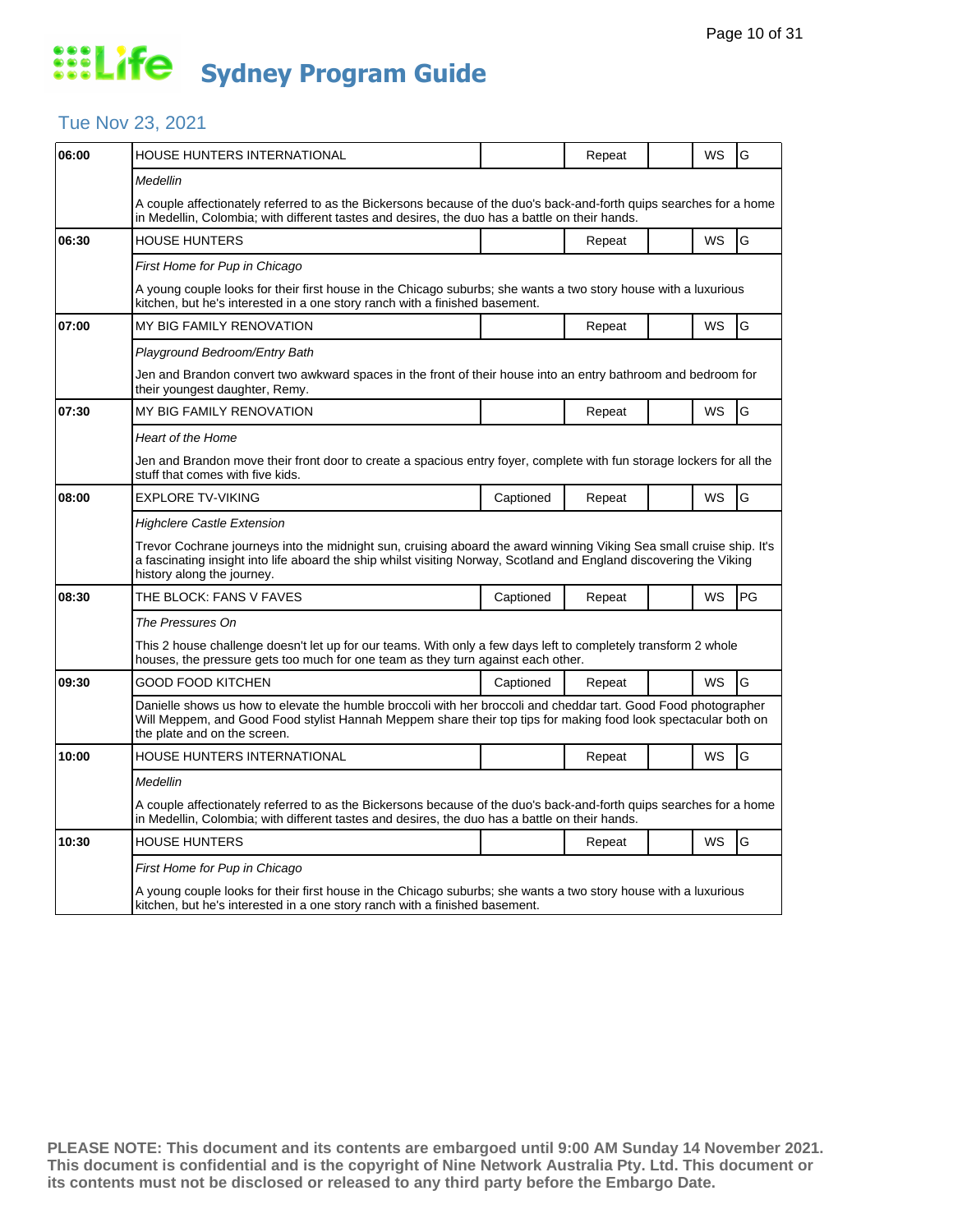### Tue Nov 23, 2021

| 11:00 | <b>TINY PARADISE</b>                                                                                                                                                                                                                                       |           | Repeat |  | WS | G  |  |  |  |
|-------|------------------------------------------------------------------------------------------------------------------------------------------------------------------------------------------------------------------------------------------------------------|-----------|--------|--|----|----|--|--|--|
|       | Mountain View Hobbit Home                                                                                                                                                                                                                                  |           |        |  |    |    |  |  |  |
|       | A family plans to build a hobbit house that capitalises on breathtaking views in the mountains of North Carolina; the<br>partially underground tiny house will have a rock fire pit and cedar hot tub outside, with a modern Euro-feel inside.             |           |        |  |    |    |  |  |  |
| 11:30 | <b>DESERT FLIPPERS</b>                                                                                                                                                                                                                                     |           | Repeat |  | WS | G  |  |  |  |
|       | <b>Flight Path Flip</b>                                                                                                                                                                                                                                    |           |        |  |    |    |  |  |  |
|       | With low inventory in the desert, Lindsey and Eric take a risk and purchase a home that sits at the end of an airport<br>runway; the key to the flip is blowing away buyers with a new open concept and entertaining areas.                                |           |        |  |    |    |  |  |  |
| 12:00 | <b>HOUSE HUNTERS</b>                                                                                                                                                                                                                                       |           | Repeat |  | WS | G  |  |  |  |
|       | Downtown or Out of Town in Michigan                                                                                                                                                                                                                        |           |        |  |    |    |  |  |  |
|       | A Michigan couple looks to move their family back to her lakeside hometown; She wants to live downtown near the<br>beach, while he wants to be out in the country for a lower price.                                                                       |           |        |  |    |    |  |  |  |
| 12:30 | <b>HOUSE HUNTERS</b>                                                                                                                                                                                                                                       |           | Repeat |  | WS | G  |  |  |  |
|       | Left Brain vs. Right Brain in Tampa                                                                                                                                                                                                                        |           |        |  |    |    |  |  |  |
|       | A creative-type and a left-brained scientist couple search for a home in Tampa, Florida; One wants a turnkey<br>Mediterranean while the other pushes for a midcentury modern fixer-upper.                                                                  |           |        |  |    |    |  |  |  |
| 13:00 | MY BIG FAMILY RENOVATION                                                                                                                                                                                                                                   |           | Repeat |  | WS | G  |  |  |  |
|       | Playground Bedroom/Entry Bath                                                                                                                                                                                                                              |           |        |  |    |    |  |  |  |
|       | Jen and Brandon convert two awkward spaces in the front of their house into an entry bathroom and bedroom for<br>their youngest daughter, Remy.                                                                                                            |           |        |  |    |    |  |  |  |
| 13:30 | MY BIG FAMILY RENOVATION                                                                                                                                                                                                                                   |           | Repeat |  | WS | G  |  |  |  |
|       | <b>Heart of the Home</b>                                                                                                                                                                                                                                   |           |        |  |    |    |  |  |  |
|       | Jen and Brandon move their front door to create a spacious entry foyer, complete with fun storage lockers for all the<br>stuff that comes with five kids.                                                                                                  |           |        |  |    |    |  |  |  |
| 14:00 | RENOVATE OR REBUILD                                                                                                                                                                                                                                        |           | Repeat |  | WS | PG |  |  |  |
|       | Deep Dive/Giveaway                                                                                                                                                                                                                                         |           |        |  |    |    |  |  |  |
|       | In a special episode James and the winning state meet a family who saw the worst of the 2019 bushfires. We take a<br>deep dive into what creates an incredible and efficient design. We will also see how and who gets punished with<br>hilarious results. |           |        |  |    |    |  |  |  |
|       | Cons.Advice: Mild Coarse Language, Dangerous Behaviour                                                                                                                                                                                                     |           |        |  |    |    |  |  |  |
| 15:00 | THE BLOCK: FANS V FAVES                                                                                                                                                                                                                                    | Captioned | Repeat |  | WS | PG |  |  |  |
|       | The Interiors                                                                                                                                                                                                                                              |           |        |  |    |    |  |  |  |
|       | With only hours until tools down, the teams race to finish the interiors of the two Challenge houses. But before the<br>Block judges get to cast their eye over the finished houses, the teams check out each other's work and have their<br>opinion.      |           |        |  |    |    |  |  |  |
| 16:00 | <b>TINY PARADISE</b>                                                                                                                                                                                                                                       |           | Repeat |  | WS | G  |  |  |  |
|       | <b>Tiny Desert Paradise</b>                                                                                                                                                                                                                                |           |        |  |    |    |  |  |  |
|       | An architect takes his plans for a unique tiny house to the middle of the Arizona desert; this home will feature<br>translucent window walls and a completely open kitchen and bathroom that allows the warm desert air to move<br>through the house.      |           |        |  |    |    |  |  |  |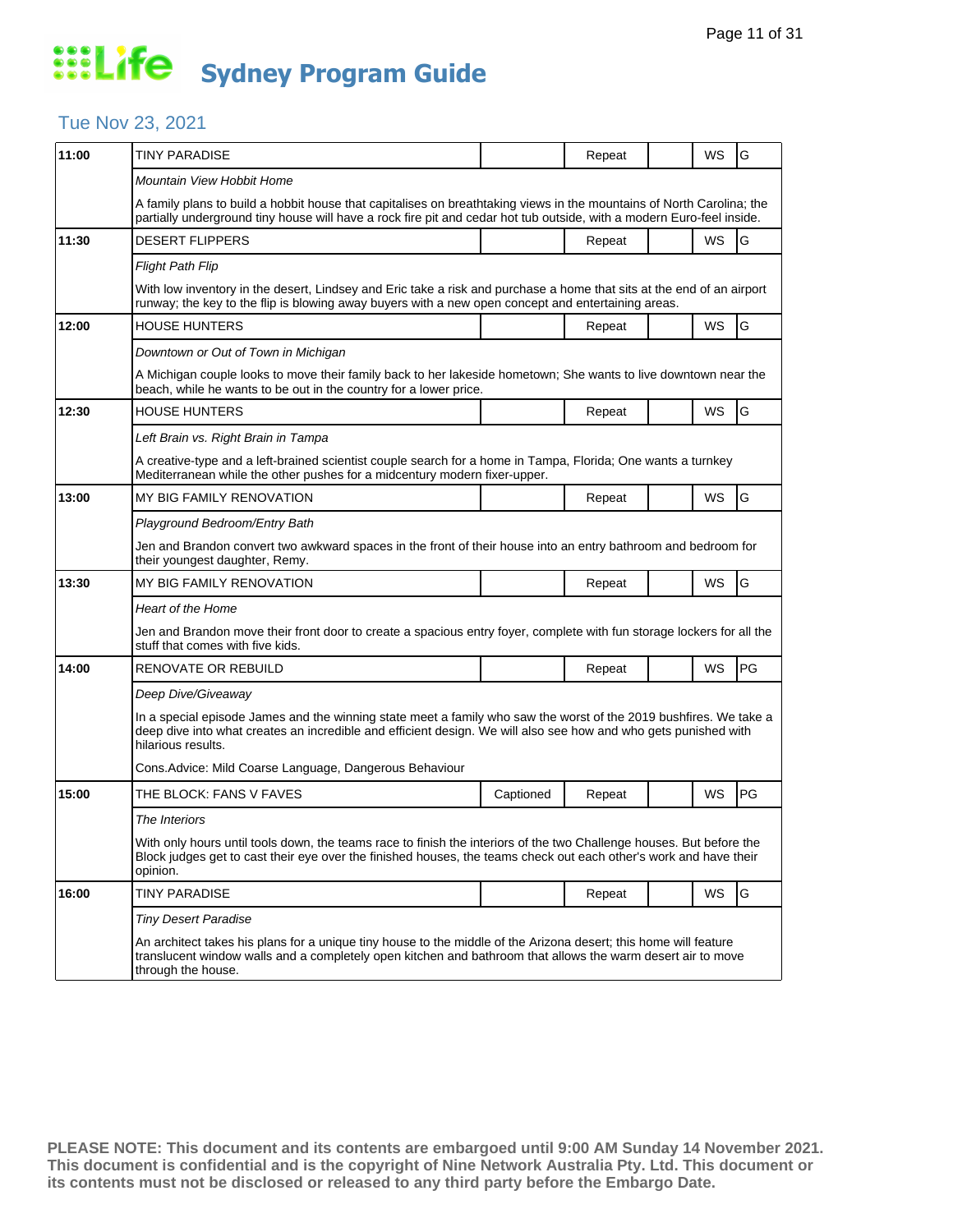### Tue Nov 23, 2021

| 16:30 | <b>DESERT FLIPPERS</b>                                                                                                                                                                                                                                             |        | Repeat |           | <b>WS</b> | IG |  |  |  |  |
|-------|--------------------------------------------------------------------------------------------------------------------------------------------------------------------------------------------------------------------------------------------------------------------|--------|--------|-----------|-----------|----|--|--|--|--|
|       | Attack of the Tree                                                                                                                                                                                                                                                 |        |        |           |           |    |  |  |  |  |
|       | Lindsey and Eric get more than they bargained for when they buy an abandoned, overgrown home; after peeling<br>away the dirt and grime, they hope to update the design and maximize the house's stunning mountain views.                                           |        |        |           |           |    |  |  |  |  |
| 17:00 | 100 DAY DREAM HOME                                                                                                                                                                                                                                                 | Repeat |        | <b>WS</b> |           |    |  |  |  |  |
|       | Big Move From the Big Apple                                                                                                                                                                                                                                        |        |        |           |           |    |  |  |  |  |
|       | A fun-loving couple is tired of squeezing into their Brooklyn apartment, so they're making a big move closer to family<br>in Florida. She wants something edgy while he prefers to play it safe, and Brian and Mika must help them decide on<br>a design remotely! |        |        |           |           |    |  |  |  |  |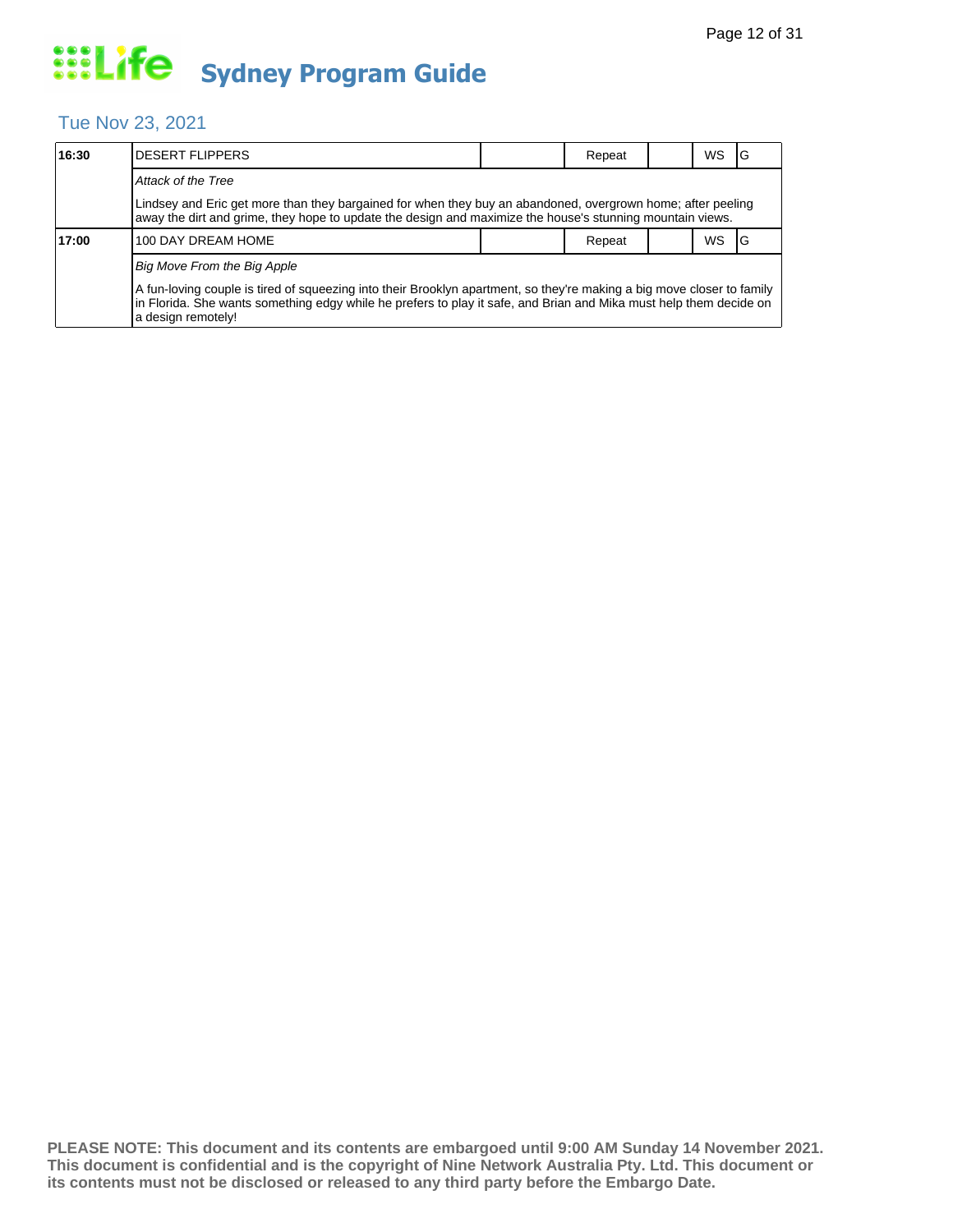### Tue Nov 23, 2021

| 18:00 | HOUSE HUNTERS INTERNATIONAL                                                                                                                                                                                                                                                                                                                                                                                            |           | Repeat |  | WS | G  |  |  |
|-------|------------------------------------------------------------------------------------------------------------------------------------------------------------------------------------------------------------------------------------------------------------------------------------------------------------------------------------------------------------------------------------------------------------------------|-----------|--------|--|----|----|--|--|
|       | Experimenting with Adulthood in Leiden                                                                                                                                                                                                                                                                                                                                                                                 |           |        |  |    |    |  |  |
|       | A neurophysicist from Michigan, Nicolette has landed her dream job at Leiden University in the Netherlands; she<br>wants an apartment in Leiden's city center, but rentals in this university town are in high demand and appeal more to<br>students.                                                                                                                                                                  |           |        |  |    |    |  |  |
| 18:30 | HOUSE HUNTERS INTERNATIONAL                                                                                                                                                                                                                                                                                                                                                                                            |           | Repeat |  | WS | G  |  |  |
|       | London from Queens                                                                                                                                                                                                                                                                                                                                                                                                     |           |        |  |    |    |  |  |
|       | What started as fun pictures of French bulldogs on social media quickly turned into two photogenic pups acting as<br>the breadwinners of the family; looking to expand their opportunities, the dogs and their owners are heading to<br>England.                                                                                                                                                                       |           |        |  |    |    |  |  |
| 19:00 | <b>HOUSE HUNTERS</b>                                                                                                                                                                                                                                                                                                                                                                                                   |           | Repeat |  | WS | G  |  |  |
|       | Father Knows Best in Austin                                                                                                                                                                                                                                                                                                                                                                                            |           |        |  |    |    |  |  |
|       | A Connecticut transplant is ready to settle down and buy a fixer-upper in Austin, Texas; she's counting on her dad to<br>do a lot of the work but he wants her to buy a turnkey home so he can skip the work and enjoy his visits to her new<br>city.                                                                                                                                                                  |           |        |  |    |    |  |  |
| 19:30 | ESCAPE TO THE CHATEAU: MAKE DO AND<br><b>MEND</b>                                                                                                                                                                                                                                                                                                                                                                      | Captioned |        |  | WS | G  |  |  |
|       | Dick and Angel help Kate and Erik restore their 150-year-old sash window and transform their small landing into a<br>beautiful space for all the family to enjoy.                                                                                                                                                                                                                                                      |           |        |  |    |    |  |  |
| 20:30 | FARMHOUSE FIXER                                                                                                                                                                                                                                                                                                                                                                                                        |           |        |  | WS | PG |  |  |
|       | <b>Third Generation Renovation</b>                                                                                                                                                                                                                                                                                                                                                                                     |           |        |  |    |    |  |  |
|       | A historical house from 1873 is transformed into a vibrant, modern home for a young family. Jon Knight and Kristina<br>Crestin give this family of five a home with fun colours, shiny brass, whimsical bird wallpaper and even a beehive.                                                                                                                                                                             |           |        |  |    |    |  |  |
|       | Cons. Advice: Mild Coarse Language                                                                                                                                                                                                                                                                                                                                                                                     |           |        |  |    |    |  |  |
| 21:30 | <b>BUILDING OFF THE GRID</b>                                                                                                                                                                                                                                                                                                                                                                                           |           |        |  | WS | PG |  |  |
|       | Arkansas Mountain Treehouse                                                                                                                                                                                                                                                                                                                                                                                            |           |        |  |    |    |  |  |
|       | A young, avid musician and college student wants to build an off-the-grid treehouse compound in the beautiful<br>woods of Arkansas. With the help of his father, the treehouse will comprise three structures, all serving a purpose for<br>living and sustainability. The build is rife with challenges like, access to water, materials and supplies so getting it<br>done in thirty days will be anything but easy! |           |        |  |    |    |  |  |
| 22:30 | <b>BEACHFRONT BARGAIN HUNT</b>                                                                                                                                                                                                                                                                                                                                                                                         |           | Repeat |  | WS | G  |  |  |
|       | Wave of Savings in Surfside                                                                                                                                                                                                                                                                                                                                                                                            |           |        |  |    |    |  |  |
|       | Chris, Lesli and their four children find going on vacation once a year difficult to schedule and extremely expensive,<br>so they want a vacation property close to their Houston home.                                                                                                                                                                                                                                |           |        |  |    |    |  |  |
| 23:30 | HOUSE HUNTERS INTERNATIONAL                                                                                                                                                                                                                                                                                                                                                                                            |           | Repeat |  | WS | G  |  |  |
|       | Experimenting with Adulthood in Leiden                                                                                                                                                                                                                                                                                                                                                                                 |           |        |  |    |    |  |  |
|       | A neurophysicist from Michigan, Nicolette has landed her dream job at Leiden University in the Netherlands; she<br>wants an apartment in Leiden's city center, but rentals in this university town are in high demand and appeal more to<br>students.                                                                                                                                                                  |           |        |  |    |    |  |  |
| 00:00 | HOUSE HUNTERS INTERNATIONAL                                                                                                                                                                                                                                                                                                                                                                                            |           | Repeat |  | WS | G  |  |  |
|       | London from Queens                                                                                                                                                                                                                                                                                                                                                                                                     |           |        |  |    |    |  |  |
|       | What started as fun pictures of French bulldogs on social media quickly turned into two photogenic pups acting as<br>the breadwinners of the family; looking to expand their opportunities, the dogs and their owners are heading to<br>England.                                                                                                                                                                       |           |        |  |    |    |  |  |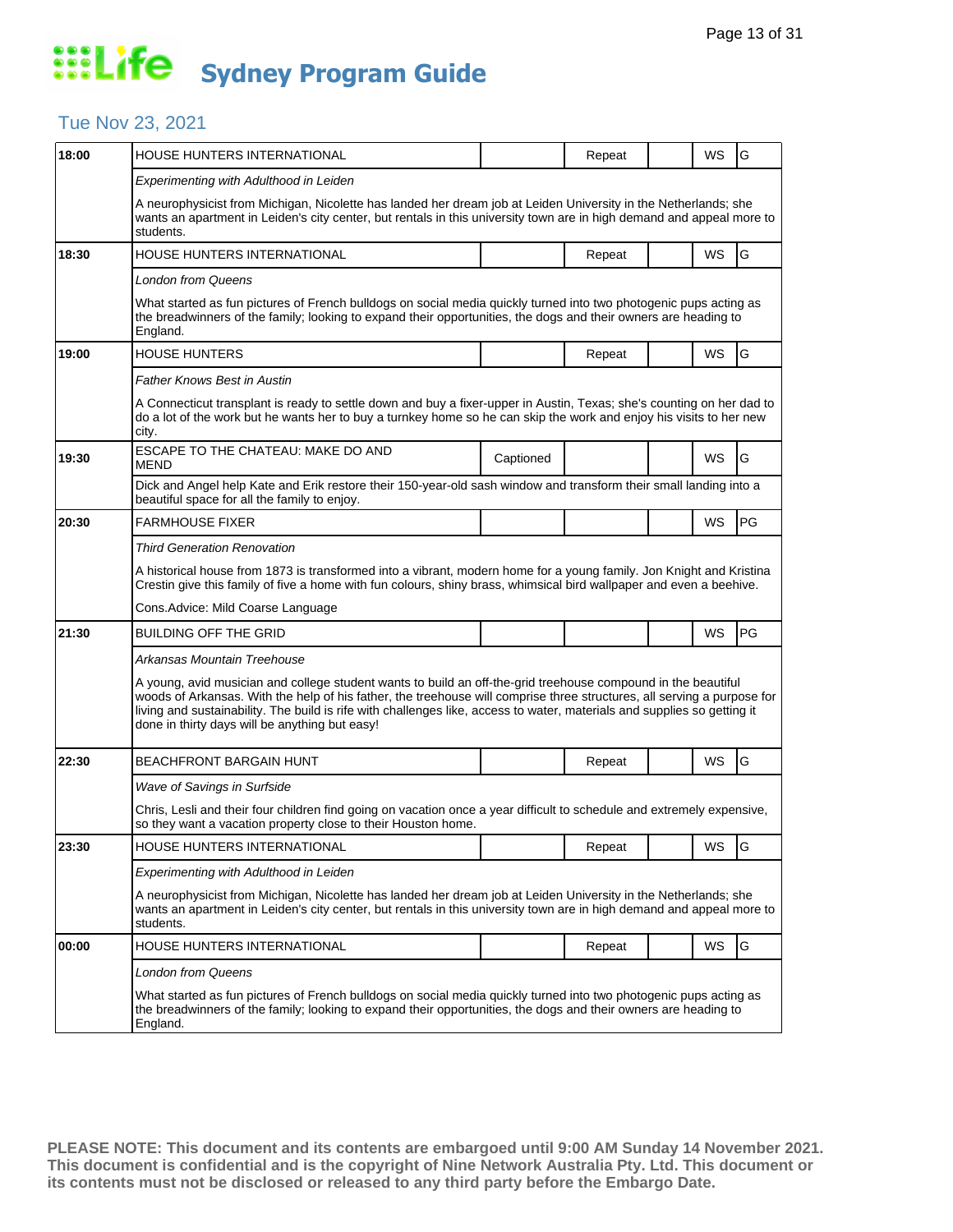### Tue Nov 23, 2021

| 00:30 | <b>HOUSE HUNTERS</b>                                                                                                                                                                                                                                                                                                                                                                                                   |           | Repeat |  | WS | G         |  |  |  |
|-------|------------------------------------------------------------------------------------------------------------------------------------------------------------------------------------------------------------------------------------------------------------------------------------------------------------------------------------------------------------------------------------------------------------------------|-----------|--------|--|----|-----------|--|--|--|
|       | Father Knows Best in Austin                                                                                                                                                                                                                                                                                                                                                                                            |           |        |  |    |           |  |  |  |
|       | A Connecticut transplant is ready to settle down and buy a fixer-upper in Austin, Texas; she's counting on her dad to<br>do a lot of the work but he wants her to buy a turnkey home so he can skip the work and enjoy his visits to her new<br>city.                                                                                                                                                                  |           |        |  |    |           |  |  |  |
| 01:00 | RENOVATE OR REBUILD                                                                                                                                                                                                                                                                                                                                                                                                    |           | Repeat |  | WS | PG        |  |  |  |
|       | Deep Dive/Giveaway                                                                                                                                                                                                                                                                                                                                                                                                     |           |        |  |    |           |  |  |  |
|       | In a special episode James and the winning state meet a family who saw the worst of the 2019 bushfires. We take a<br>deep dive into what creates an incredible and efficient design. We will also see how and who gets punished with<br>hilarious results.                                                                                                                                                             |           |        |  |    |           |  |  |  |
|       | Cons. Advice: Mild Coarse Language, Dangerous Behaviour                                                                                                                                                                                                                                                                                                                                                                |           |        |  |    |           |  |  |  |
| 02:00 | BUILDING OFF THE GRID                                                                                                                                                                                                                                                                                                                                                                                                  |           | Repeat |  | WS | <b>PG</b> |  |  |  |
|       | Arkansas Mountain Treehouse                                                                                                                                                                                                                                                                                                                                                                                            |           |        |  |    |           |  |  |  |
|       | A young, avid musician and college student wants to build an off-the-grid treehouse compound in the beautiful<br>woods of Arkansas. With the help of his father, the treehouse will comprise three structures, all serving a purpose for<br>living and sustainability. The build is rife with challenges like, access to water, materials and supplies so getting it<br>done in thirty days will be anything but easy! |           |        |  |    |           |  |  |  |
| 03:00 | <b>POSTCARDS</b>                                                                                                                                                                                                                                                                                                                                                                                                       | Captioned | Repeat |  | WS | PG        |  |  |  |
|       | Lauren immerses herself in art at 'The Lume Melbourne', Shane Delia dines at Melbourne's best gastropubs, Sam<br>takes a trip back through our aviation history in Moorabbin, and Shane Crawford catches a flick on a city rooftop.                                                                                                                                                                                    |           |        |  |    |           |  |  |  |
| 03:30 | GETAWAY                                                                                                                                                                                                                                                                                                                                                                                                                | Captioned | Repeat |  | WS | PG        |  |  |  |
|       | Scenic - Mekong Part 2                                                                                                                                                                                                                                                                                                                                                                                                 |           |        |  |    |           |  |  |  |
|       | This week on Getaway special guest presenter Ian "Dicko" Dickson continues his journey through Cambodia<br>cruising in style along the magnificent Mekong to Phnom Penh before crossing the border to neighbouring Vietnam.                                                                                                                                                                                            |           |        |  |    |           |  |  |  |
| 04:00 | <b>BEACHFRONT BARGAIN HUNT</b>                                                                                                                                                                                                                                                                                                                                                                                         |           | Repeat |  | WS | G         |  |  |  |
|       | <b>Wave of Savings in Surfside</b>                                                                                                                                                                                                                                                                                                                                                                                     |           |        |  |    |           |  |  |  |
|       | Chris, Lesli and their four children find going on vacation once a year difficult to schedule and extremely expensive,<br>so they want a vacation property close to their Houston home.                                                                                                                                                                                                                                |           |        |  |    |           |  |  |  |
| 04:30 | <b>BEACHFRONT BARGAIN HUNT</b>                                                                                                                                                                                                                                                                                                                                                                                         |           | Repeat |  | WS | G         |  |  |  |
|       | Back Again at Atlantic Beach                                                                                                                                                                                                                                                                                                                                                                                           |           |        |  |    |           |  |  |  |
|       | Jonathan and Riley are high school sweethearts who grew up together in Atlantic Beach, N.C. and frequently return<br>with their two kids to visit family and friends.                                                                                                                                                                                                                                                  |           |        |  |    |           |  |  |  |
| 05:00 | <b>TINY PARADISE</b>                                                                                                                                                                                                                                                                                                                                                                                                   |           | Repeat |  | WS | G         |  |  |  |
|       | <b>Tiny Desert Paradise</b>                                                                                                                                                                                                                                                                                                                                                                                            |           |        |  |    |           |  |  |  |
|       | An architect takes his plans for a unique tiny house to the middle of the Arizona desert; this home will feature<br>translucent window walls and a completely open kitchen and bathroom that allows the warm desert air to move<br>through the house.                                                                                                                                                                  |           |        |  |    |           |  |  |  |
| 05:30 | <b>DESERT FLIPPERS</b>                                                                                                                                                                                                                                                                                                                                                                                                 |           | Repeat |  | WS | G         |  |  |  |
|       | Attack of the Tree                                                                                                                                                                                                                                                                                                                                                                                                     |           |        |  |    |           |  |  |  |
|       | Lindsey and Eric get more than they bargained for when they buy an abandoned, overgrown home; after peeling<br>away the dirt and grime, they hope to update the design and maximize the house's stunning mountain views.                                                                                                                                                                                               |           |        |  |    |           |  |  |  |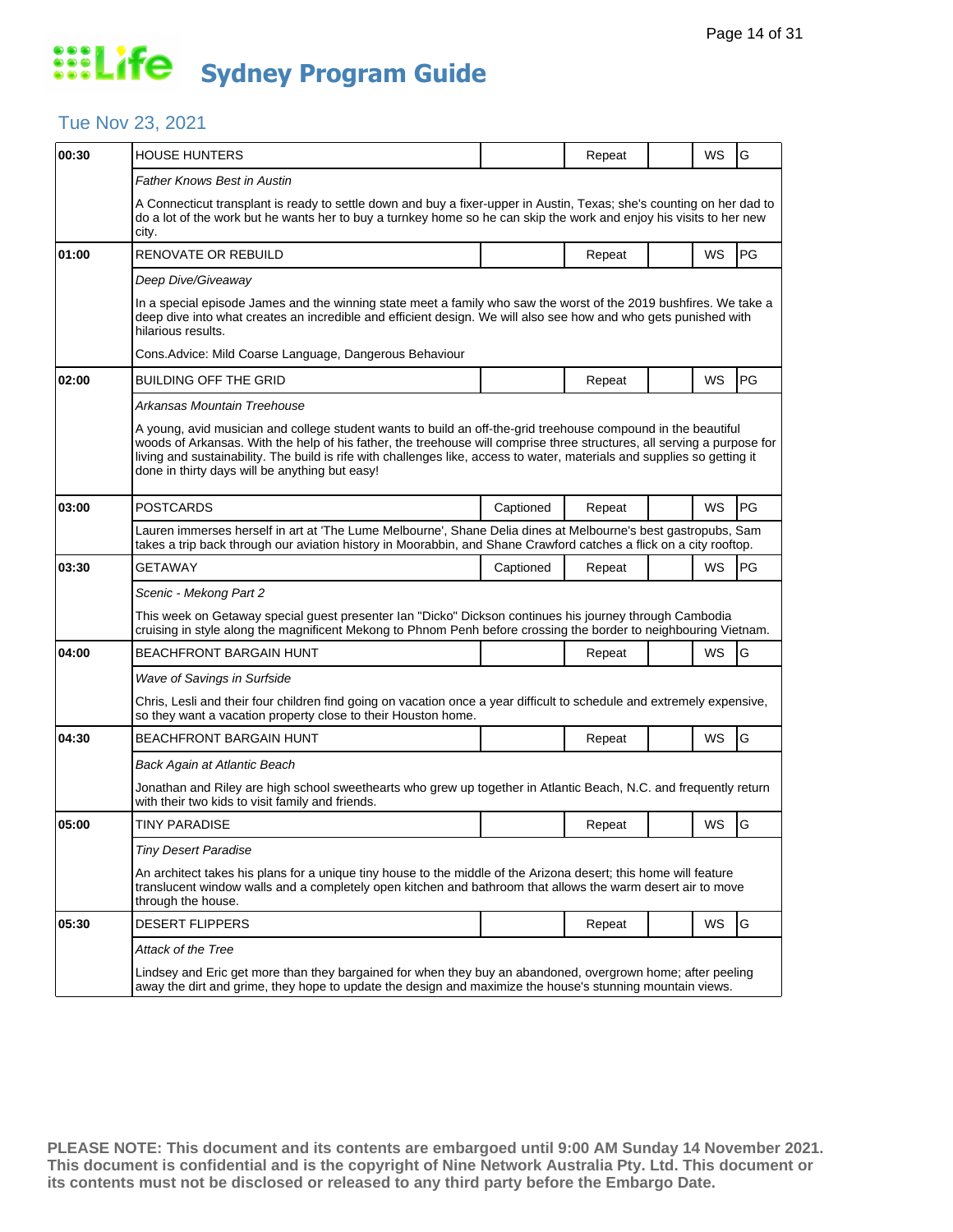### Wed Nov 24, 2021

| 06:00 | HOUSE HUNTERS INTERNATIONAL                                                                                                                                                                                                                           |           | Repeat |  | WS        | G             |  |  |
|-------|-------------------------------------------------------------------------------------------------------------------------------------------------------------------------------------------------------------------------------------------------------|-----------|--------|--|-----------|---------------|--|--|
|       | <b>London from Queens</b>                                                                                                                                                                                                                             |           |        |  |           |               |  |  |
|       | What started as fun pictures of French bulldogs on social media quickly turned into two photogenic pups acting as<br>the breadwinners of the family; looking to expand their opportunities, the dogs and their owners are heading to<br>England.      |           |        |  |           |               |  |  |
| 06:30 | <b>HOUSE HUNTERS</b>                                                                                                                                                                                                                                  |           | Repeat |  | <b>WS</b> | G             |  |  |
|       | Father Knows Best in Austin                                                                                                                                                                                                                           |           |        |  |           |               |  |  |
|       | A Connecticut transplant is ready to settle down and buy a fixer-upper in Austin, Texas; she's counting on her dad to<br>do a lot of the work but he wants her to buy a turnkey home so he can skip the work and enjoy his visits to her new<br>city. |           |        |  |           |               |  |  |
| 07:00 | BEACHFRONT BARGAIN HUNT                                                                                                                                                                                                                               |           | Repeat |  | WS        | G             |  |  |
|       | <b>Wave of Savings in Surfside</b>                                                                                                                                                                                                                    |           |        |  |           |               |  |  |
|       | Chris, Lesli and their four children find going on vacation once a year difficult to schedule and extremely expensive,<br>so they want a vacation property close to their Houston home.                                                               |           |        |  |           |               |  |  |
| 07:30 | BEACHFRONT BARGAIN HUNT                                                                                                                                                                                                                               |           | Repeat |  | WS        | G             |  |  |
|       | Back Again at Atlantic Beach                                                                                                                                                                                                                          |           |        |  |           |               |  |  |
|       | Jonathan and Riley are high school sweethearts who grew up together in Atlantic Beach, N.C. and frequently return<br>with their two kids to visit family and friends.                                                                                 |           |        |  |           |               |  |  |
| 08:00 | THE GARDEN GURUS                                                                                                                                                                                                                                      | Captioned | Repeat |  | WS        | G             |  |  |
|       | The Garden Gurus are back with more tips for home gardening success. Bonnie has the ultimate garden statement<br>piece, Nige has an eco-friendly tip to save money, and Trevor shows you how to boost your exotic flower production.                  |           |        |  |           |               |  |  |
| 08:30 | THE BLOCK: FANS V FAVES                                                                                                                                                                                                                               | Captioned | Repeat |  | WS        | <b>PG</b>     |  |  |
|       | The Interiors                                                                                                                                                                                                                                         |           |        |  |           |               |  |  |
|       | With only hours until tools down, the teams race to finish the interiors of the two Challenge houses. But before the<br>Block judges get to cast their eye over the finished houses, the teams check out each other's work and have their<br>opinion. |           |        |  |           |               |  |  |
| 09:30 | <b>POSTCARDS</b>                                                                                                                                                                                                                                      | Captioned | Repeat |  | WS        | PG            |  |  |
|       | Lauren immerses herself in art at 'The Lume Melbourne', Shane Delia dines at Melbourne's best gastropubs, Sam<br>takes a trip back through our aviation history in Moorabbin, and Shane Crawford catches a flick on a city rooftop.                   |           |        |  |           |               |  |  |
| 10:00 | HOUSE HUNTERS INTERNATIONAL                                                                                                                                                                                                                           |           | Repeat |  | WS        | G             |  |  |
|       | Experimenting with Adulthood in Leiden                                                                                                                                                                                                                |           |        |  |           |               |  |  |
|       | A neurophysicist from Michigan, Nicolette has landed her dream job at Leiden University in the Netherlands; she<br>wants an apartment in Leiden's city center, but rentals in this university town are in high demand and appeal more to<br>students. |           |        |  |           |               |  |  |
| 10:30 | HOUSE HUNTERS INTERNATIONAL                                                                                                                                                                                                                           |           | Repeat |  | WS        | ΙG            |  |  |
|       | <b>London from Queens</b>                                                                                                                                                                                                                             |           |        |  |           |               |  |  |
|       | What started as fun pictures of French bulldogs on social media quickly turned into two photogenic pups acting as<br>the breadwinners of the family; looking to expand their opportunities, the dogs and their owners are heading to<br>England.      |           |        |  |           |               |  |  |
| 11:00 | <b>HOUSE HUNTERS</b>                                                                                                                                                                                                                                  |           | Repeat |  | WS        | ${\mathsf G}$ |  |  |
|       | Father Knows Best in Austin                                                                                                                                                                                                                           |           |        |  |           |               |  |  |
|       | A Connecticut transplant is ready to settle down and buy a fixer-upper in Austin, Texas; she's counting on her dad to<br>do a lot of the work but he wants her to buy a turnkey home so he can skip the work and enjoy his visits to her new<br>city. |           |        |  |           |               |  |  |
|       |                                                                                                                                                                                                                                                       |           |        |  |           |               |  |  |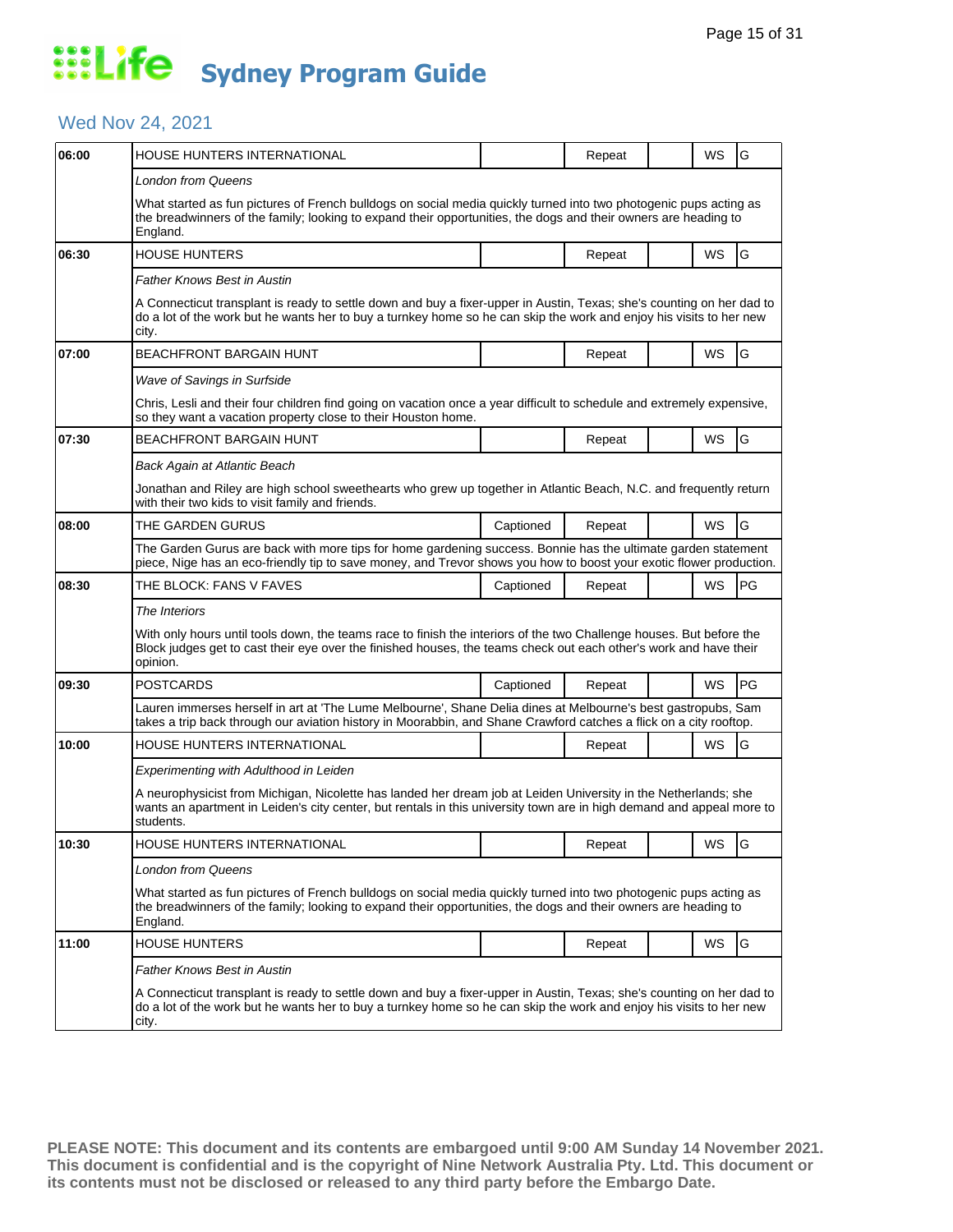### Wed Nov 24, 2021

| 11:30 | BUILDING OFF THE GRID                                                                                                                                                                                                                                                                                                                                                                                                  |           | Repeat |  | <b>WS</b> | PG |  |  |
|-------|------------------------------------------------------------------------------------------------------------------------------------------------------------------------------------------------------------------------------------------------------------------------------------------------------------------------------------------------------------------------------------------------------------------------|-----------|--------|--|-----------|----|--|--|
|       | Arkansas Mountain Treehouse                                                                                                                                                                                                                                                                                                                                                                                            |           |        |  |           |    |  |  |
|       | A young, avid musician and college student wants to build an off-the-grid treehouse compound in the beautiful<br>woods of Arkansas. With the help of his father, the treehouse will comprise three structures, all serving a purpose for<br>living and sustainability. The build is rife with challenges like, access to water, materials and supplies so getting it<br>done in thirty days will be anything but easy! |           |        |  |           |    |  |  |
| 12:30 | DREAM HOMES REVEALED                                                                                                                                                                                                                                                                                                                                                                                                   |           | Repeat |  | <b>WS</b> | G  |  |  |
|       | Today on the show we will be looking at homes designed and built by their owners. We will discover the journey<br>these builders and architects went on while creating their own dream home.                                                                                                                                                                                                                           |           |        |  |           |    |  |  |
| 13:00 | DREAM HOMES REVEALED                                                                                                                                                                                                                                                                                                                                                                                                   |           | Repeat |  | WS        | G  |  |  |
|       | Jennifer Hawkins continues our journey through dream homes across Australia. Join our experts as they reveal four<br>more dream homes from across the country.                                                                                                                                                                                                                                                         |           |        |  |           |    |  |  |
| 13:30 | <b>GETAWAY</b>                                                                                                                                                                                                                                                                                                                                                                                                         | Captioned | Repeat |  | WS        | PG |  |  |
|       | Scenic - Mekong Part 2                                                                                                                                                                                                                                                                                                                                                                                                 |           |        |  |           |    |  |  |
|       | This week on Getaway special guest presenter Ian "Dicko" Dickson continues his journey through Cambodia<br>cruising in style along the magnificent Mekong to Phnom Penh before crossing the border to neighbouring Vietnam.                                                                                                                                                                                            |           |        |  |           |    |  |  |
| 14:00 | <b>FARMHOUSE FIXER</b>                                                                                                                                                                                                                                                                                                                                                                                                 |           | Repeat |  | WS        | PG |  |  |
|       | <b>Third Generation Renovation</b>                                                                                                                                                                                                                                                                                                                                                                                     |           |        |  |           |    |  |  |
|       | A historical house from 1873 is transformed into a vibrant, modern home for a young family. Jon Knight and Kristina<br>Crestin give this family of five a home with fun colours, shiny brass, whimsical bird wallpaper and even a beehive.                                                                                                                                                                             |           |        |  |           |    |  |  |
|       | Cons.Advice: Mild Coarse Language                                                                                                                                                                                                                                                                                                                                                                                      |           |        |  |           |    |  |  |
| 15:00 | THE BLOCK: FANS V FAVES                                                                                                                                                                                                                                                                                                                                                                                                | Captioned | Repeat |  | WS        | PG |  |  |
|       | The Final Judgment                                                                                                                                                                                                                                                                                                                                                                                                     |           |        |  |           |    |  |  |
|       | It's a sprint to the finish line as both houses complete their backyards. The judges look over the entire houses and<br>give their final scores of the season, this time to determine which teams get an extra \$10,000 off their reserve prices.                                                                                                                                                                      |           |        |  |           |    |  |  |
| 16:00 | TINY PARADISE                                                                                                                                                                                                                                                                                                                                                                                                          |           | Repeat |  | WS        | G  |  |  |
|       | <b>Tiny Island Escape</b>                                                                                                                                                                                                                                                                                                                                                                                              |           |        |  |           |    |  |  |
|       | A family finds a slice of paradise on a small island in the Bahamas, and they are ready to start building their dream<br>home; although it comes with a harsh landscape, they are determined to have a cliff-side shack overlooking the<br>ocean.                                                                                                                                                                      |           |        |  |           |    |  |  |
| 16:30 | <b>DESERT FLIPPERS</b>                                                                                                                                                                                                                                                                                                                                                                                                 |           | Repeat |  | WS        | G  |  |  |
|       | Attack of the Shack                                                                                                                                                                                                                                                                                                                                                                                                    |           |        |  |           |    |  |  |
|       | Eric and Lindsey Bennett take on a property in disrepair that has been deemed a tear-down by the seller; the<br>flippers think they can salvage the home and give it new life, but the more they uncover, the more frightening this flip<br>becomes.                                                                                                                                                                   |           |        |  |           |    |  |  |
| 17:00 | ESCAPE TO THE CHATEAU: MAKE DO AND<br>MEND                                                                                                                                                                                                                                                                                                                                                                             | Captioned | Repeat |  | <b>WS</b> | G  |  |  |
|       | Dick and Angel help Kate and Erik restore their 150-year-old sash window and transform their small landing into a<br>beautiful space for all the family to enjoy.                                                                                                                                                                                                                                                      |           |        |  |           |    |  |  |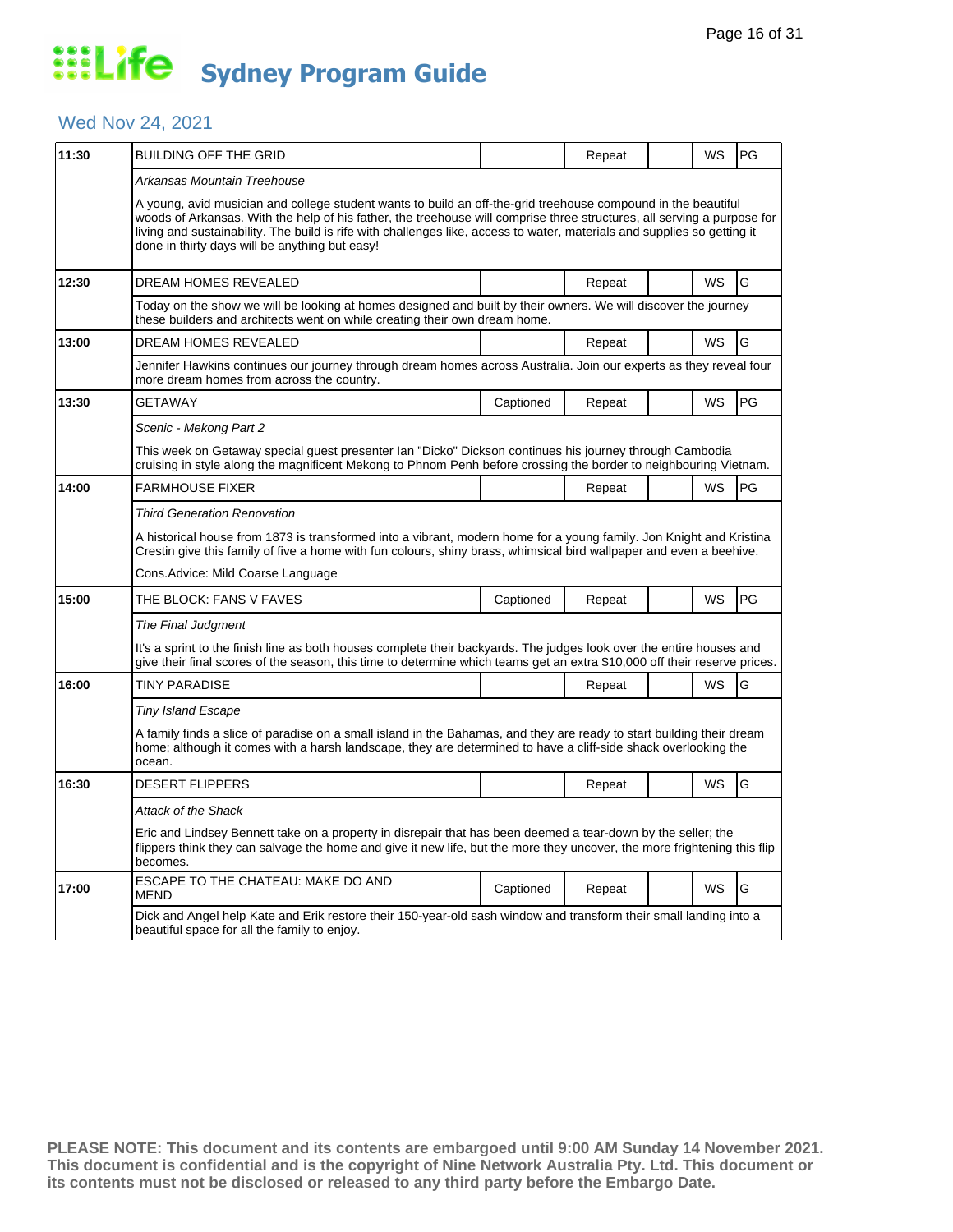### Wed Nov 24, 2021

| 18:00 | HOUSE HUNTERS INTERNATIONAL                                                                                                                                                                                                                              |  | Repeat |  | WS        | G |  |  |
|-------|----------------------------------------------------------------------------------------------------------------------------------------------------------------------------------------------------------------------------------------------------------|--|--------|--|-----------|---|--|--|
|       | Friends Like These in Melbourne                                                                                                                                                                                                                          |  |        |  |           |   |  |  |
|       | Miguel wants to take his tennis career to the next level by moving to Australia's tennis capital, Melbourne; his thrill-<br>seeking best friends, Vivianna and Kelly, are joining him on what they hope will be the adventure of a lifetime.             |  |        |  |           |   |  |  |
| 18:30 | HOUSE HUNTERS INTERNATIONAL                                                                                                                                                                                                                              |  | Repeat |  | WS        | G |  |  |
|       | Cartagena                                                                                                                                                                                                                                                |  |        |  |           |   |  |  |
|       | Two world travelers put their roaming days behind them and settle down closer to their Texas family's time zone in<br>Cartagena, Colombia; they have big ideas for life in their new location that may result in less space for the family.              |  |        |  |           |   |  |  |
| 19:00 | HOUSE HUNTERS                                                                                                                                                                                                                                            |  | Repeat |  | WS        | G |  |  |
|       | Vintage Condo vs. Modern Loft in Chicago                                                                                                                                                                                                                 |  |        |  |           |   |  |  |
|       | A Chicago couple with different needs and different budgets looks for their first home together; she's hoping to find a<br>vintage condo with classic charm, but he's looking for a loft with modern amenities.                                          |  |        |  |           |   |  |  |
| 19:30 | MASTERS OF FLIP                                                                                                                                                                                                                                          |  | Repeat |  | WS        | G |  |  |
|       | <b>Southern Comfort</b>                                                                                                                                                                                                                                  |  |        |  |           |   |  |  |
|       | Kortney and Dave take on a seemingly small flip, only to transform it into a stunning and sizable family home. While<br>Kortney and her design team get to experiment with a bright color palette, Dave works hard with his crew on a large<br>addition. |  |        |  |           |   |  |  |
| 20:30 | HOME TOWN                                                                                                                                                                                                                                                |  | Repeat |  | WS        | G |  |  |
|       | Welcome Home                                                                                                                                                                                                                                             |  |        |  |           |   |  |  |
|       | Amanda is returning to Mississippi after seven years of living in San Antonio, Texas, and she's looking for a historic<br>home with a front porch and room for entertaining for \$150,000.                                                               |  |        |  |           |   |  |  |
| 21:30 | BEACHFRONT BARGAIN HUNT:<br>RENOVATION                                                                                                                                                                                                                   |  | Repeat |  | WS        | G |  |  |
|       | Destined for Destin                                                                                                                                                                                                                                      |  |        |  |           |   |  |  |
|       | Having split their time between Nashville, Tenn, and Destin, Fla, a couple hopes to get their sons out into the<br>sunshine permanently.                                                                                                                 |  |        |  |           |   |  |  |
| 22:30 | CARIBBEAN LIFE                                                                                                                                                                                                                                           |  |        |  | WS        | G |  |  |
|       | Dreaming Big on St. John                                                                                                                                                                                                                                 |  |        |  |           |   |  |  |
|       | A stressed out Maryland couple look for their perfect home in St. John. They disagree on location. She wants a<br>Coral Bay view while he wants the easy commute from Cruz Bay.                                                                          |  |        |  |           |   |  |  |
| 23:30 | HOUSE HUNTERS INTERNATIONAL                                                                                                                                                                                                                              |  | Repeat |  | WS        | G |  |  |
|       | Friends Like These in Melbourne                                                                                                                                                                                                                          |  |        |  |           |   |  |  |
|       | Miguel wants to take his tennis career to the next level by moving to Australia's tennis capital, Melbourne; his thrill-<br>seeking best friends, Vivianna and Kelly, are joining him on what they hope will be the adventure of a lifetime.             |  |        |  |           |   |  |  |
| 00:00 | HOUSE HUNTERS INTERNATIONAL                                                                                                                                                                                                                              |  | Repeat |  | <b>WS</b> | G |  |  |
|       | Cartagena                                                                                                                                                                                                                                                |  |        |  |           |   |  |  |
|       | Two world travelers put their roaming days behind them and settle down closer to their Texas family's time zone in<br>Cartagena, Colombia; they have big ideas for life in their new location that may result in less space for the family.              |  |        |  |           |   |  |  |
| 00:30 | <b>HOUSE HUNTERS</b>                                                                                                                                                                                                                                     |  | Repeat |  | WS        | G |  |  |
|       | Vintage Condo vs. Modern Loft in Chicago                                                                                                                                                                                                                 |  |        |  |           |   |  |  |
|       | A Chicago couple with different needs and different budgets looks for their first home together; she's hoping to find a<br>vintage condo with classic charm, but he's looking for a loft with modern amenities.                                          |  |        |  |           |   |  |  |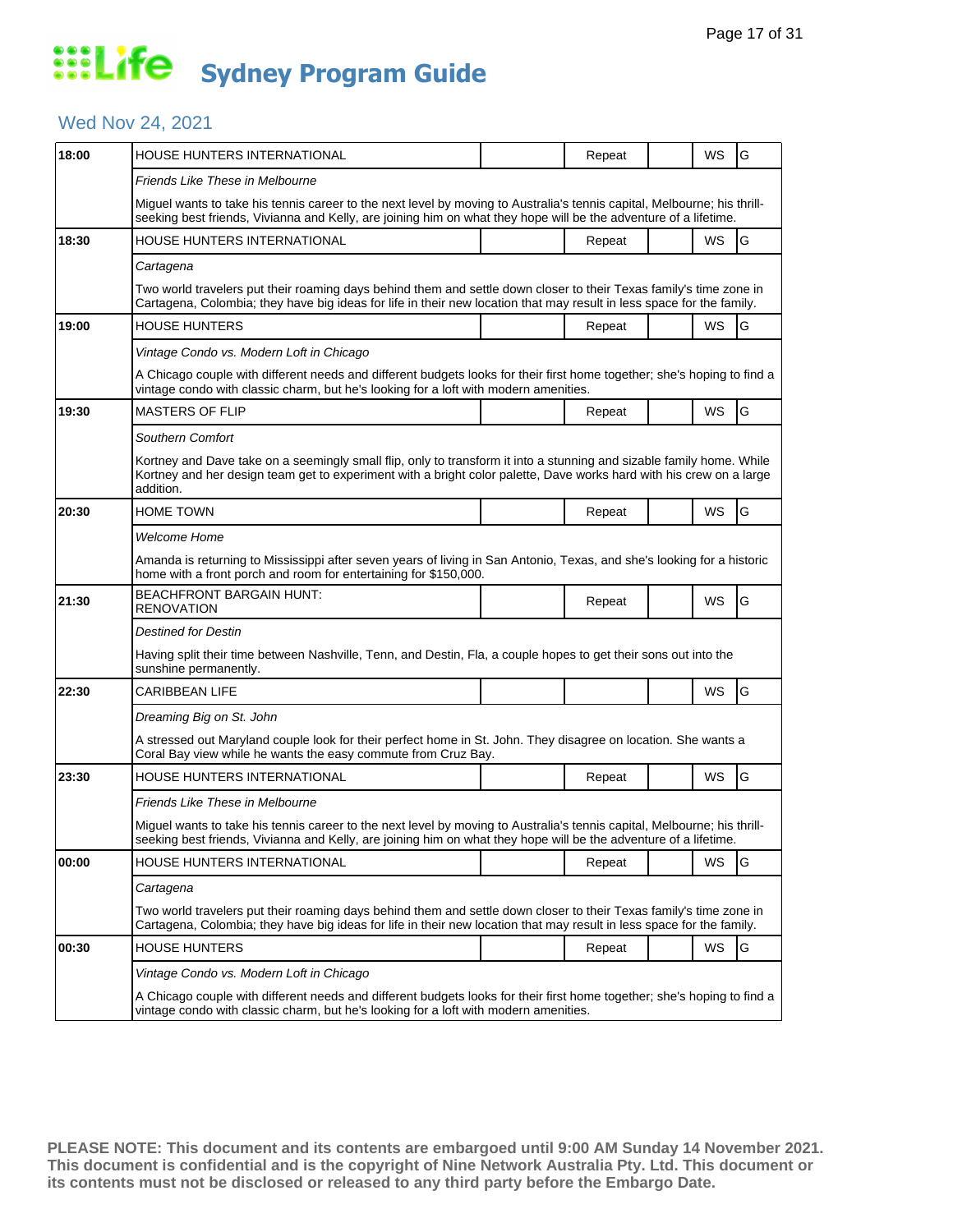### Wed Nov 24, 2021

| 01:00 | <b>MASTERS OF FLIP</b>                                                                                                                                                                                                                                                         |  | Repeat |  | <b>WS</b> | G |  |  |
|-------|--------------------------------------------------------------------------------------------------------------------------------------------------------------------------------------------------------------------------------------------------------------------------------|--|--------|--|-----------|---|--|--|
|       | Southern Comfort<br>Kortney and Dave take on a seemingly small flip, only to transform it into a stunning and sizable family home. While<br>Kortney and her design team get to experiment with a bright color palette, Dave works hard with his crew on a large<br>addition.   |  |        |  |           |   |  |  |
| 02:00 | HOME TOWN                                                                                                                                                                                                                                                                      |  | Repeat |  | WS        | G |  |  |
|       | Welcome Home<br>Amanda is returning to Mississippi after seven years of living in San Antonio, Texas, and she's looking for a historic<br>home with a front porch and room for entertaining for \$150,000.                                                                     |  |        |  |           |   |  |  |
| 03:00 | <b>BEACHFRONT BARGAIN HUNT:</b><br>RENOVATION                                                                                                                                                                                                                                  |  | Repeat |  | WS        | G |  |  |
|       | Destined for Destin<br>Having split their time between Nashville, Tenn, and Destin, Fla, a couple hopes to get their sons out into the<br>sunshine permanently.                                                                                                                |  |        |  |           |   |  |  |
| 04:00 | <b>CARIBBEAN LIFE</b>                                                                                                                                                                                                                                                          |  | Repeat |  | <b>WS</b> | G |  |  |
|       | Dreaming Big on St. John<br>A stressed out Maryland couple look for their perfect home in St. John. They disagree on location. She wants a<br>Coral Bay view while he wants the easy commute from Cruz Bay.                                                                    |  |        |  |           |   |  |  |
| 04:30 | CARIBBEAN LIFE                                                                                                                                                                                                                                                                 |  | Repeat |  | <b>WS</b> | G |  |  |
|       | Father and Son Bonding in Las Terrenas<br>A doctor and a Michigan man with a love of travel move to Las Terrenas, Dominican Republic. They begin the<br>search for the perfect condo.                                                                                          |  |        |  |           |   |  |  |
| 05:00 | <b>TINY PARADISE</b>                                                                                                                                                                                                                                                           |  | Repeat |  | <b>WS</b> | G |  |  |
|       | <b>Tiny Island Escape</b><br>A family finds a slice of paradise on a small island in the Bahamas, and they are ready to start building their dream<br>home; although it comes with a harsh landscape, they are determined to have a cliff-side shack overlooking the<br>ocean. |  |        |  |           |   |  |  |
| 05:30 | <b>DESERT FLIPPERS</b>                                                                                                                                                                                                                                                         |  | Repeat |  | <b>WS</b> | G |  |  |
|       | Attack of the Shack<br>Eric and Lindsey Bennett take on a property in disrepair that has been deemed a tear-down by the seller; the<br>flippers think they can salvage the home and give it new life, but the more they uncover, the more frightening this flip<br>becomes.    |  |        |  |           |   |  |  |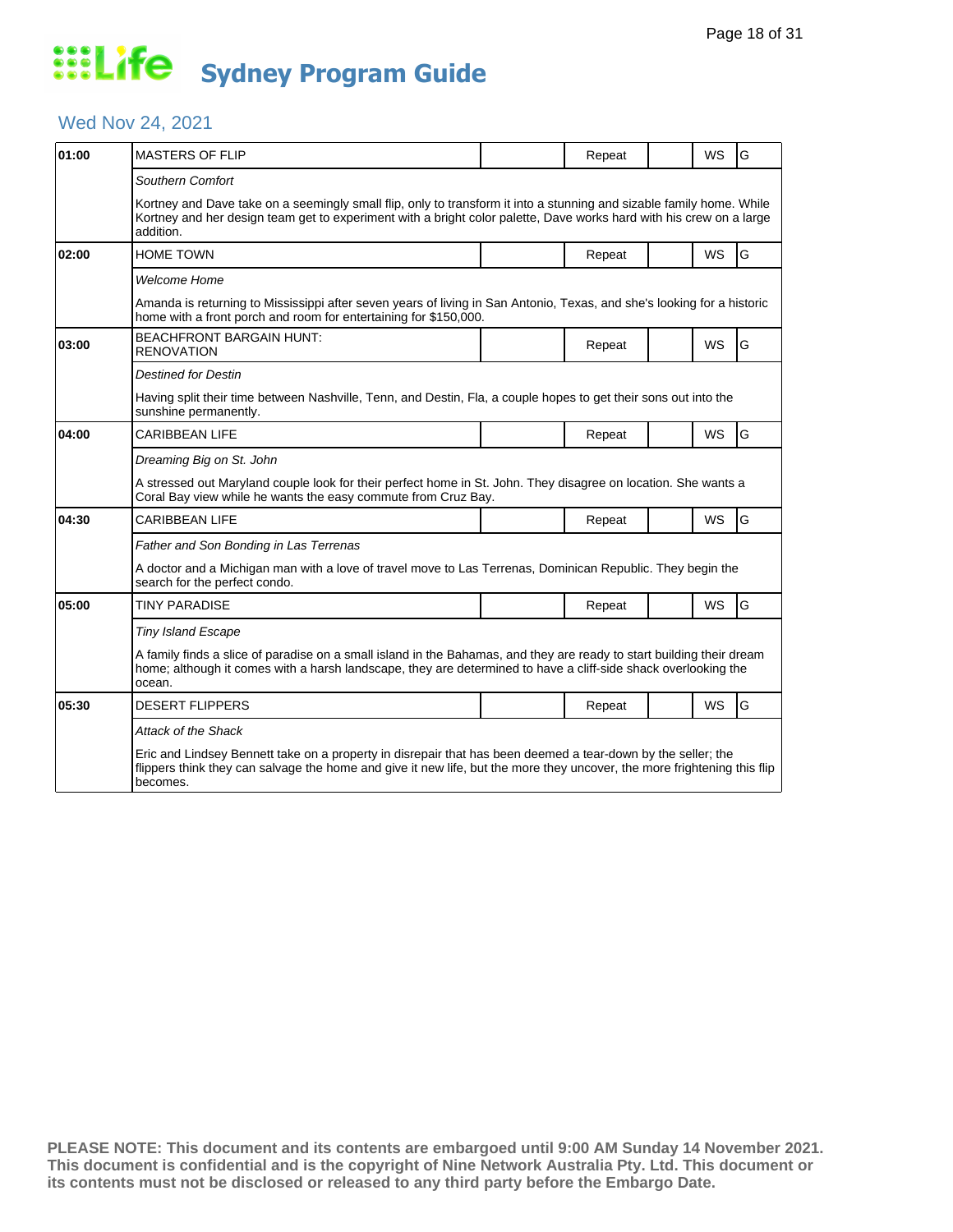### Thu Nov 25, 2021

| 06:00 | HOUSE HUNTERS INTERNATIONAL                                                                                                                                                                                                                              |           | Repeat |  | WS        | G  |  |  |  |
|-------|----------------------------------------------------------------------------------------------------------------------------------------------------------------------------------------------------------------------------------------------------------|-----------|--------|--|-----------|----|--|--|--|
|       | Cartagena                                                                                                                                                                                                                                                |           |        |  |           |    |  |  |  |
|       | Two world travelers put their roaming days behind them and settle down closer to their Texas family's time zone in<br>Cartagena, Colombia; they have big ideas for life in their new location that may result in less space for the family.              |           |        |  |           |    |  |  |  |
| 06:30 | <b>HOUSE HUNTERS</b>                                                                                                                                                                                                                                     |           | Repeat |  | WS        | G  |  |  |  |
|       | Vintage Condo vs. Modern Loft in Chicago                                                                                                                                                                                                                 |           |        |  |           |    |  |  |  |
|       | A Chicago couple with different needs and different budgets looks for their first home together; she's hoping to find a<br>vintage condo with classic charm, but he's looking for a loft with modern amenities.                                          |           |        |  |           |    |  |  |  |
| 07:00 | HOME TOWN                                                                                                                                                                                                                                                |           | Repeat |  | WS        | G  |  |  |  |
|       | Welcome Home                                                                                                                                                                                                                                             |           |        |  |           |    |  |  |  |
|       | Amanda is returning to Mississippi after seven years of living in San Antonio, Texas, and she's looking for a historic<br>home with a front porch and room for entertaining for \$150,000.                                                               |           |        |  |           |    |  |  |  |
| 08:00 | THE GARDEN GURUS                                                                                                                                                                                                                                         | Captioned | Repeat |  | <b>WS</b> | G  |  |  |  |
|       | The team are in full spring swing and prepping for summertime! Nige is busy with a DIY project whilst Bonnie is<br>keeping it cool and preparing for the warmer months ahead. Shy is back with more garden-to-plate tips.                                |           |        |  |           |    |  |  |  |
| 08:30 | THE BLOCK: FANS V FAVES                                                                                                                                                                                                                                  | Captioned | Repeat |  | WS        | PG |  |  |  |
|       | The Final Judgment                                                                                                                                                                                                                                       |           |        |  |           |    |  |  |  |
|       | It's a sprint to the finish line as both houses complete their backyards. The judges look over the entire houses and<br>give their final scores of the season, this time to determine which teams get an extra \$10,000 off their reserve prices.        |           |        |  |           |    |  |  |  |
| 09:30 | HOUSE HUNTERS INTERNATIONAL                                                                                                                                                                                                                              |           | Repeat |  | WS        | G  |  |  |  |
|       | Friends Like These in Melbourne                                                                                                                                                                                                                          |           |        |  |           |    |  |  |  |
|       | Miguel wants to take his tennis career to the next level by moving to Australia's tennis capital, Melbourne; his thrill-<br>seeking best friends, Vivianna and Kelly, are joining him on what they hope will be the adventure of a lifetime.             |           |        |  |           |    |  |  |  |
| 10:00 | HOUSE HUNTERS INTERNATIONAL                                                                                                                                                                                                                              |           | Repeat |  | <b>WS</b> | G  |  |  |  |
|       | Cartagena                                                                                                                                                                                                                                                |           |        |  |           |    |  |  |  |
|       | Two world travelers put their roaming days behind them and settle down closer to their Texas family's time zone in<br>Cartagena, Colombia; they have big ideas for life in their new location that may result in less space for the family.              |           |        |  |           |    |  |  |  |
| 10:30 | HOUSE HUNTERS                                                                                                                                                                                                                                            |           | Repeat |  | WS        | G  |  |  |  |
|       | Vintage Condo vs. Modern Loft in Chicago                                                                                                                                                                                                                 |           |        |  |           |    |  |  |  |
|       | A Chicago couple with different needs and different budgets looks for their first home together; she's hoping to find a<br>vintage condo with classic charm, but he's looking for a loft with modern amenities.                                          |           |        |  |           |    |  |  |  |
| 11:00 | <b>MASTERS OF FLIP</b>                                                                                                                                                                                                                                   |           | Repeat |  | WS        | G  |  |  |  |
|       | Southern Comfort                                                                                                                                                                                                                                         |           |        |  |           |    |  |  |  |
|       | Kortney and Dave take on a seemingly small flip, only to transform it into a stunning and sizable family home. While<br>Kortney and her design team get to experiment with a bright color palette, Dave works hard with his crew on a large<br>addition. |           |        |  |           |    |  |  |  |
| 12:00 | <b>HOME TOWN</b>                                                                                                                                                                                                                                         |           | Repeat |  | WS        | G  |  |  |  |
|       | Welcome Home                                                                                                                                                                                                                                             |           |        |  |           |    |  |  |  |
|       | Amanda is returning to Mississippi after seven years of living in San Antonio, Texas, and she's looking for a historic<br>home with a front porch and room for entertaining for \$150,000.                                                               |           |        |  |           |    |  |  |  |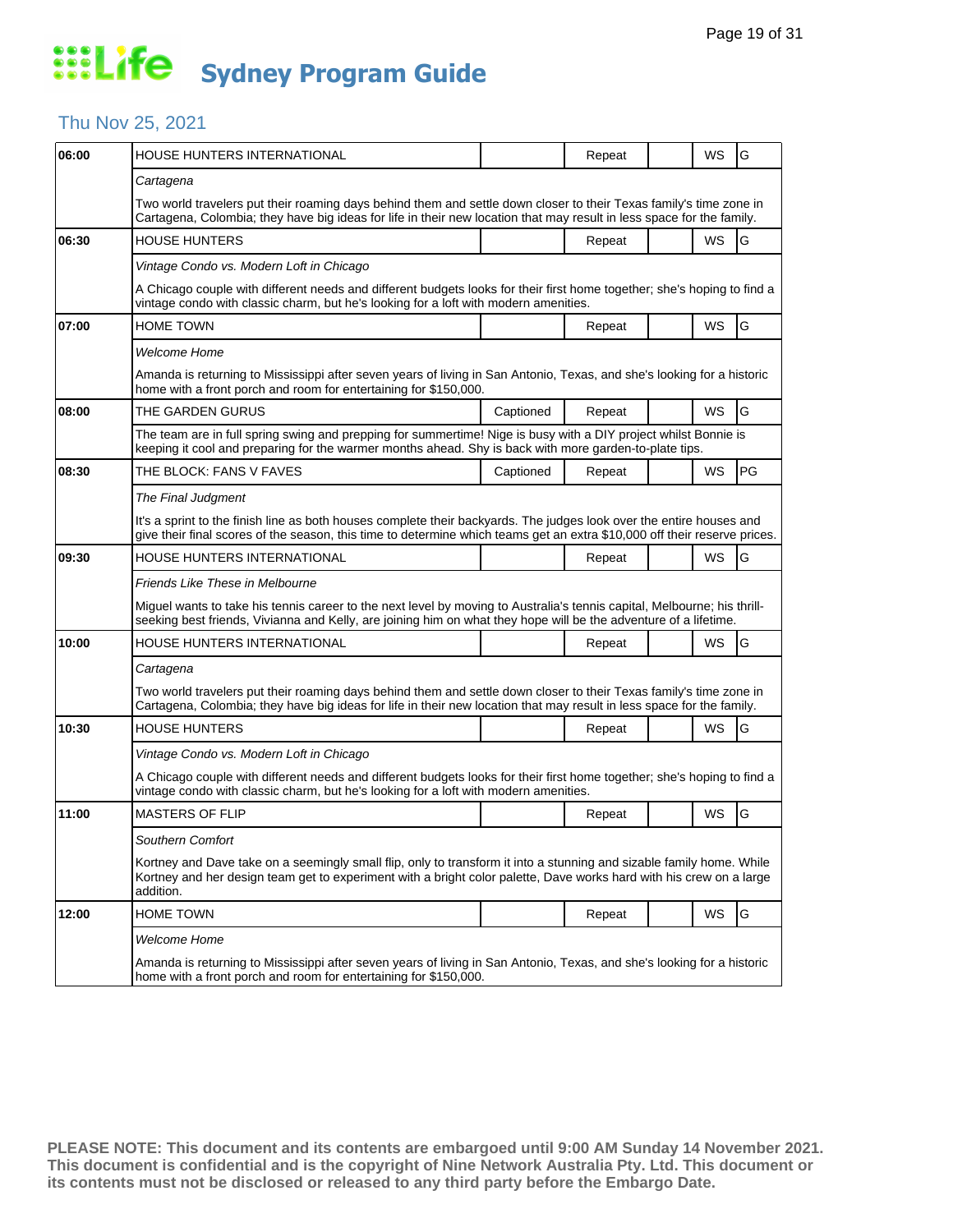#### Thu Nov 25, 2021

| 13:00 | GOOD FOOD KITCHEN                                                                                                                                                                                                                                                 | Captioned | Repeat |  | WS        | G  |  |  |
|-------|-------------------------------------------------------------------------------------------------------------------------------------------------------------------------------------------------------------------------------------------------------------------|-----------|--------|--|-----------|----|--|--|
|       | Danielle shows us how to elevate the humble broccoli with her broccoli and cheddar tart. Good Food photographer<br>Will Meppem, and Good Food stylist Hannah Meppem share their top tips for making food look spectacular both on<br>the plate and on the screen. |           |        |  |           |    |  |  |
| 13:30 | DESERT FLIPPERS                                                                                                                                                                                                                                                   |           | Repeat |  | WS        | G  |  |  |
|       | Attack of the Shack                                                                                                                                                                                                                                               |           |        |  |           |    |  |  |
|       | Eric and Lindsey Bennett take on a property in disrepair that has been deemed a tear-down by the seller; the<br>flippers think they can salvage the home and give it new life, but the more they uncover, the more frightening this flip<br>becomes.              |           |        |  |           |    |  |  |
| 14:00 | CARIBBEAN LIFE                                                                                                                                                                                                                                                    |           | Repeat |  | <b>WS</b> | G  |  |  |
|       | Dreaming Big on St. John                                                                                                                                                                                                                                          |           |        |  |           |    |  |  |
|       | A stressed out Maryland couple look for their perfect home in St. John. They disagree on location. She wants a<br>Coral Bay view while he wants the easy commute from Cruz Bay.                                                                                   |           |        |  |           |    |  |  |
| 14:30 | <b>CARIBBEAN LIFE</b>                                                                                                                                                                                                                                             |           | Repeat |  | WS        | G  |  |  |
|       | Father and Son Bonding in Las Terrenas                                                                                                                                                                                                                            |           |        |  |           |    |  |  |
|       | A doctor and a Michigan man with a love of travel move to Las Terrenas, Dominican Republic. They begin the<br>search for the perfect condo.                                                                                                                       |           |        |  |           |    |  |  |
| 15:00 | THE BLOCK: FANS V FAVES                                                                                                                                                                                                                                           | Captioned | Repeat |  | WS        | PG |  |  |
|       | Open For Inspections                                                                                                                                                                                                                                              |           |        |  |           |    |  |  |
|       | The winners of the final challenge week are announced and two teams will head into the auction with almost<br>\$30,000 off their reserves. The contestants move out of the block and welcome in the punters at the open for<br>inspection day.                    |           |        |  |           |    |  |  |
| 16:00 | BEST HOUSE ON THE BLOCK                                                                                                                                                                                                                                           |           | Repeat |  | WS        | G  |  |  |
|       | <b>Cookie Cutter to Custom</b>                                                                                                                                                                                                                                    |           |        |  |           |    |  |  |
|       | Lauren and David Liess use their expertise to design and renovate cookie-cutter homes for their clients in the D.C.<br>Metro area.                                                                                                                                |           |        |  |           |    |  |  |
| 16:30 | <b>DESERT FLIPPERS</b>                                                                                                                                                                                                                                            |           | Repeat |  | WS        | G  |  |  |
|       | Hot Mess                                                                                                                                                                                                                                                          |           |        |  |           |    |  |  |
|       | Lindsey and Eric take on a challenging fire-damaged home with a low price tag and high-market risk; what looks like<br>a few charred walls turns out to be a much larger issue that takes a chunk out of the profit when major repairs are<br>required.           |           |        |  |           |    |  |  |
| 17:00 | <b>BEACHFRONT BARGAIN HUNT:</b><br>RENOVATION                                                                                                                                                                                                                     |           | Repeat |  | WS        | G  |  |  |
|       | Destined for Destin                                                                                                                                                                                                                                               |           |        |  |           |    |  |  |
|       | Having split their time between Nashville, Tenn, and Destin, Fla, a couple hopes to get their sons out into the<br>sunshine permanently.                                                                                                                          |           |        |  |           |    |  |  |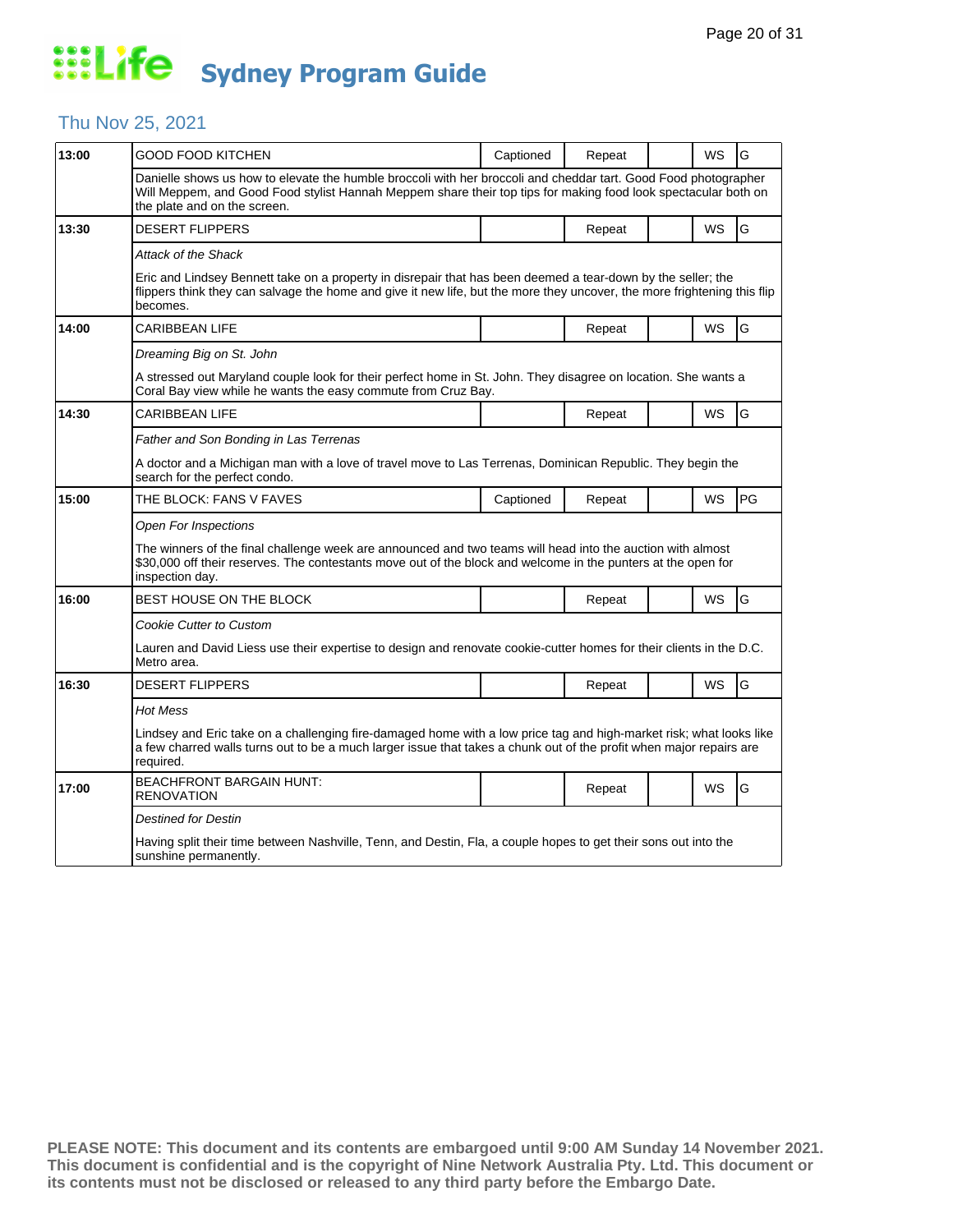### Thu Nov 25, 2021

| 18:00 | HOUSE HUNTERS INTERNATIONAL                                                                                                                                                                                                                                     |  | Repeat |  | WS        | G  |  |  |  |
|-------|-----------------------------------------------------------------------------------------------------------------------------------------------------------------------------------------------------------------------------------------------------------------|--|--------|--|-----------|----|--|--|--|
|       | Adventures in Adulthood in Madrid                                                                                                                                                                                                                               |  |        |  |           |    |  |  |  |
|       | Liz and Tyler move to Spain for a new adventure; Liz wants to grow her career as a freelance travel writer and<br>needs an inspiring living space with room to work; Tyler has a stable office job and wants to minimize his daily<br>commute.                  |  |        |  |           |    |  |  |  |
| 18:30 | HOUSE HUNTERS INTERNATIONAL                                                                                                                                                                                                                                     |  | Repeat |  | <b>WS</b> | G  |  |  |  |
|       | Nice                                                                                                                                                                                                                                                            |  |        |  |           |    |  |  |  |
|       | After having a rough year, a Texas man is taking a daring leap by selling his landlocked house and pursuing a<br>singing career in Nice, France; his friend and property expert is trying to get his buddy to downsize into a fabulous-<br>vet-affordable home. |  |        |  |           |    |  |  |  |
| 19:00 | HOUSE HUNTERS                                                                                                                                                                                                                                                   |  | Repeat |  | WS        | G  |  |  |  |
|       | Jonesing for Jacksonville Beach, FL                                                                                                                                                                                                                             |  |        |  |           |    |  |  |  |
|       | A couple looks for the home of their dreams in Jacksonville Beach, Fla., but can't agree on style or location; he's<br>hoping for a fixer upper near the water, but she's got her eye on a move-in ready option further inland.                                 |  |        |  |           |    |  |  |  |
| 19:30 | HOUSE HUNTERS INTERNATIONAL                                                                                                                                                                                                                                     |  |        |  | WS        | G  |  |  |  |
|       | Diving into Port Douglas                                                                                                                                                                                                                                        |  |        |  |           |    |  |  |  |
|       | From Denmark to the Dominican Republic we follow home seekers around the world as they navigate the<br>sometimes rough waters of buying real estate in other countries.                                                                                         |  |        |  |           |    |  |  |  |
| 20:30 | <b>FIXER UPPER</b>                                                                                                                                                                                                                                              |  | Repeat |  | WS        | PG |  |  |  |
|       | A Home For Hospitality                                                                                                                                                                                                                                          |  |        |  |           |    |  |  |  |
|       | In this season 3 finale of Fixer Upper the Gaines have a lot on their plate! After months of hard work its finally time<br>for the grand opening of the silos and Chip and Jo prepare to throw a Silobration for hundreds of fans in Waco.                      |  |        |  |           |    |  |  |  |
| 21:30 | MY LOTTERY DREAM HOME                                                                                                                                                                                                                                           |  | Repeat |  | WS        | G  |  |  |  |
|       | Vacation Dream Home                                                                                                                                                                                                                                             |  |        |  |           |    |  |  |  |
|       | A busy family get the opportunity to buy their Dream Vacation Home in Gulf Shores, Alabama after they win \$1<br>Million in a Louisiana Powerball. They view a beach house, a lagoon-front home with its own bridge and a condo.                                |  |        |  |           |    |  |  |  |
| 22:30 | <b>FLIP OR FLOP</b>                                                                                                                                                                                                                                             |  | Repeat |  | WS        | G  |  |  |  |
|       | <b>Hard Money Blues</b>                                                                                                                                                                                                                                         |  |        |  |           |    |  |  |  |
|       | Tarek and Christina get a lead on a listing in an upscale neighbourhood of Whittier, California and the entire home<br>will need some serious updating from its original 1969 finishes.                                                                         |  |        |  |           |    |  |  |  |
| 23:30 | HOUSE HUNTERS INTERNATIONAL                                                                                                                                                                                                                                     |  | Repeat |  | WS        | G  |  |  |  |
|       | Adventures in Adulthood in Madrid                                                                                                                                                                                                                               |  |        |  |           |    |  |  |  |
|       | Liz and Tyler move to Spain for a new adventure; Liz wants to grow her career as a freelance travel writer and<br>needs an inspiring living space with room to work; Tyler has a stable office job and wants to minimize his daily<br>commute.                  |  |        |  |           |    |  |  |  |
| 00:00 | BELOW DECK SAILING YACHT                                                                                                                                                                                                                                        |  |        |  | WS        | M  |  |  |  |
|       | <b>Throuple Trouble</b>                                                                                                                                                                                                                                         |  |        |  |           |    |  |  |  |
|       | Daisy remains at odds with Gary and Natasha, feeling a lack of support from all directions. When Parsifal arrives in<br>the picturesque port of Hvar, Captain Glenn and the deck team have to move quickly to pull off a challenging<br>docking.                |  |        |  |           |    |  |  |  |
|       | Cons. Advice: Sexual References, Some Coarse Language                                                                                                                                                                                                           |  |        |  |           |    |  |  |  |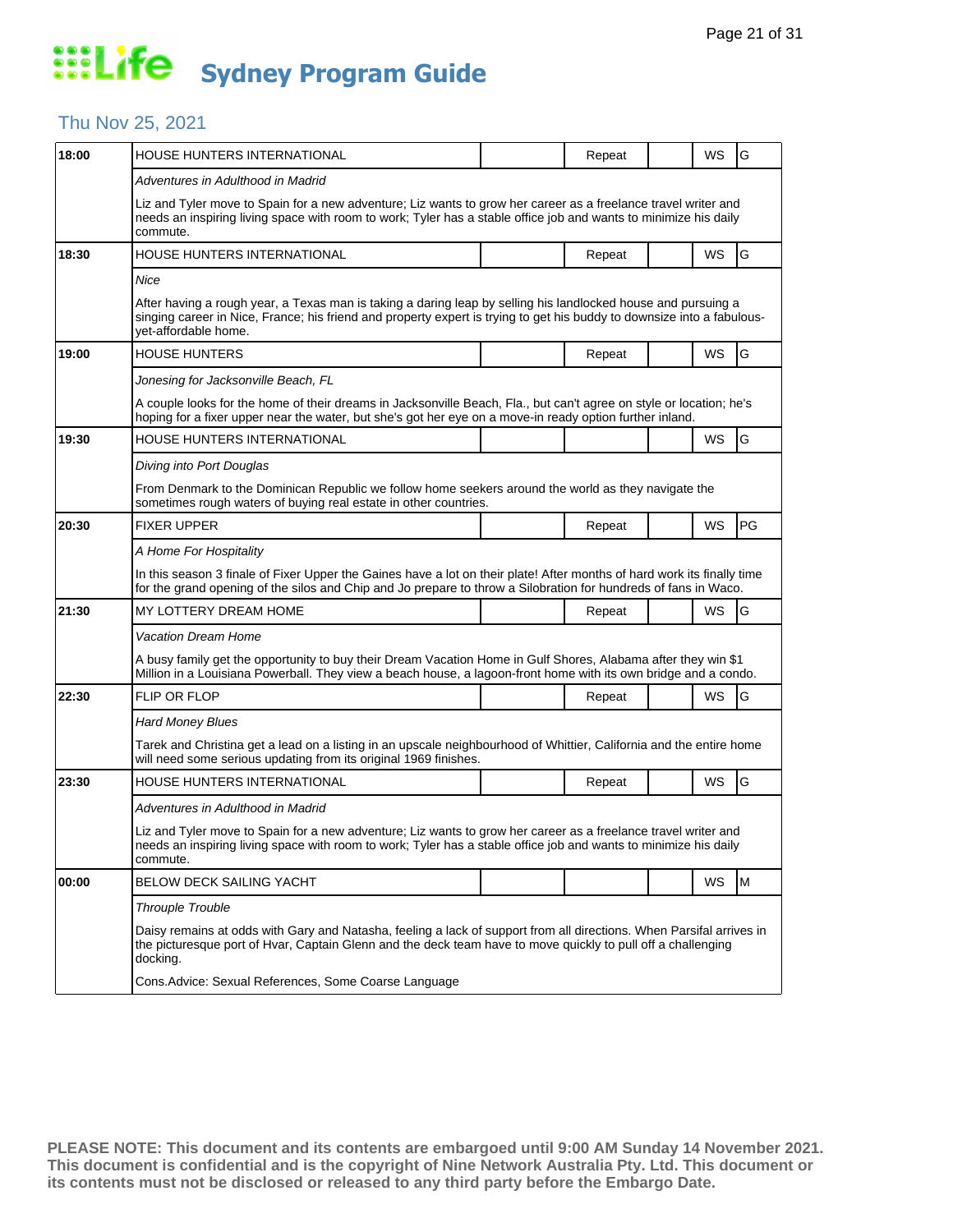#### Thu Nov 25, 2021

| 01:00 | SOUTHERN CHARM NEW ORLEANS                                                                                                                                                                                                                              |  |        |  | WS | M |  |  |
|-------|---------------------------------------------------------------------------------------------------------------------------------------------------------------------------------------------------------------------------------------------------------|--|--------|--|----|---|--|--|
|       | Jewels and Bad Juju                                                                                                                                                                                                                                     |  |        |  |    |   |  |  |
|       | Reagan celebrates the grand opening of her jewellery store and reveals her new beau, while Barry dreams of<br>expanding his business. Justin breaks down over his past with Jeff, and Tamica makes a shocking speculation<br>about Reagan.              |  |        |  |    |   |  |  |
|       | Cons. Advice: Some Coarse Language, Sexual References                                                                                                                                                                                                   |  |        |  |    |   |  |  |
| 02:00 | MY LOTTERY DREAM HOME                                                                                                                                                                                                                                   |  | Repeat |  | WS | G |  |  |
|       | Vacation Dream Home                                                                                                                                                                                                                                     |  |        |  |    |   |  |  |
|       | A busy family get the opportunity to buy their Dream Vacation Home in Gulf Shores, Alabama after they win \$1<br>Million in a Louisiana Powerball. They view a beach house, a lagoon-front home with its own bridge and a condo.                        |  |        |  |    |   |  |  |
| 02:30 | MY LOTTERY DREAM HOME                                                                                                                                                                                                                                   |  | Repeat |  | WS | G |  |  |
|       | Vegas Dream Home                                                                                                                                                                                                                                        |  |        |  |    |   |  |  |
|       | Down and out pro-boxer Damian AKA 'BOLO' hit hard times in Lancaster, California before his dream came true and<br>won \$1 Million on a scratcher. Now, he seeks a home in a gated community in Las Vegas.                                              |  |        |  |    |   |  |  |
| 03:00 | <b>FLIP OR FLOP</b>                                                                                                                                                                                                                                     |  | Repeat |  | WS | G |  |  |
|       | <b>Hard Money Blues</b>                                                                                                                                                                                                                                 |  |        |  |    |   |  |  |
|       | Tarek and Christina get a lead on a listing in an upscale neighbourhood of Whittier, California and the entire home<br>will need some serious updating from its original 1969 finishes.                                                                 |  |        |  |    |   |  |  |
| 03:30 | <b>FLIP OR FLOP</b>                                                                                                                                                                                                                                     |  | Repeat |  | WS | G |  |  |
|       | Loud, Louder, Loudest                                                                                                                                                                                                                                   |  |        |  |    |   |  |  |
|       | Christina receives an email from an agent who has a listing in the South Bay neighbourhood of Hawthorne. The<br>dated house needs a lot of work and it's situated on a busy street near an airport and a noisy elementary school.                       |  |        |  |    |   |  |  |
| 04:00 | HOUSE HUNTERS INTERNATIONAL                                                                                                                                                                                                                             |  | Repeat |  | WS | G |  |  |
|       | Diving into Port Douglas                                                                                                                                                                                                                                |  |        |  |    |   |  |  |
|       | From Denmark to the Dominican Republic we follow home seekers around the world as they navigate the<br>sometimes rough waters of buying real estate in other countries.                                                                                 |  |        |  |    |   |  |  |
| 04:30 | HOUSE HUNTERS INTERNATIONAL                                                                                                                                                                                                                             |  | Repeat |  | WS | G |  |  |
|       | A Big Apple Escape to St. John                                                                                                                                                                                                                          |  |        |  |    |   |  |  |
|       | From Denmark to the Dominican Republic we follow home seekers around the world as they navigate the<br>sometimes rough waters of buying real estate in other countries.                                                                                 |  |        |  |    |   |  |  |
| 05:00 | BEST HOUSE ON THE BLOCK                                                                                                                                                                                                                                 |  | Repeat |  | WS | G |  |  |
|       | <b>Cookie Cutter to Custom</b>                                                                                                                                                                                                                          |  |        |  |    |   |  |  |
|       | Lauren and David Liess use their expertise to design and renovate cookie-cutter homes for their clients in the D.C.<br>Metro area.                                                                                                                      |  |        |  |    |   |  |  |
| 05:30 | <b>DESERT FLIPPERS</b>                                                                                                                                                                                                                                  |  | Repeat |  | WS | G |  |  |
|       | Hot Mess                                                                                                                                                                                                                                                |  |        |  |    |   |  |  |
|       | Lindsey and Eric take on a challenging fire-damaged home with a low price tag and high-market risk; what looks like<br>a few charred walls turns out to be a much larger issue that takes a chunk out of the profit when major repairs are<br>required. |  |        |  |    |   |  |  |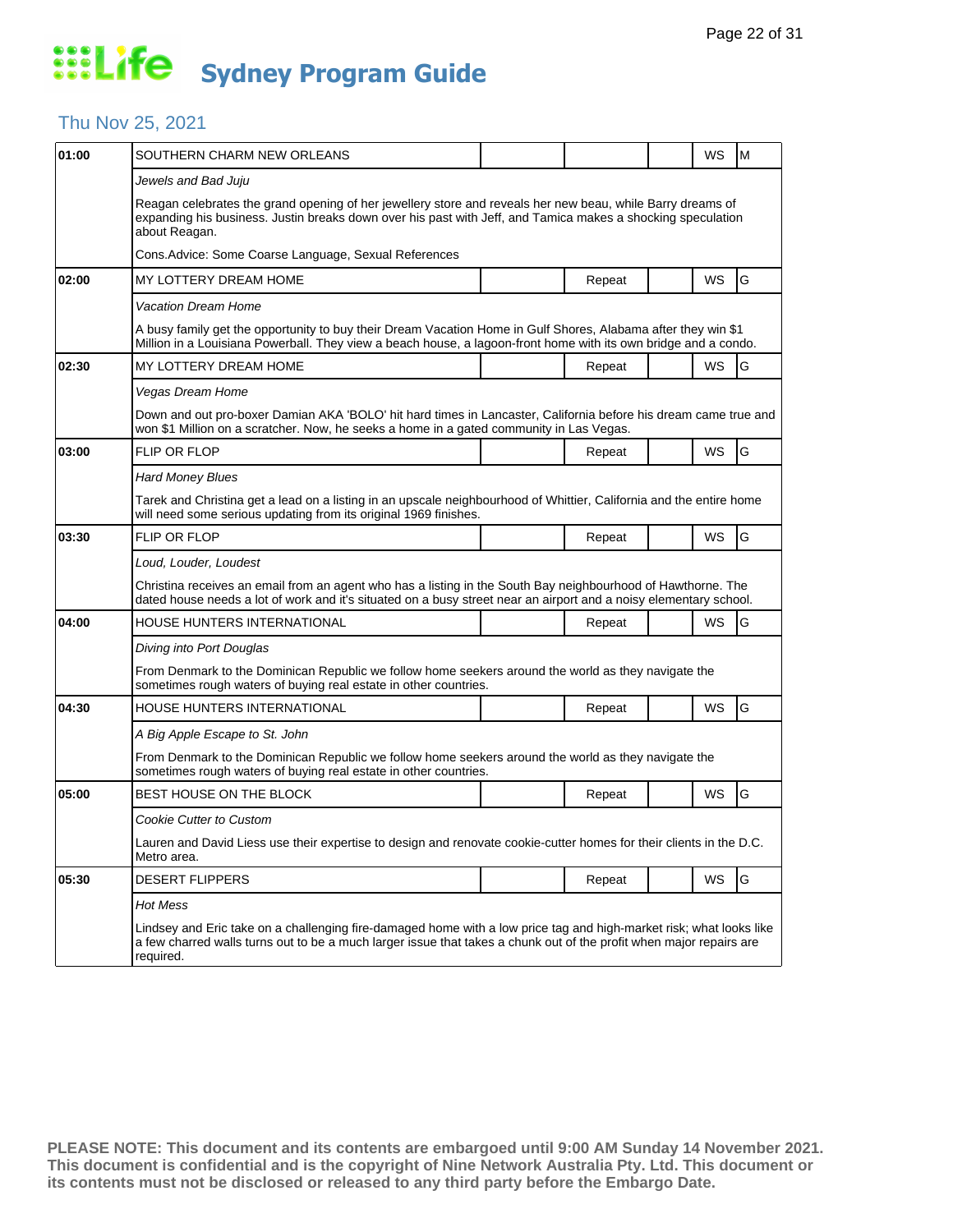### Fri Nov 26, 2021

| 06:00 | HOUSE HUNTERS INTERNATIONAL                                                                                                                                                                                                                                               |           | Repeat |  | WS        | G             |  |  |
|-------|---------------------------------------------------------------------------------------------------------------------------------------------------------------------------------------------------------------------------------------------------------------------------|-----------|--------|--|-----------|---------------|--|--|
|       | <b>Nice</b><br>After having a rough year, a Texas man is taking a daring leap by selling his landlocked house and pursuing a                                                                                                                                              |           |        |  |           |               |  |  |
|       | singing career in Nice, France; his friend and property expert is trying to get his buddy to downsize into a fabulous-<br>yet-affordable home.                                                                                                                            |           |        |  |           |               |  |  |
| 06:30 | <b>HOUSE HUNTERS</b>                                                                                                                                                                                                                                                      |           | Repeat |  | <b>WS</b> | G             |  |  |
|       | Jonesing for Jacksonville Beach, FL                                                                                                                                                                                                                                       |           |        |  |           |               |  |  |
|       | A couple looks for the home of their dreams in Jacksonville Beach, Fla., but can't agree on style or location; he's<br>hoping for a fixer upper near the water, but she's got her eye on a move-in ready option further inland.                                           |           |        |  |           |               |  |  |
| 07:00 | BEST HOUSE ON THE BLOCK                                                                                                                                                                                                                                                   |           | Repeat |  | WS        | G             |  |  |
|       | Cookie Cutter to Custom                                                                                                                                                                                                                                                   |           |        |  |           |               |  |  |
|       | Lauren and David Liess use their expertise to design and renovate cookie-cutter homes for their clients in the D.C.<br>Metro area.                                                                                                                                        |           |        |  |           |               |  |  |
| 07:30 | GOOD FOOD KITCHEN                                                                                                                                                                                                                                                         | Captioned | Repeat |  | <b>WS</b> | G             |  |  |
|       | Danielle shows us how to elevate the humble broccoli with her broccoli and cheddar tart. Good Food photographer<br>Will Meppem, and Good Food stylist Hannah Meppem share their top tips for making food look spectacular both on<br>the plate and on the screen.         |           |        |  |           |               |  |  |
| 08:00 | THE GARDEN GURUS                                                                                                                                                                                                                                                          | Captioned | Repeat |  | WS        | G             |  |  |
|       | This week on The Garden Gurus, Nigel learns about some great sustainability practices in the industry, Bonnie has<br>a couple of projects you can do at home, and Shy has the ultimate natural sweetener with an interesting history!                                     |           |        |  |           |               |  |  |
| 08:30 | THE BLOCK: FANS V FAVES                                                                                                                                                                                                                                                   | Captioned | Repeat |  | <b>WS</b> | <b>PG</b>     |  |  |
|       | Open For Inspections                                                                                                                                                                                                                                                      |           |        |  |           |               |  |  |
|       | The winners of the final challenge week are announced and two teams will head into the auction with almost<br>\$30,000 off their reserves. The contestants move out of the block and welcome in the punters at the open for<br>inspection day.                            |           |        |  |           |               |  |  |
| 09:30 | HOUSE HUNTERS INTERNATIONAL                                                                                                                                                                                                                                               |           | Repeat |  | <b>WS</b> | G             |  |  |
|       | Adventures in Adulthood in Madrid                                                                                                                                                                                                                                         |           |        |  |           |               |  |  |
|       | Liz and Tyler move to Spain for a new adventure; Liz wants to grow her career as a freelance travel writer and<br>needs an inspiring living space with room to work; Tyler has a stable office job and wants to minimize his daily<br>commute.                            |           |        |  |           |               |  |  |
| 10:00 | HOUSE HUNTERS INTERNATIONAL                                                                                                                                                                                                                                               |           | Repeat |  | WS        | G             |  |  |
|       | Nice                                                                                                                                                                                                                                                                      |           |        |  |           |               |  |  |
|       | After having a rough year, a Texas man is taking a daring leap by selling his landlocked house and pursuing a<br>singing career in Nice, France; his friend and property expert is trying to get his buddy to downsize into a fabulous-<br>yet-affordable home.           |           |        |  |           |               |  |  |
| 10:30 | <b>HOUSE HUNTERS</b>                                                                                                                                                                                                                                                      |           | Repeat |  | WS        | G             |  |  |
|       | Jonesing for Jacksonville Beach, FL                                                                                                                                                                                                                                       |           |        |  |           |               |  |  |
|       | A couple looks for the home of their dreams in Jacksonville Beach, Fla., but can't agree on style or location; he's<br>hoping for a fixer upper near the water, but she's got her eye on a move-in ready option further inland.                                           |           |        |  |           |               |  |  |
| 11:00 | <b>EXPLORE TV-VIKING</b>                                                                                                                                                                                                                                                  | Captioned | Repeat |  | WS        | ${\mathsf G}$ |  |  |
|       | <b>Highclere Castle Extension</b>                                                                                                                                                                                                                                         |           |        |  |           |               |  |  |
|       | Trevor Cochrane journeys into the midnight sun, cruising aboard the award winning Viking Sea small cruise ship. It's<br>a fascinating insight into life aboard the ship whilst visiting Norway, Scotland and England discovering the Viking<br>history along the journey. |           |        |  |           |               |  |  |
|       |                                                                                                                                                                                                                                                                           |           |        |  |           |               |  |  |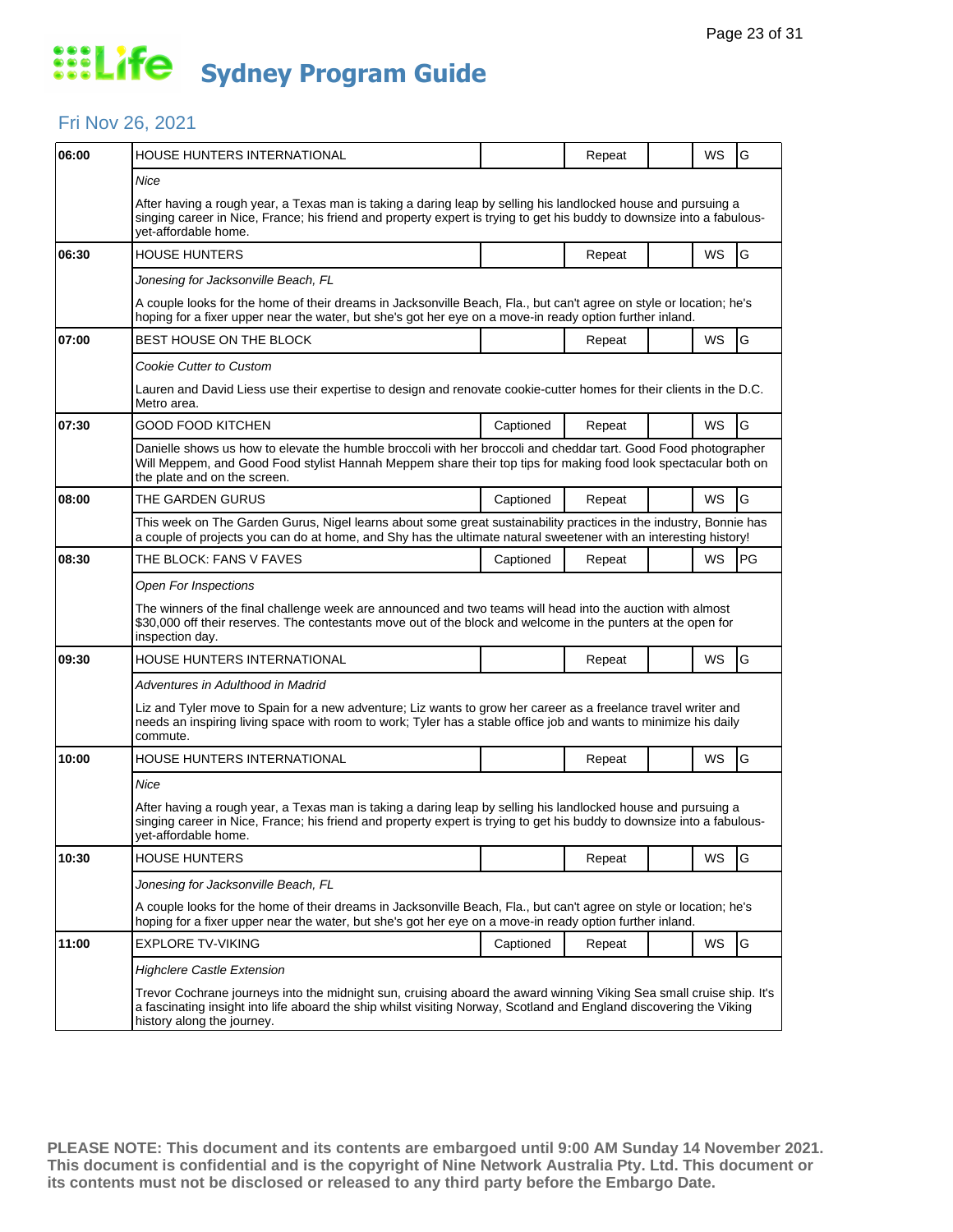#### Fri Nov 26, 2021

| 11:30 | FIND ME A DREAM HOME AUSTRALIA                                                                                                                                                                                                                       | Captioned | Repeat |  | WS | G  |  |  |
|-------|------------------------------------------------------------------------------------------------------------------------------------------------------------------------------------------------------------------------------------------------------|-----------|--------|--|----|----|--|--|
|       | Today, on Find Me A Dream Home we meet home seeker Bevan who is looking for his dream home in Norwood,<br>Adelaide with a great backyard for his dog, Freddie.                                                                                       |           |        |  |    |    |  |  |
| 12:00 | <b>HOUSE HUNTERS INTERNATIONAL</b>                                                                                                                                                                                                                   |           | Repeat |  | WS | G  |  |  |
|       | Diving into Port Douglas                                                                                                                                                                                                                             |           |        |  |    |    |  |  |
|       | From Denmark to the Dominican Republic we follow home seekers around the world as they navigate the<br>sometimes rough waters of buying real estate in other countries.                                                                              |           |        |  |    |    |  |  |
| 12:30 | HOUSE HUNTERS INTERNATIONAL                                                                                                                                                                                                                          |           | Repeat |  | WS | G  |  |  |
|       | A Big Apple Escape to St. John                                                                                                                                                                                                                       |           |        |  |    |    |  |  |
|       | From Denmark to the Dominican Republic we follow home seekers around the world as they navigate the<br>sometimes rough waters of buying real estate in other countries.                                                                              |           |        |  |    |    |  |  |
| 13:00 | <b>FIXER UPPER</b>                                                                                                                                                                                                                                   |           | Repeat |  | WS | PG |  |  |
|       | A Home For Hospitality                                                                                                                                                                                                                               |           |        |  |    |    |  |  |
|       | In this season 3 finale of Fixer Upper the Gaines have a lot on their plate! After months of hard work its finally time<br>for the grand opening of the silos and Chip and Jo prepare to throw a Silobration for hundreds of fans in Waco.           |           |        |  |    |    |  |  |
| 14:00 | MY LOTTERY DREAM HOME                                                                                                                                                                                                                                |           | Repeat |  | WS | G  |  |  |
|       | <b>Vacation Dream Home</b>                                                                                                                                                                                                                           |           |        |  |    |    |  |  |
|       | A busy family get the opportunity to buy their Dream Vacation Home in Gulf Shores, Alabama after they win \$1<br>Million in a Louisiana Powerball. They view a beach house, a lagoon-front home with its own bridge and a condo.                     |           |        |  |    |    |  |  |
| 14:30 | MY LOTTERY DREAM HOME                                                                                                                                                                                                                                |           | Repeat |  | WS | G  |  |  |
|       | Vegas Dream Home                                                                                                                                                                                                                                     |           |        |  |    |    |  |  |
|       | Down and out pro-boxer Damian AKA 'BOLO' hit hard times in Lancaster, California before his dream came true and<br>won \$1 Million on a scratcher. Now, he seeks a home in a gated community in Las Vegas.                                           |           |        |  |    |    |  |  |
| 15:00 | THE BLOCK: FANS V FAVES                                                                                                                                                                                                                              | Captioned | Repeat |  | WS | PG |  |  |
|       | <b>The Grand Finale</b>                                                                                                                                                                                                                              |           |        |  |    |    |  |  |
|       | After 10 weeks of renovating the big day has arrived. It's auction time! The teams find out their reserve prices and<br>the auctions can now start. Who will win The Block Fans v Faves?                                                             |           |        |  |    |    |  |  |
| 16:00 | BEST HOUSE ON THE BLOCK                                                                                                                                                                                                                              |           | Repeat |  | WS | G  |  |  |
|       | Dated Cedar Contemporary                                                                                                                                                                                                                             |           |        |  |    |    |  |  |
|       | Lauren and David Liess are called to help a family whose 1970s cedar contemporary home is so compartmentalized<br>that they can't see their four kids playing inside or out; a redesign and renovation turns this home into a modern<br>masterpiece. |           |        |  |    |    |  |  |
| 16:30 | <b>DESERT FLIPPERS</b>                                                                                                                                                                                                                               |           | Repeat |  | WS | G  |  |  |
|       | <b>Bid to Win</b>                                                                                                                                                                                                                                    |           |        |  |    |    |  |  |
|       | Eric and Lindsey bid on a property sight unseen and it looks like a good bet at first glance; the well-maintained home<br>has an outdated style but no major red flags, until a crack in the floor threatens to add thousands to the budget.         |           |        |  |    |    |  |  |
| 17:00 | FLIP OR FLOP                                                                                                                                                                                                                                         |           | Repeat |  | WS | G  |  |  |
|       | <b>Hard Money Blues</b>                                                                                                                                                                                                                              |           |        |  |    |    |  |  |
|       | Tarek and Christina get a lead on a listing in an upscale neighbourhood of Whittier, California and the entire home<br>will need some serious updating from its original 1969 finishes.                                                              |           |        |  |    |    |  |  |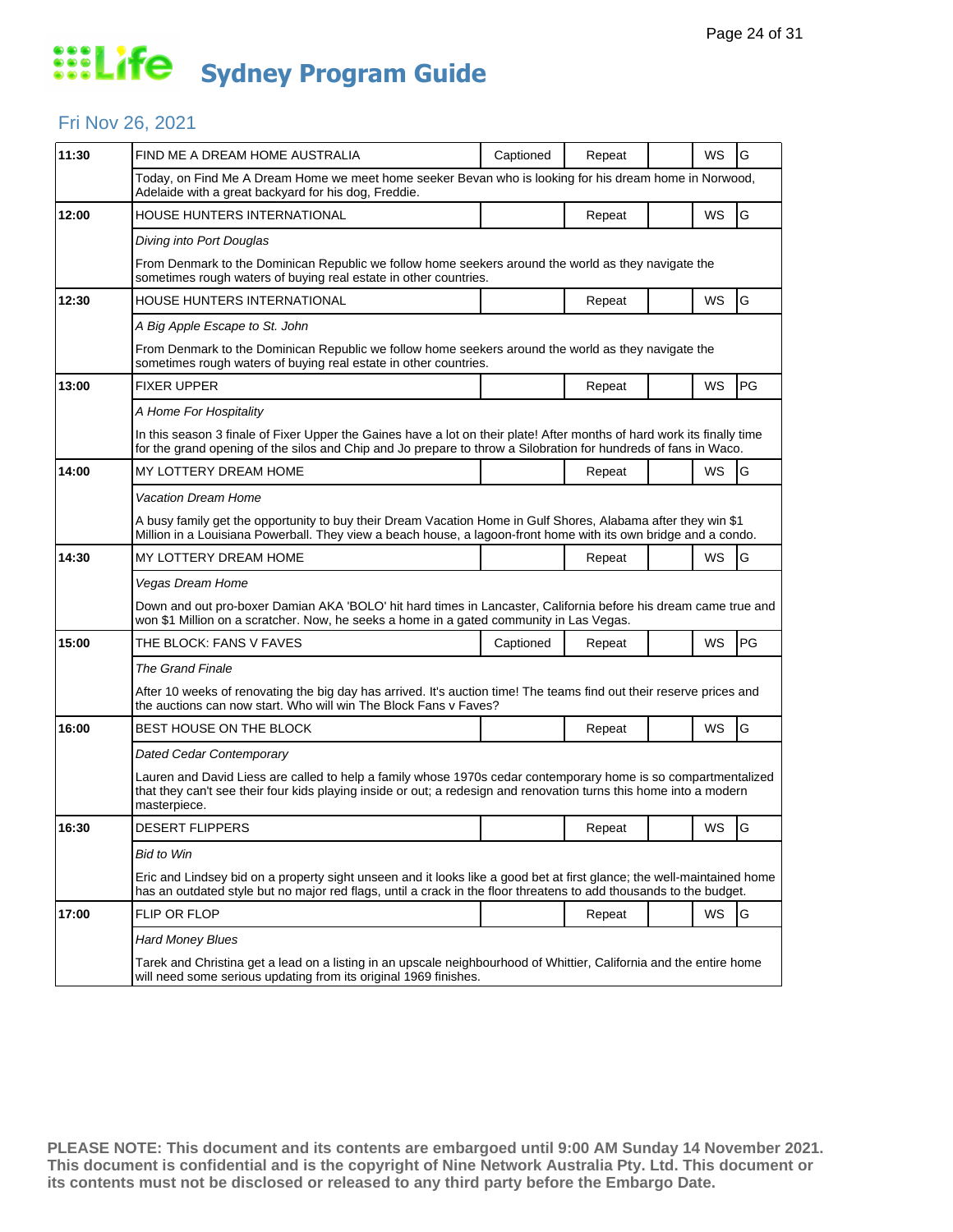#### Fri Nov 26, 2021

| 17:30 | <b>IFLIP OR FLOP</b>                                                                                                                                                                                                              |  | Repeat |  | <b>WS</b> | - IG |  |  |
|-------|-----------------------------------------------------------------------------------------------------------------------------------------------------------------------------------------------------------------------------------|--|--------|--|-----------|------|--|--|
|       | Loud. Louder. Loudest                                                                                                                                                                                                             |  |        |  |           |      |  |  |
|       | Christina receives an email from an agent who has a listing in the South Bay neighbourhood of Hawthorne. The<br>dated house needs a lot of work and it's situated on a busy street near an airport and a noisy elementary school. |  |        |  |           |      |  |  |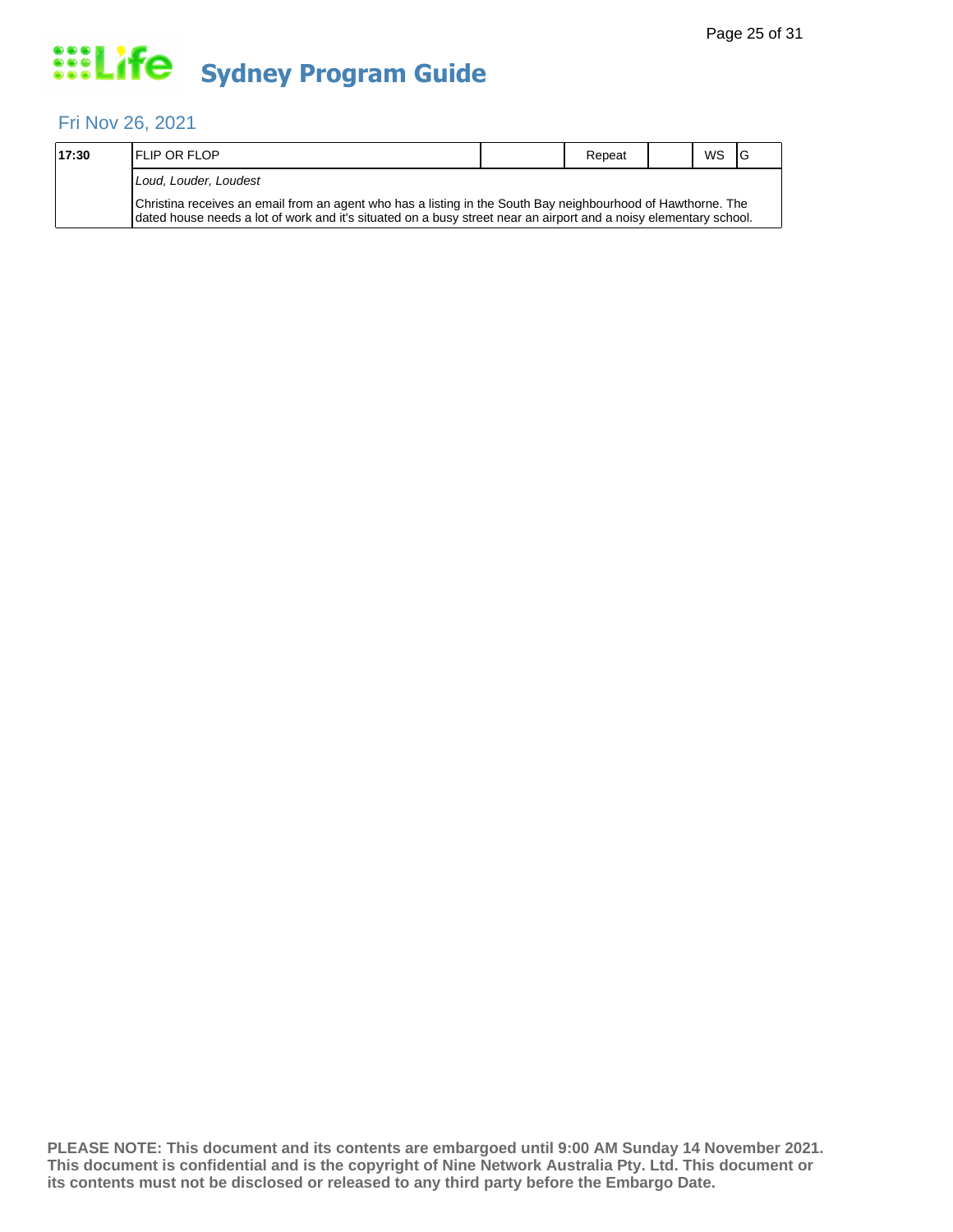#### Fri Nov 26, 2021

|                                                                                                                                                                                                                                                     |  | Repeat                                                           |  | WS                                                                                                 | G                                                                                                                                                                                                                        |  |  |
|-----------------------------------------------------------------------------------------------------------------------------------------------------------------------------------------------------------------------------------------------------|--|------------------------------------------------------------------|--|----------------------------------------------------------------------------------------------------|--------------------------------------------------------------------------------------------------------------------------------------------------------------------------------------------------------------------------|--|--|
| Return to Lyon                                                                                                                                                                                                                                      |  |                                                                  |  |                                                                                                    |                                                                                                                                                                                                                          |  |  |
| A couple that moved their family to Lyon, France, 15 years ago decides to return; they discover everything is<br>different from the Lyon they remember and finding a home they'll fit in permanently may be harder than they thought.               |  |                                                                  |  |                                                                                                    |                                                                                                                                                                                                                          |  |  |
|                                                                                                                                                                                                                                                     |  | Repeat                                                           |  | WS                                                                                                 | G                                                                                                                                                                                                                        |  |  |
|                                                                                                                                                                                                                                                     |  |                                                                  |  |                                                                                                    |                                                                                                                                                                                                                          |  |  |
|                                                                                                                                                                                                                                                     |  |                                                                  |  |                                                                                                    |                                                                                                                                                                                                                          |  |  |
|                                                                                                                                                                                                                                                     |  | Repeat                                                           |  | WS                                                                                                 | G                                                                                                                                                                                                                        |  |  |
|                                                                                                                                                                                                                                                     |  |                                                                  |  |                                                                                                    |                                                                                                                                                                                                                          |  |  |
|                                                                                                                                                                                                                                                     |  |                                                                  |  |                                                                                                    |                                                                                                                                                                                                                          |  |  |
|                                                                                                                                                                                                                                                     |  | Repeat                                                           |  | WS                                                                                                 | PG                                                                                                                                                                                                                       |  |  |
|                                                                                                                                                                                                                                                     |  |                                                                  |  |                                                                                                    |                                                                                                                                                                                                                          |  |  |
| A couple buys a dilapidated cabin in Phillips, Maine, in hopes of keeping the area's fly-fishing traditions alive; Chase<br>Morrill and his team pull out all the stops to fix a myriad of issues in just 11 weeks.                                 |  |                                                                  |  |                                                                                                    |                                                                                                                                                                                                                          |  |  |
|                                                                                                                                                                                                                                                     |  |                                                                  |  | WS                                                                                                 | G                                                                                                                                                                                                                        |  |  |
| <b>Harvesting History</b>                                                                                                                                                                                                                           |  |                                                                  |  |                                                                                                    |                                                                                                                                                                                                                          |  |  |
| In Ballard, West Virginia, the Barnwood Builders discover a pre-Civil War cabin; Mark teaches his son some<br>valuable log cabin lessons.                                                                                                           |  |                                                                  |  |                                                                                                    |                                                                                                                                                                                                                          |  |  |
|                                                                                                                                                                                                                                                     |  | Repeat                                                           |  | WS                                                                                                 | PG                                                                                                                                                                                                                       |  |  |
| Building Off the Grid: Massive Mud Home Special                                                                                                                                                                                                     |  |                                                                  |  |                                                                                                    |                                                                                                                                                                                                                          |  |  |
| After getting engaged, Summer and Jack move away from New Jersey to fulfill their life-long dream of living off-grid;<br>they buy a plot of land in Sedro Woolley, Wash., and commission Sunray Kelley to design and build their dream<br>mud home. |  |                                                                  |  |                                                                                                    |                                                                                                                                                                                                                          |  |  |
|                                                                                                                                                                                                                                                     |  | Repeat                                                           |  | WS                                                                                                 | G                                                                                                                                                                                                                        |  |  |
| Letting Loose on Lake Chatuge                                                                                                                                                                                                                       |  |                                                                  |  |                                                                                                    |                                                                                                                                                                                                                          |  |  |
| A family hopes to buy a home on Lake Chatuge in Georgia or North Carolina.                                                                                                                                                                          |  |                                                                  |  |                                                                                                    |                                                                                                                                                                                                                          |  |  |
|                                                                                                                                                                                                                                                     |  | Repeat                                                           |  | WS                                                                                                 | G                                                                                                                                                                                                                        |  |  |
| Return to Lyon                                                                                                                                                                                                                                      |  |                                                                  |  |                                                                                                    |                                                                                                                                                                                                                          |  |  |
| A couple that moved their family to Lyon, France, 15 years ago decides to return; they discover everything is<br>different from the Lyon they remember and finding a home they'll fit in permanently may be harder than they thought.               |  |                                                                  |  |                                                                                                    |                                                                                                                                                                                                                          |  |  |
|                                                                                                                                                                                                                                                     |  |                                                                  |  | WS                                                                                                 | M                                                                                                                                                                                                                        |  |  |
| Blood In The Water                                                                                                                                                                                                                                  |  |                                                                  |  |                                                                                                    |                                                                                                                                                                                                                          |  |  |
| Izzy must play musical bunks; Izzy's condition worsens and she's put into quarantine; Captain Lee grants the crew a<br>relaxing day off at a resort, only for them to be mortified by Rachel's erratic actions.                                     |  |                                                                  |  |                                                                                                    |                                                                                                                                                                                                                          |  |  |
| Cons. Advice: Some Coarse Language, Sexual References                                                                                                                                                                                               |  |                                                                  |  |                                                                                                    |                                                                                                                                                                                                                          |  |  |
|                                                                                                                                                                                                                                                     |  | sometimes rough waters of buying real estate in other countries. |  | ready ranch with a man cave, but she's crafty and wants a Craftsman in need of an updated kitchen. | From Denmark to the Dominican Republic we follow home seekers around the world as they navigate the<br>After years away, a young couple is excited to return to their home state of Missouri; he's looking for a move-in |  |  |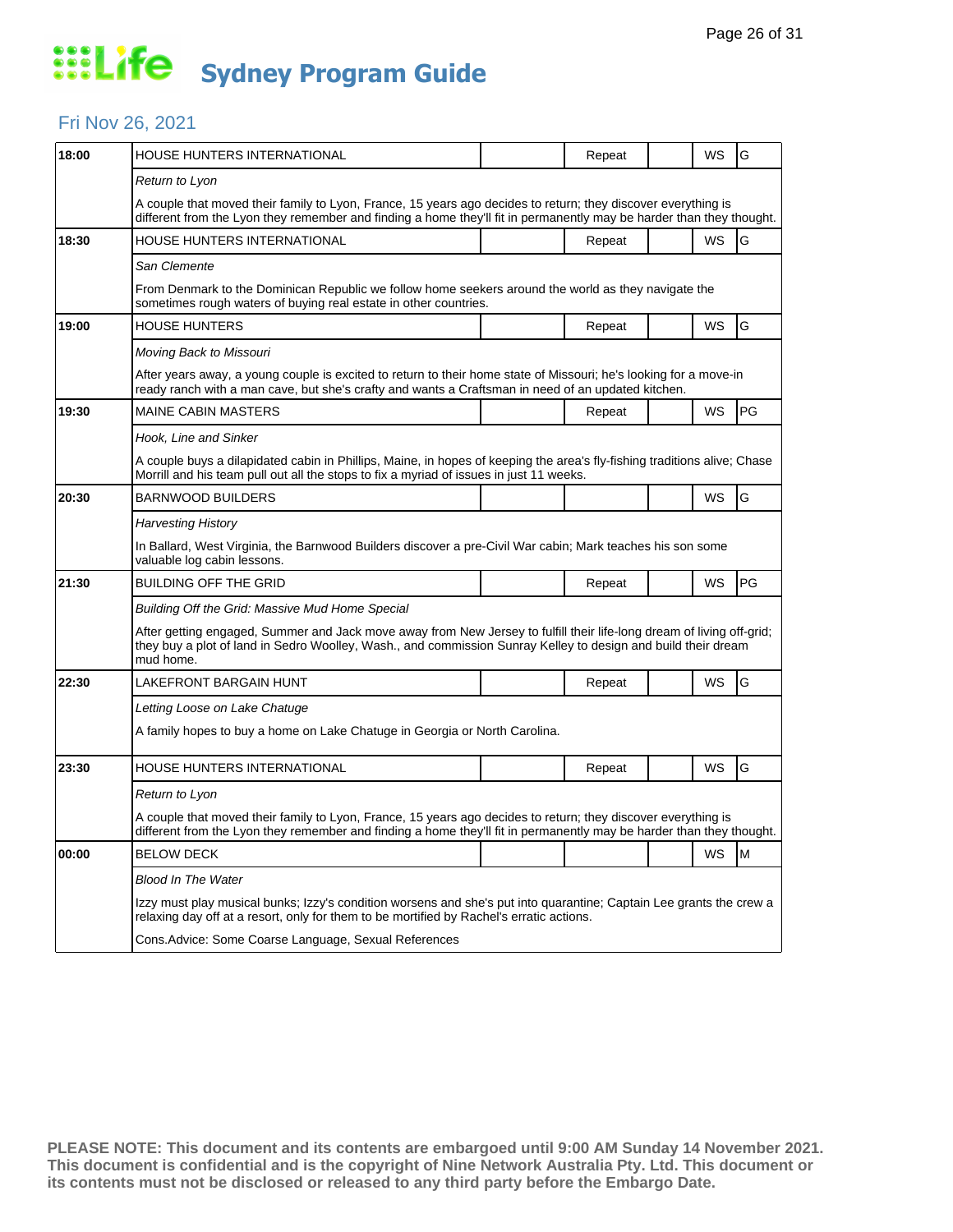### Fri Nov 26, 2021

| 01:00 | <b>BELOW DECK MEDITERRANEAN</b>                                                                                                                                                                                                                             |  |        |  | <b>WS</b> | M  |  |  |
|-------|-------------------------------------------------------------------------------------------------------------------------------------------------------------------------------------------------------------------------------------------------------------|--|--------|--|-----------|----|--|--|
|       | Cool As A Cucumber<br>After a tumultuous night in Ibiza, Rob and Jess struggle to reconcile. A mechanical error during docking has Captain<br>Sandy scrambling to avoid a catastrophic disaster, while the new charter guests arrange a bet with Bugsy that |  |        |  |           |    |  |  |
|       | threatens to disrobe the crew. Meanwhile, a guest request sends a sleep-deprived Tom over the edge.<br>Cons. Advice: Some Coarse Language, Sexual References                                                                                                |  |        |  |           |    |  |  |
| 02:00 | <b>BARNWOOD BUILDERS</b>                                                                                                                                                                                                                                    |  | Repeat |  | <b>WS</b> | G  |  |  |
|       | <b>Harvesting History</b>                                                                                                                                                                                                                                   |  |        |  |           |    |  |  |
|       | In Ballard, West Virginia, the Barnwood Builders discover a pre-Civil War cabin; Mark teaches his son some<br>valuable log cabin lessons.                                                                                                                   |  |        |  |           |    |  |  |
| 03:00 | <b>BUILDING OFF THE GRID</b>                                                                                                                                                                                                                                |  | Repeat |  | WS        | PG |  |  |
|       | Building Off the Grid: Massive Mud Home Special                                                                                                                                                                                                             |  |        |  |           |    |  |  |
|       | After getting engaged, Summer and Jack move away from New Jersey to fulfill their life-long dream of living off-grid;<br>they buy a plot of land in Sedro Woolley, Wash., and commission Sunray Kelley to design and build their dream<br>mud home.         |  |        |  |           |    |  |  |
| 04:00 | LAKEFRONT BARGAIN HUNT                                                                                                                                                                                                                                      |  | Repeat |  | WS        | G  |  |  |
|       | Letting Loose on Lake Chatuge                                                                                                                                                                                                                               |  |        |  |           |    |  |  |
|       | A family hopes to buy a home on Lake Chatuge in Georgia or North Carolina.                                                                                                                                                                                  |  |        |  |           |    |  |  |
| 04:30 | <b>LAKEFRONT BARGAIN HUNT</b>                                                                                                                                                                                                                               |  | Repeat |  | <b>WS</b> | G  |  |  |
|       | Destination Deer Lake, WA                                                                                                                                                                                                                                   |  |        |  |           |    |  |  |
|       | A family submerges themselves in the search for a close-to-home getaway on Deer Lake in Washington.                                                                                                                                                         |  |        |  |           |    |  |  |
| 05:00 | BEST HOUSE ON THE BLOCK                                                                                                                                                                                                                                     |  | Repeat |  | <b>WS</b> | G  |  |  |
|       | Dated Cedar Contemporary                                                                                                                                                                                                                                    |  |        |  |           |    |  |  |
|       | Lauren and David Liess are called to help a family whose 1970s cedar contemporary home is so compartmentalized<br>that they can't see their four kids playing inside or out; a redesign and renovation turns this home into a modern<br>masterpiece.        |  |        |  |           |    |  |  |
| 05:30 | <b>DESERT FLIPPERS</b>                                                                                                                                                                                                                                      |  | Repeat |  | WS        | G  |  |  |
|       | <b>Bid to Win</b>                                                                                                                                                                                                                                           |  |        |  |           |    |  |  |
|       | Eric and Lindsey bid on a property sight unseen and it looks like a good bet at first glance; the well-maintained home<br>has an outdated style but no major red flags, until a crack in the floor threatens to add thousands to the budget.                |  |        |  |           |    |  |  |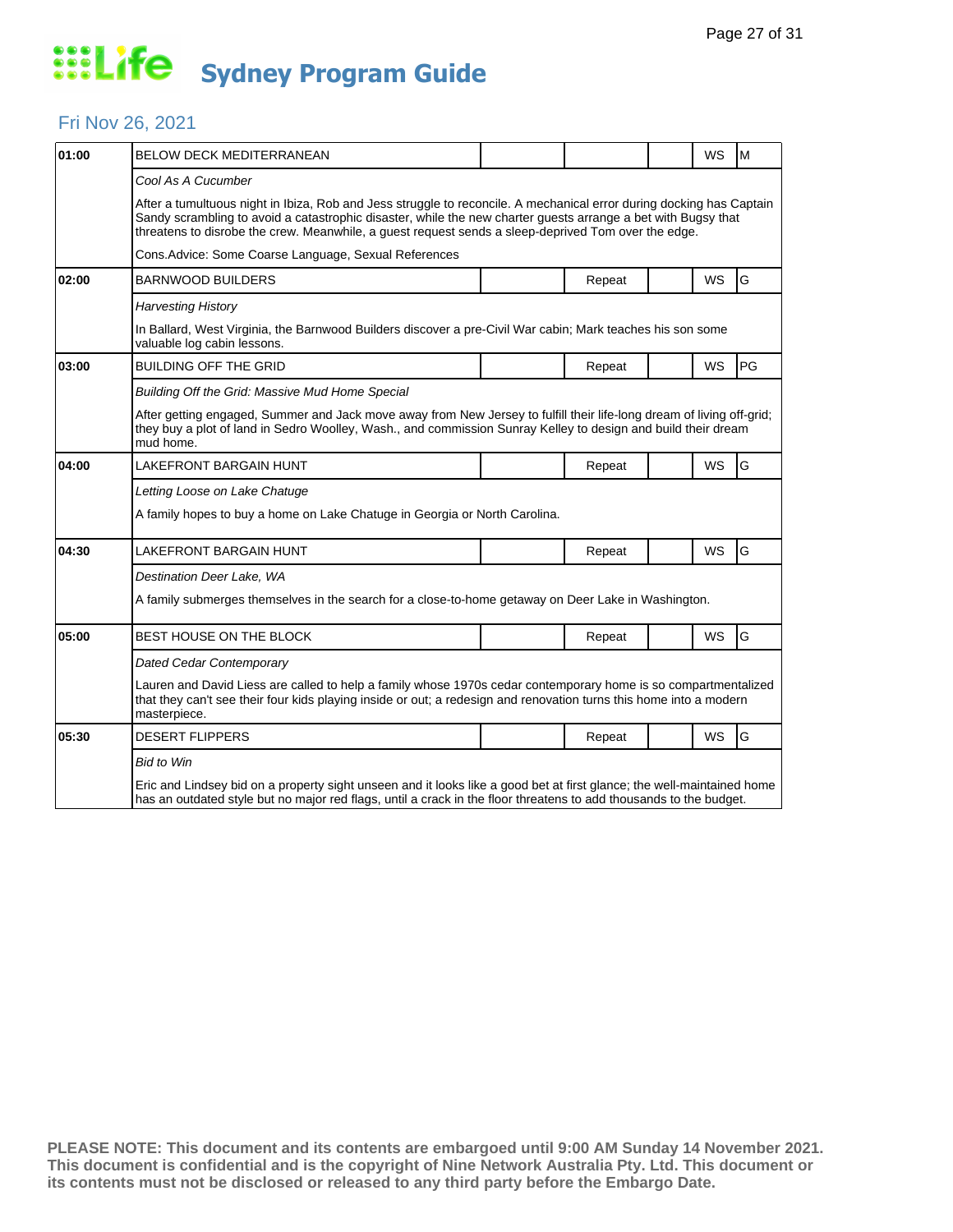#### Sat Nov 27, 2021

| 06:00 | HOUSE HUNTERS INTERNATIONAL                                                                                                                                                                                                                          |           | Repeat |  | WS        | G  |  |
|-------|------------------------------------------------------------------------------------------------------------------------------------------------------------------------------------------------------------------------------------------------------|-----------|--------|--|-----------|----|--|
|       | San Clemente                                                                                                                                                                                                                                         |           |        |  |           |    |  |
|       | From Denmark to the Dominican Republic we follow home seekers around the world as they navigate the<br>sometimes rough waters of buying real estate in other countries.                                                                              |           |        |  |           |    |  |
| 06:30 | <b>HOUSE HUNTERS</b>                                                                                                                                                                                                                                 |           | Repeat |  | WS        | G  |  |
|       | Moving Back to Missouri                                                                                                                                                                                                                              |           |        |  |           |    |  |
|       | After years away, a young couple is excited to return to their home state of Missouri; he's looking for a move-in<br>ready ranch with a man cave, but she's crafty and wants a Craftsman in need of an updated kitchen.                              |           |        |  |           |    |  |
| 07:00 | <b>BUILDING ALASKA</b>                                                                                                                                                                                                                               |           | Repeat |  | WS        | PG |  |
|       | <b>Grand Finale</b>                                                                                                                                                                                                                                  |           |        |  |           |    |  |
|       | Nick's family visits and his mum is amazed by the finished cabin. Brannon's client and his family arrive to admire<br>their newly finished lodge, and the first guests arrive at Jere and Ben's 450-square-metre floating lodge.                     |           |        |  |           |    |  |
| 08:00 | THE GARDEN GURUS                                                                                                                                                                                                                                     | Captioned | Repeat |  | WS        | G  |  |
|       | This week on The Garden Gurus, Bonnie visits a local community garden, Nige has the super food for your garden,<br>and Trevor starts some summer projects and gives you some safe tips on using chemicals at home.                                   |           |        |  |           |    |  |
| 08:30 | THE BLOCK: FANS V FAVES                                                                                                                                                                                                                              | Captioned | Repeat |  | <b>WS</b> | PG |  |
|       | <b>The Grand Finale</b>                                                                                                                                                                                                                              |           |        |  |           |    |  |
|       | After 10 weeks of renovating the big day has arrived. It's auction time! The teams find out their reserve prices and<br>the auctions can now start. Who will win The Block Fans y Faves?                                                             |           |        |  |           |    |  |
| 09:30 | <b>BEST HOUSE ON THE BLOCK</b>                                                                                                                                                                                                                       |           | Repeat |  | WS        | G  |  |
|       | <b>Dated Cedar Contemporary</b>                                                                                                                                                                                                                      |           |        |  |           |    |  |
|       | Lauren and David Liess are called to help a family whose 1970s cedar contemporary home is so compartmentalized<br>that they can't see their four kids playing inside or out; a redesign and renovation turns this home into a modern<br>masterpiece. |           |        |  |           |    |  |
| 10:00 | <b>DESERT FLIPPERS</b>                                                                                                                                                                                                                               |           | Repeat |  | <b>WS</b> | G  |  |
|       | <b>Bid to Win</b>                                                                                                                                                                                                                                    |           |        |  |           |    |  |
|       | Eric and Lindsey bid on a property sight unseen and it looks like a good bet at first glance; the well-maintained home<br>has an outdated style but no major red flags, until a crack in the floor threatens to add thousands to the budget.         |           |        |  |           |    |  |
| 10:30 | LAKEFRONT BARGAIN HUNT                                                                                                                                                                                                                               |           | Repeat |  | WS        | G  |  |
|       | Letting Loose on Lake Chatuge                                                                                                                                                                                                                        |           |        |  |           |    |  |
|       | A family hopes to buy a home on Lake Chatuge in Georgia or North Carolina.                                                                                                                                                                           |           |        |  |           |    |  |
| 11:00 | LAKEFRONT BARGAIN HUNT                                                                                                                                                                                                                               |           | Repeat |  | WS        | G  |  |
|       | Destination Deer Lake, WA                                                                                                                                                                                                                            |           |        |  |           |    |  |
|       | A family submerges themselves in the search for a close-to-home getaway on Deer Lake in Washington.                                                                                                                                                  |           |        |  |           |    |  |
| 11:30 | <b>POSTCARDS</b>                                                                                                                                                                                                                                     | Captioned | Repeat |  | WS        | PG |  |
|       | Lauren immerses herself in art at 'The Lume Melbourne', Shane Delia dines at Melbourne's best gastropubs, Sam<br>takes a trip back through our aviation history in Moorabbin, and Shane Crawford catches a flick on a city rooftop.                  |           |        |  |           |    |  |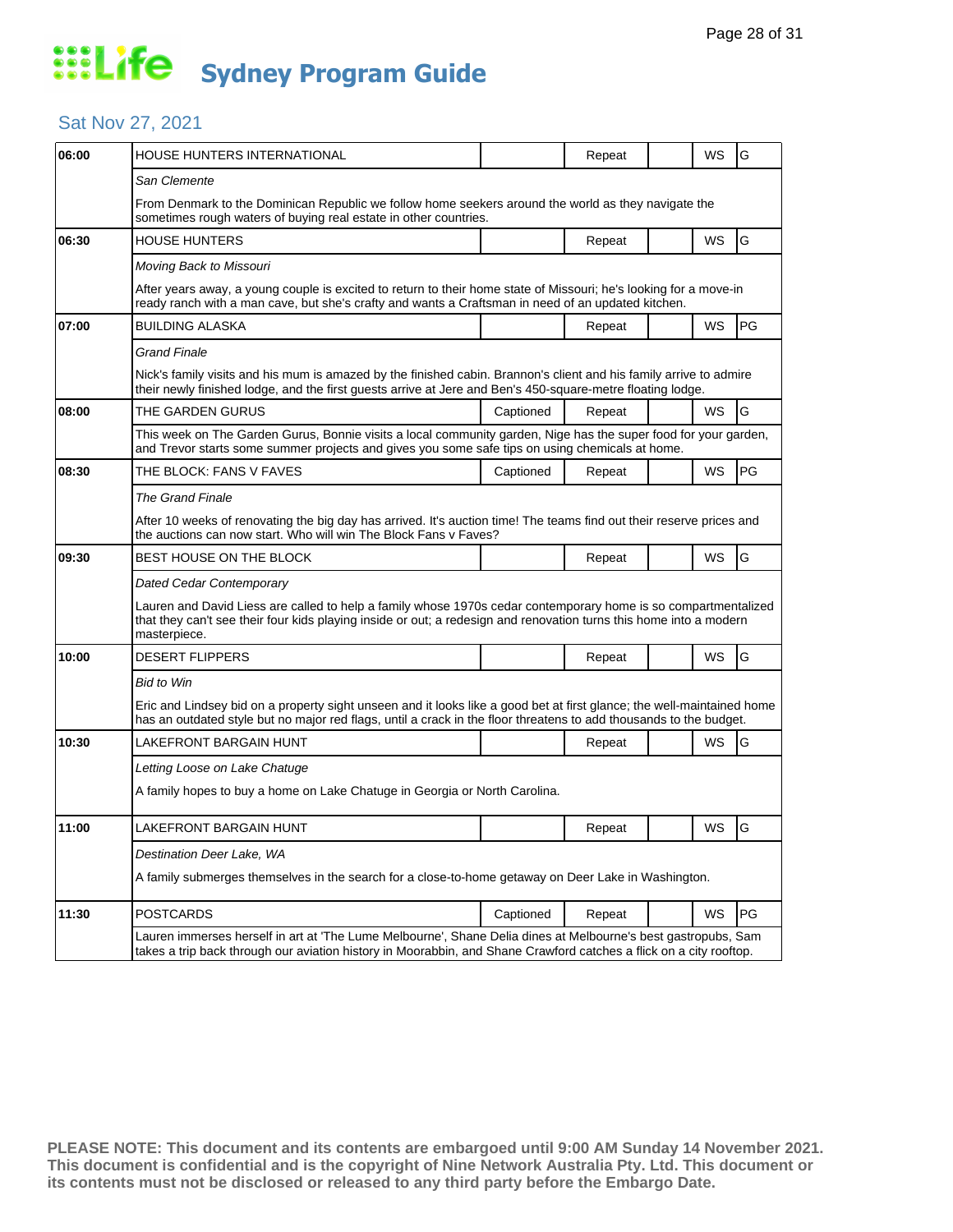#### Sat Nov 27, 2021

| 12:00 | FIND ME A DREAM HOME AUSTRALIA                                                                                                                                                                                                                      | Captioned | Repeat |  | WS        | G             |  |  |
|-------|-----------------------------------------------------------------------------------------------------------------------------------------------------------------------------------------------------------------------------------------------------|-----------|--------|--|-----------|---------------|--|--|
|       | Today, on Find Me A Dream Home we meet home seekers Jess and Cam who are looking for their dream home in<br>Highton, Victoria where they plan to open a dental clinic.                                                                              |           |        |  |           |               |  |  |
| 12:30 | GETAWAY                                                                                                                                                                                                                                             | Captioned | Repeat |  | WS        | $\mathsf{PG}$ |  |  |
|       | Scenic - Mekong Part 2                                                                                                                                                                                                                              |           |        |  |           |               |  |  |
|       | This week on Getaway special guest presenter Ian "Dicko" Dickson continues his journey through Cambodia<br>cruising in style along the magnificent Mekong to Phnom Penh before crossing the border to neighbouring Vietnam.                         |           |        |  |           |               |  |  |
| 13:00 | HOUSE HUNTERS INTERNATIONAL                                                                                                                                                                                                                         |           | Repeat |  | WS        | G             |  |  |
|       | Return to Lyon                                                                                                                                                                                                                                      |           |        |  |           |               |  |  |
|       | A couple that moved their family to Lyon, France, 15 years ago decides to return; they discover everything is<br>different from the Lyon they remember and finding a home they'll fit in permanently may be harder than they thought.               |           |        |  |           |               |  |  |
| 13:30 | HOUSE HUNTERS INTERNATIONAL                                                                                                                                                                                                                         |           | Repeat |  | WS        | G             |  |  |
|       | San Clemente                                                                                                                                                                                                                                        |           |        |  |           |               |  |  |
|       | From Denmark to the Dominican Republic we follow home seekers around the world as they navigate the<br>sometimes rough waters of buying real estate in other countries.                                                                             |           |        |  |           |               |  |  |
| 14:00 | <b>HOUSE HUNTERS</b>                                                                                                                                                                                                                                |           | Repeat |  | <b>WS</b> | G             |  |  |
|       | Moving Back to Missouri                                                                                                                                                                                                                             |           |        |  |           |               |  |  |
|       | After years away, a young couple is excited to return to their home state of Missouri; he's looking for a move-in<br>ready ranch with a man cave, but she's crafty and wants a Craftsman in need of an updated kitchen.                             |           |        |  |           |               |  |  |
| 14:30 | <b>BARNWOOD BUILDERS</b>                                                                                                                                                                                                                            |           | Repeat |  | WS        | G             |  |  |
|       | Harvesting History                                                                                                                                                                                                                                  |           |        |  |           |               |  |  |
|       | In Ballard, West Virginia, the Barnwood Builders discover a pre-Civil War cabin; Mark teaches his son some<br>valuable log cabin lessons.                                                                                                           |           |        |  |           |               |  |  |
| 15:30 | <b>BUILDING ALASKA</b>                                                                                                                                                                                                                              |           | Repeat |  | WS        | PG            |  |  |
|       | Grand Finale                                                                                                                                                                                                                                        |           |        |  |           |               |  |  |
|       | Nick's family visits and his mum is amazed by the finished cabin. Brannon's client and his family arrive to admire<br>their newly finished lodge, and the first guests arrive at Jere and Ben's 450-square-metre floating lodge.                    |           |        |  |           |               |  |  |
| 16:30 | <b>BUILDING OFF THE GRID</b>                                                                                                                                                                                                                        |           | Repeat |  | <b>WS</b> | PG            |  |  |
|       | Building Off the Grid: Massive Mud Home Special                                                                                                                                                                                                     |           |        |  |           |               |  |  |
|       | After getting engaged, Summer and Jack move away from New Jersey to fulfill their life-long dream of living off-grid;<br>they buy a plot of land in Sedro Woolley, Wash., and commission Sunray Kelley to design and build their dream<br>mud home. |           |        |  |           |               |  |  |
| 17:30 | <b>MAINE CABIN MASTERS</b>                                                                                                                                                                                                                          |           | Repeat |  | <b>WS</b> | PG            |  |  |
|       | Hook, Line and Sinker                                                                                                                                                                                                                               |           |        |  |           |               |  |  |
|       | A couple buys a dilapidated cabin in Phillips, Maine, in hopes of keeping the area's fly-fishing traditions alive; Chase<br>Morrill and his team pull out all the stops to fix a myriad of issues in just 11 weeks.                                 |           |        |  |           |               |  |  |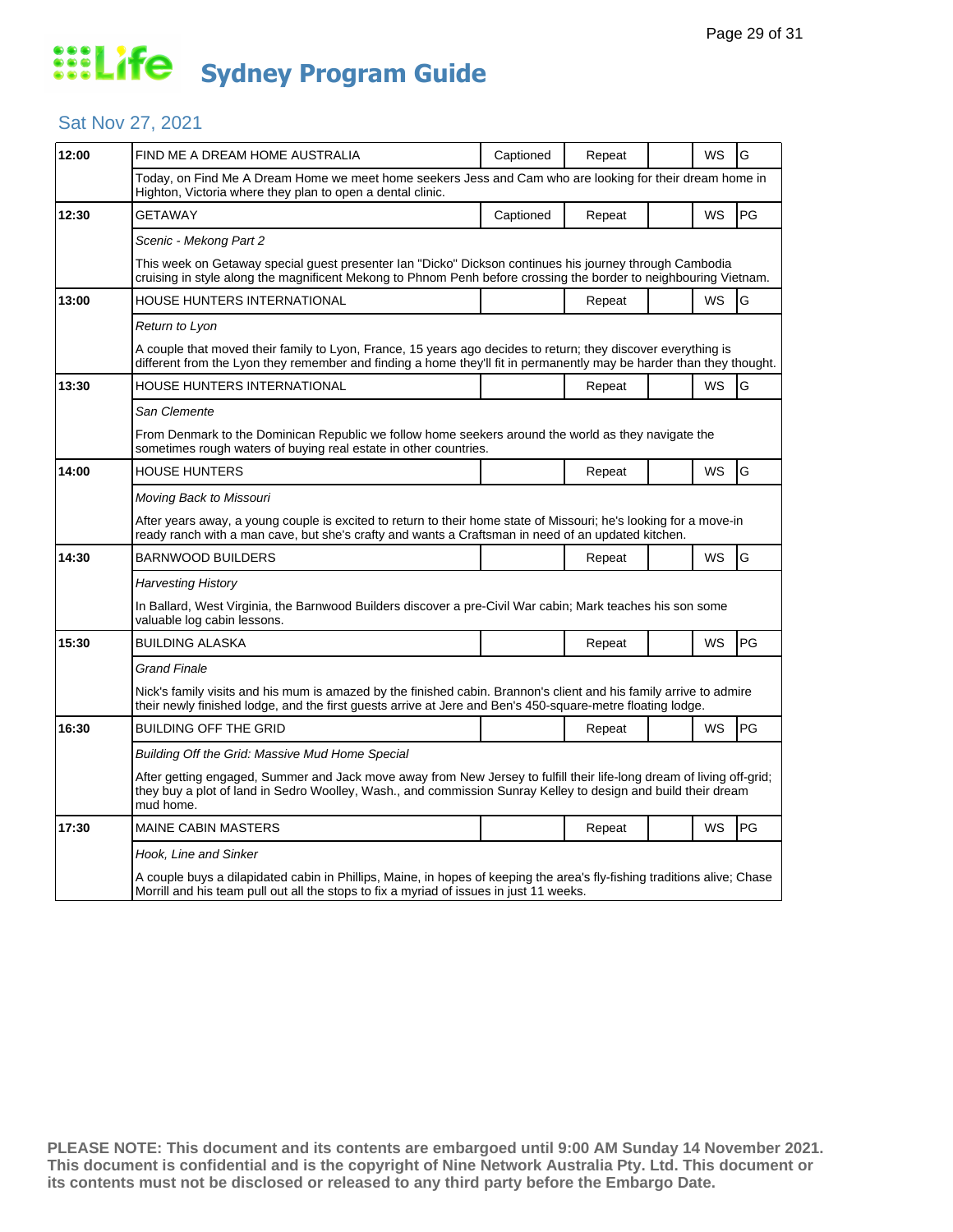#### Sat Nov 27, 2021

| 18:30 | <b>LOG CABIN LIVING</b>                                                                                                                                                                                                                    |           | Repeat |  | WS        | G |  |  |
|-------|--------------------------------------------------------------------------------------------------------------------------------------------------------------------------------------------------------------------------------------------|-----------|--------|--|-----------|---|--|--|
|       | Mammoth Lakes Cabin Hunt                                                                                                                                                                                                                   |           |        |  |           |   |  |  |
|       | Newlyweds escape the busy city life of Los Angeles and move to Northern California. Both are in love with its<br>traditional ski town vibe and wouldn't mind living in one of its historical and unique log cabins.                        |           |        |  |           |   |  |  |
| 19:00 | LOG CABIN LIVING                                                                                                                                                                                                                           |           | Repeat |  | WS        | G |  |  |
|       | Smoky Mountains Retreat                                                                                                                                                                                                                    |           |        |  |           |   |  |  |
|       | Matt and Angie are looking for the perfect vacation cabin for their family to escape city life in Knoxville Tennessee<br>and enjoy the outdoor living offered by the nearby Smoky Mountains.                                               |           |        |  |           |   |  |  |
| 19:30 | <b>ESCAPE TO THE CHATEAU</b>                                                                                                                                                                                                               | Captioned | Repeat |  | WS        | G |  |  |
|       | A Boat In The Moat                                                                                                                                                                                                                         |           |        |  |           |   |  |  |
|       | It's springtime at the chateau and there are big plans afoot for a boat in the moat. And Angel tangles with ancient<br>wallpaper while Dick wrestles with an old rake in the meadow.                                                       |           |        |  |           |   |  |  |
| 20:30 | HOUSE HUNTERS                                                                                                                                                                                                                              |           |        |  | WS        | G |  |  |
|       | Healthy Midlife Crisis in Oregon                                                                                                                                                                                                           |           |        |  |           |   |  |  |
|       | A single, empty nester is having a healthy midlife crisis and fulfilling a lifelong dream of moving to Portland, Oregon.<br>She wants to go big, but her best friend wants her to keep it simple since she's also starting a new business. |           |        |  |           |   |  |  |
| 21:30 | HOUSE HUNTERS INTERNATIONAL                                                                                                                                                                                                                |           |        |  | WS        | G |  |  |
|       | Headfirst in Barcelona                                                                                                                                                                                                                     |           |        |  |           |   |  |  |
|       | A young couple decides to move in together and find an apartment in Barcelona, Spain. They've only dated a few<br>months and they're still learning about each other, which makes agreeing on a place quite a challenge.                   |           |        |  |           |   |  |  |
| 22:30 | HOUSE HUNTERS RENOVATION                                                                                                                                                                                                                   |           | Repeat |  | <b>WS</b> | G |  |  |
|       | Big Family, Big Renovation                                                                                                                                                                                                                 |           |        |  |           |   |  |  |
|       | A large Southern California family needs to find a sizable house to accommodate their growing needs; after touring<br>three homes, the family decides on a house and begins in the kitchen using a farmhouse touch with industrial flair.  |           |        |  |           |   |  |  |
| 23:30 | <b>HOUSE HUNTERS</b>                                                                                                                                                                                                                       |           |        |  | WS        | G |  |  |
|       | Healthy Midlife Crisis in Oregon                                                                                                                                                                                                           |           |        |  |           |   |  |  |
|       | A single, empty nester is having a healthy midlife crisis and fulfilling a lifelong dream of moving to Portland, Oregon.<br>She wants to go big, but her best friend wants her to keep it simple since she's also starting a new business. |           |        |  |           |   |  |  |
| 00:00 | THE REAL HOUSEWIVES OF SALT LAKE<br>CITY                                                                                                                                                                                                   |           |        |  | WS        | M |  |  |
|       | Fashion Faux Pas                                                                                                                                                                                                                           |           |        |  |           |   |  |  |
|       | A peek inside the unconventional lives of six successful women navigating an exclusive social circle in a city where<br>religion, status and perfection are praised to the highest degree.                                                 |           |        |  |           |   |  |  |
|       | Cons. Advice: Some Coarse Language, Sexual References                                                                                                                                                                                      |           |        |  |           |   |  |  |
| 01:00 | THE REAL HOUSEWIVES OF JERSEY                                                                                                                                                                                                              |           |        |  | WS        | M |  |  |
|       | Highcliffe, High Class                                                                                                                                                                                                                     |           |        |  |           |   |  |  |
|       | As the housewives head off on a staycation, Tessa's hopes for the weekend away are ambitious. Plus, tension<br>lingers in the air following Jane's spat with Margaret.                                                                     |           |        |  |           |   |  |  |
|       | Cons. Advice: Some Coarse Language, Sexual References                                                                                                                                                                                      |           |        |  |           |   |  |  |